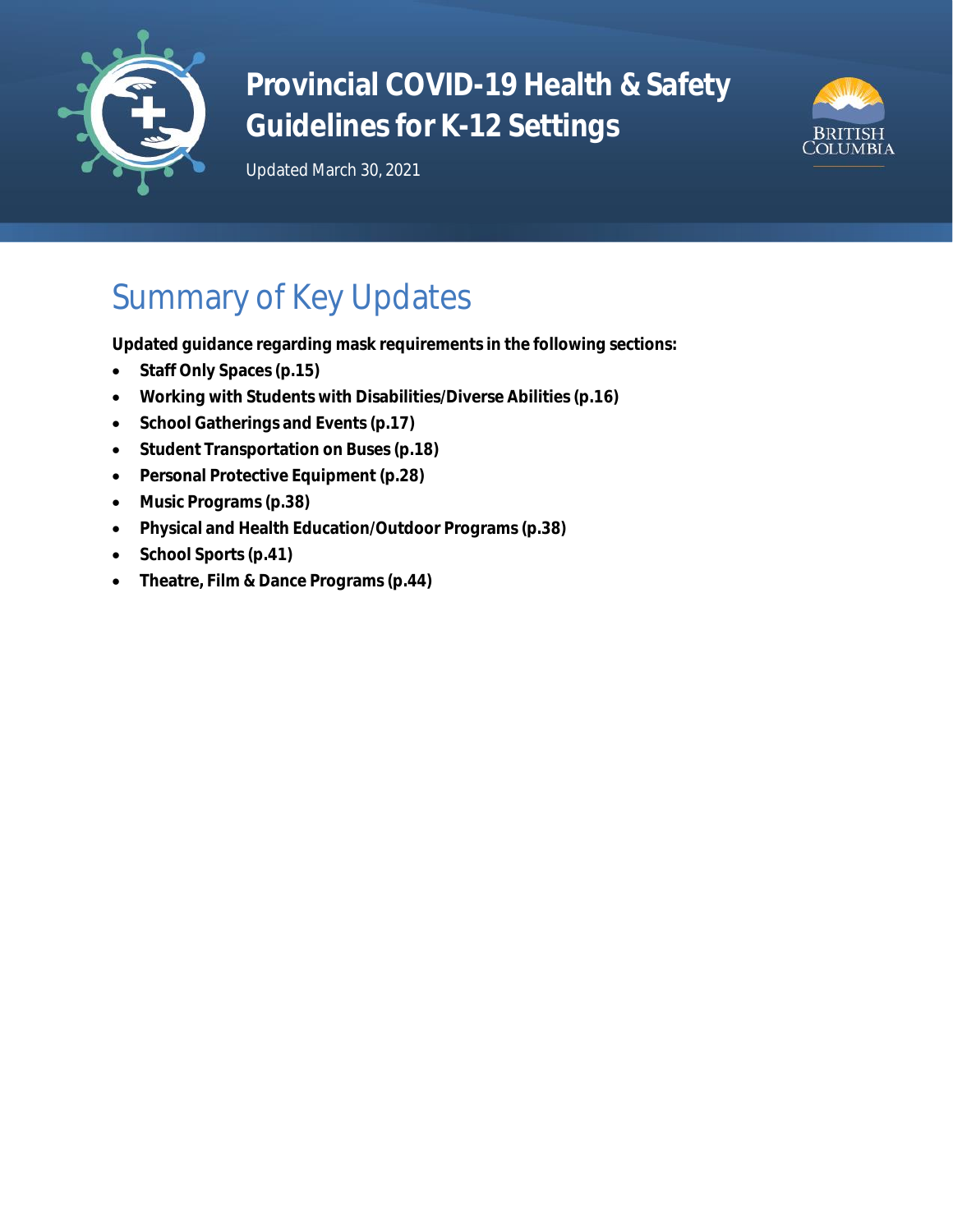

## Provincial COVID-19 Health & Safety Guidelines for K-12 Settings



Updated March 30, 2021 - Updates are highlighted

## Contents

| <b>INTRODUCTION</b>                                                                                       |  |
|-----------------------------------------------------------------------------------------------------------|--|
|                                                                                                           |  |
|                                                                                                           |  |
|                                                                                                           |  |
|                                                                                                           |  |
|                                                                                                           |  |
|                                                                                                           |  |
|                                                                                                           |  |
|                                                                                                           |  |
|                                                                                                           |  |
|                                                                                                           |  |
|                                                                                                           |  |
|                                                                                                           |  |
|                                                                                                           |  |
|                                                                                                           |  |
| Guidelines for Staff Working with Students with Disabilities/Diverse Abilities where Physical Contact may |  |
|                                                                                                           |  |
|                                                                                                           |  |
|                                                                                                           |  |
|                                                                                                           |  |
|                                                                                                           |  |
|                                                                                                           |  |
|                                                                                                           |  |
|                                                                                                           |  |
|                                                                                                           |  |
|                                                                                                           |  |
|                                                                                                           |  |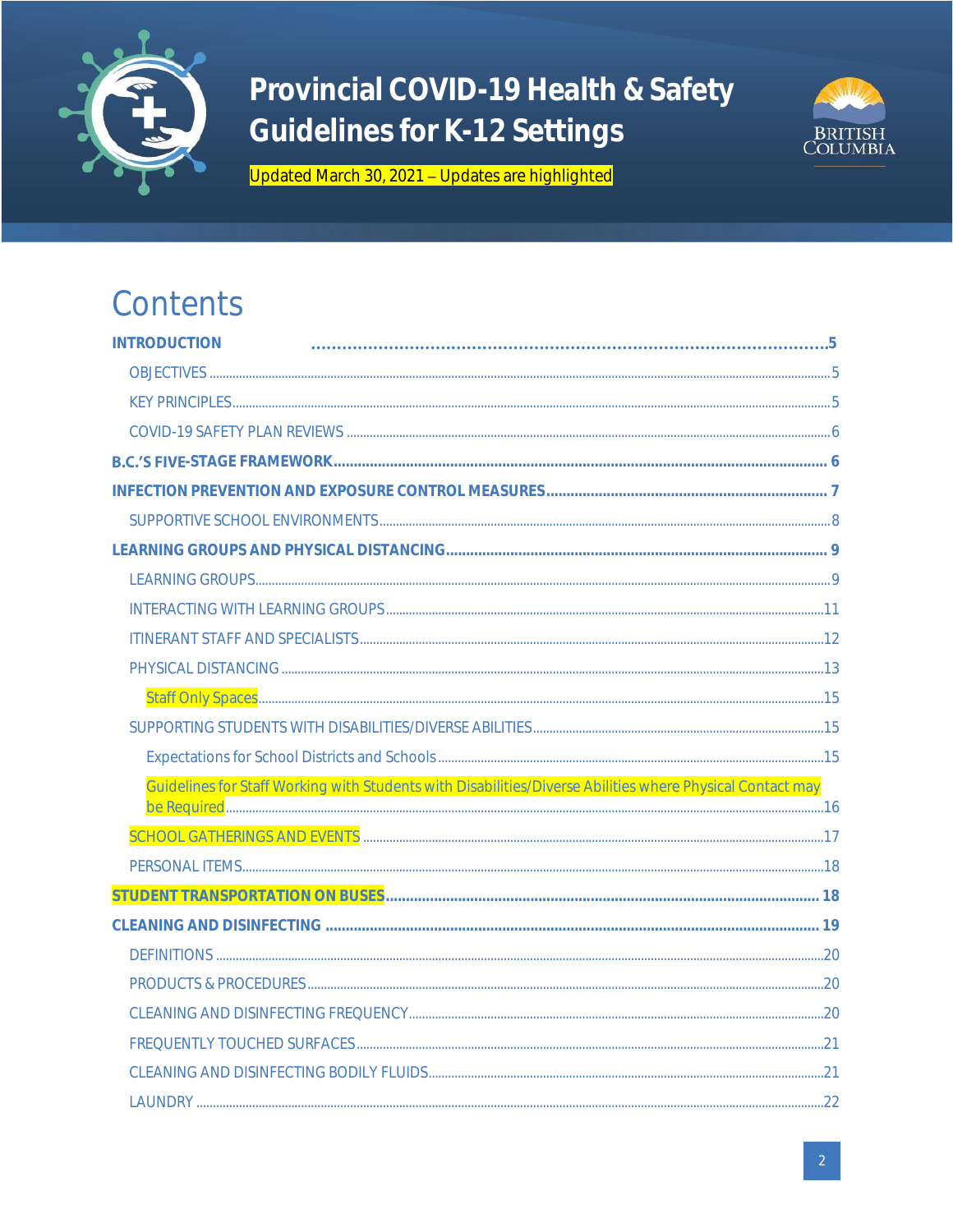| <b>HAND HYGIENE</b> |  |
|---------------------|--|
|                     |  |
|                     |  |
|                     |  |
|                     |  |
|                     |  |
|                     |  |
|                     |  |
|                     |  |
|                     |  |
|                     |  |
|                     |  |
|                     |  |
|                     |  |
|                     |  |
|                     |  |
|                     |  |
|                     |  |
|                     |  |
|                     |  |
|                     |  |
|                     |  |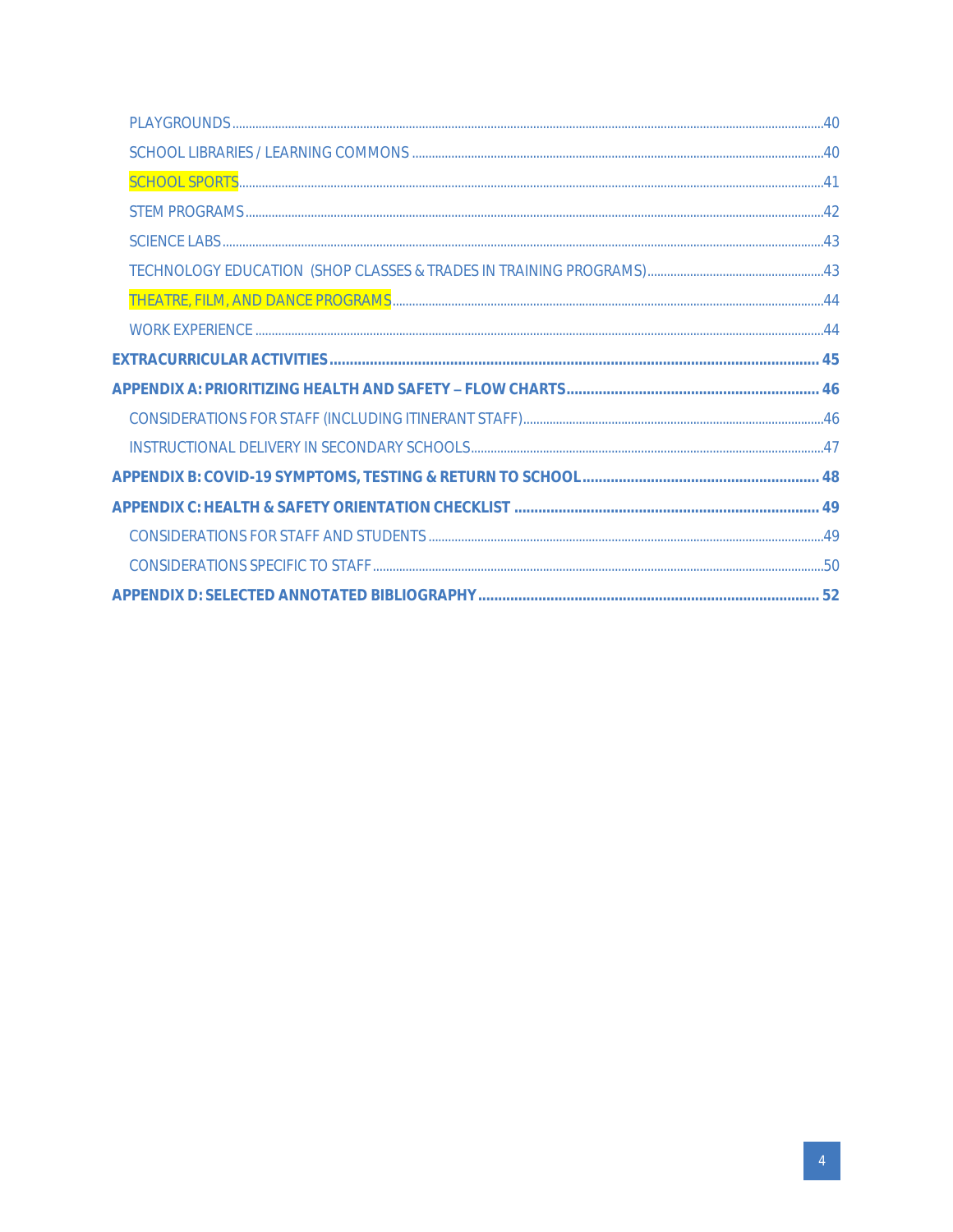# <span id="page-4-0"></span>Introduction

School supports students in developing their potential and acquiring the knowledge, skills and abilities they need for lifelong success. In-person learning, as a part of a student's education, provides the opportunity for peer engagement, which supports social and emotional development as well as overall wellness. It also provides many students access to programs and services that are integral to their overall health and well-being.

Based on guidance from the Provincial Health Officer and experience to date within B.C. and other jurisdictions that schools continue to be low-risk sites for COVID-19 transmission, even with increased risk of COVID-19 in some communities, K-12 students can participate in full-time, in-class instruction in accordance with current public health guidelines for schools.

To date, the Ministry of Education has allocated \$288 million in provincial and federal funding to support the implementation of enhanced health and safety measures in public and independent schools. Schools and school districts have utilized these funds, as well as local reserves, to increase the number of hand-hygiene stations in schools, purchase cleaning supplies and personal protective equipment, hire custodial staff and support remote learning, among other measures.

## <span id="page-4-1"></span>**OBJECTIVES**

This document was developed by the Ministry of Education in collaboration with the Ministry of Health, Indigenous rightsholders and education partners – including teachers, parents and school leaders – to outline the principles and requirements for maintaining safe learning environments. These comprehensive guidelines build on the [COVID-19 Public Health Guidance for K-12 Schools](http://www.bccdc.ca/Health-Info-Site/Documents/COVID_public_guidance/Guidance-k-12-schools.pdf) developed by the Office of the Provincial Health Officer and the BC Centre for Disease Control (BCCDC) to ensure schools have robust measures in place to prevent the transmission of COVID-19.

These guidelines are intended to support K-12 education employees, students, parents, caregivers, administrators and school community members to:

- **•** Be informed about public health measures and how they support a safe school environment;
- **•** Understand their roles and responsibilities in maintaining and promoting safe and healthy schools.

### <span id="page-4-2"></span>KEY PRINCIPLES

- **•** All schools are to adhere to the standards, guidelines and protocols from the BC Centre for Disease Control an[d WorkSafeBC.](https://www.worksafebc.com/en/about-us/covid-19-updates/covid-19-returning-safe-operation/education)
- **•** The health and safety guidelines outlined in this document have been developed to complement the BC Centre for Disease Control and WorkSafeBC guidance.
- **•** All school districts and independent school authorities are required to have COVID-19 safety plans in place that adhere to the guidance of th[e COVID-19 Public Health Guidance for K-12 School Settings](http://www.bccdc.ca/Health-Info-Site/Documents/COVID_public_guidance/Guidance-k-12-schools.pdf) and address the health and safety guidelines outlined below.
	- o **In the case of any variance between these two guidance documents, schools and school districts should follow the health and safety guidelines outlined in this document.**
	- o Schools and school districts are expected to update their health and safety plans in alignment with updates to the guidelines outlined in this document, and to post their updated plans on their school/school district website.
- Schools should implement psychological safety measures and trauma-informed practice alongside physical health and safety measures.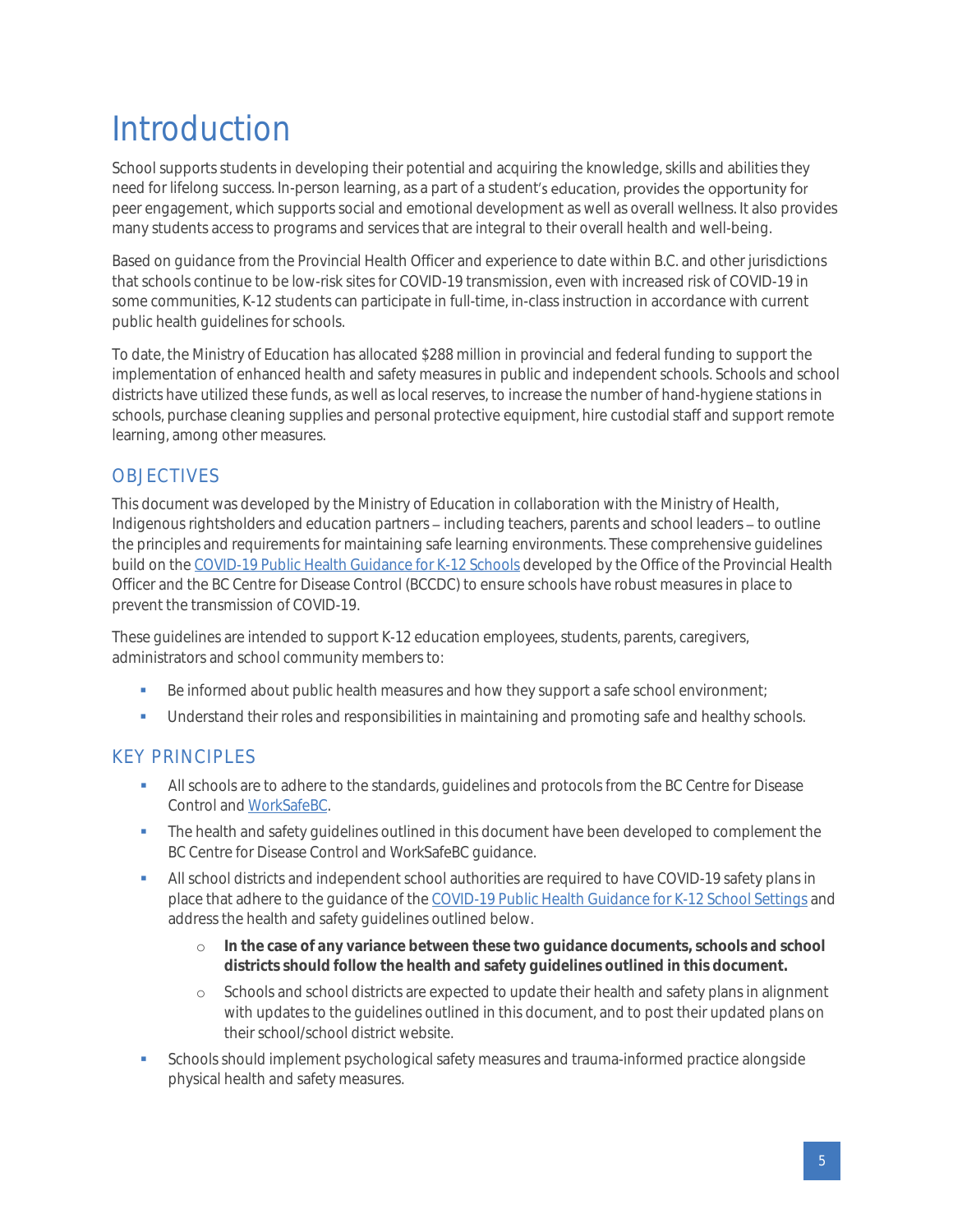**• Effective and ongoing communication with school leaders, community partners, parents, caregivers,** students, unions and employees is an essential aspect of successfully implementing these guidelines.

## <span id="page-5-0"></span>COVID-19 SAFETY PLAN REVIEWS

School medical officers noted that most school exposures in fall 2020 did not result in transmission within the school. However, some school exposures did result in additional cases, including clusters and a limited number of outbreaks. While each case was unique, a common recommended action from school medical officers was to review existing COVID-19 safety plans to ensure required measures were in place and were being consistently implemented. A review of the COVID-19 safety plan to enure it adequately protects workers from transmission of COVID-19 in the workplace is required in the Provincial Health Officer's December 16, 2020 Workplace Safety [order.](https://www2.gov.bc.ca/assets/gov/health/about-bc-s-health-care-system/office-of-the-provincial-health-officer/covid-19/covid-19-pho-order-workplace-safety.pdf)

With this in mind, school and district administrators must regularly review COVID-19 safety plans, and should do so with their Site Committees and Joint Health and Safety Committees and address areas where there are identified gaps in implementation. BCCDC has developed a [COVID-19 School Health & Safety Checklist](http://www.bccdc.ca/schools/Documents/Health_Safety_Checklist.pdf) that can support these safety plan reviews. In addition, school medical officers have recommended the following key areas of focus for schools based on reviews of school exposures to date:

- 1. Prevent crowding and gathering; pay particular attention to the start and end of the day, and stagger recess, lunch and transition times for students and staff whenever possible.
- 2. Avoid close face-to-face contact whenever possible.
- 3. Assign staff to a specific learning group whenever possible.
- 4. Ensure that the use of masks does not reduce or replace practicing physical distancing between learning groups and other prevention measures, for both students and staff.
- 5. Ensure prevention measures are in place in staff only areas, including break and meeting rooms.
- 6. Implement music classes according to th[e](https://drive.google.com/file/d/1KG2rE1rU-NENxbQsuYN20xnM9TBlNn3Z/view) British Columbia Music Educators' Association and the [Coalition for Music Education in British Columbia](https://drive.google.com/file/d/1KG2rE1rU-NENxbQsuYN20xnM9TBlNn3Z/view) Guidance for Music Classes.
- 7. High intensity physical activity should occur outside whenever possible.

## <span id="page-5-1"></span>**B.C.'s Five-Stage Framework**

The Five Stage Framework for K-12 Education outlines expectations for B.C. elementary, middle and secondary schools for learning during COVID-19. The goal of the Framework is to maximize in-class instruction for all students while adhering to the [COVID-19 Public Health Guidance for K-12 School Settings.](http://www.bccdc.ca/Health-Info-Site/Documents/COVID_public_guidance/Guidance-k-12-schools.pdf) This is supported by four foundational principles:

- **■** Maintain a healthy and safe environment for all students, families and staff
- Provide the services needed to support the children of our essential workers
- **•** Support vulnerable students who may need special assistance
- **•** Provide continuity of educational opportunity for all students

The framework allows instruction to be adjusted depending on the community risk of COVID-19 in B.C. This will enable schools to move between stages if necessary, based on guidance from the Provincial Health Officer and the BC Centre for Disease Control.

While B.C. is currently in Stage 2, school districts and independent schools must have the necessary plans in place to be able to shift between stages if and when required.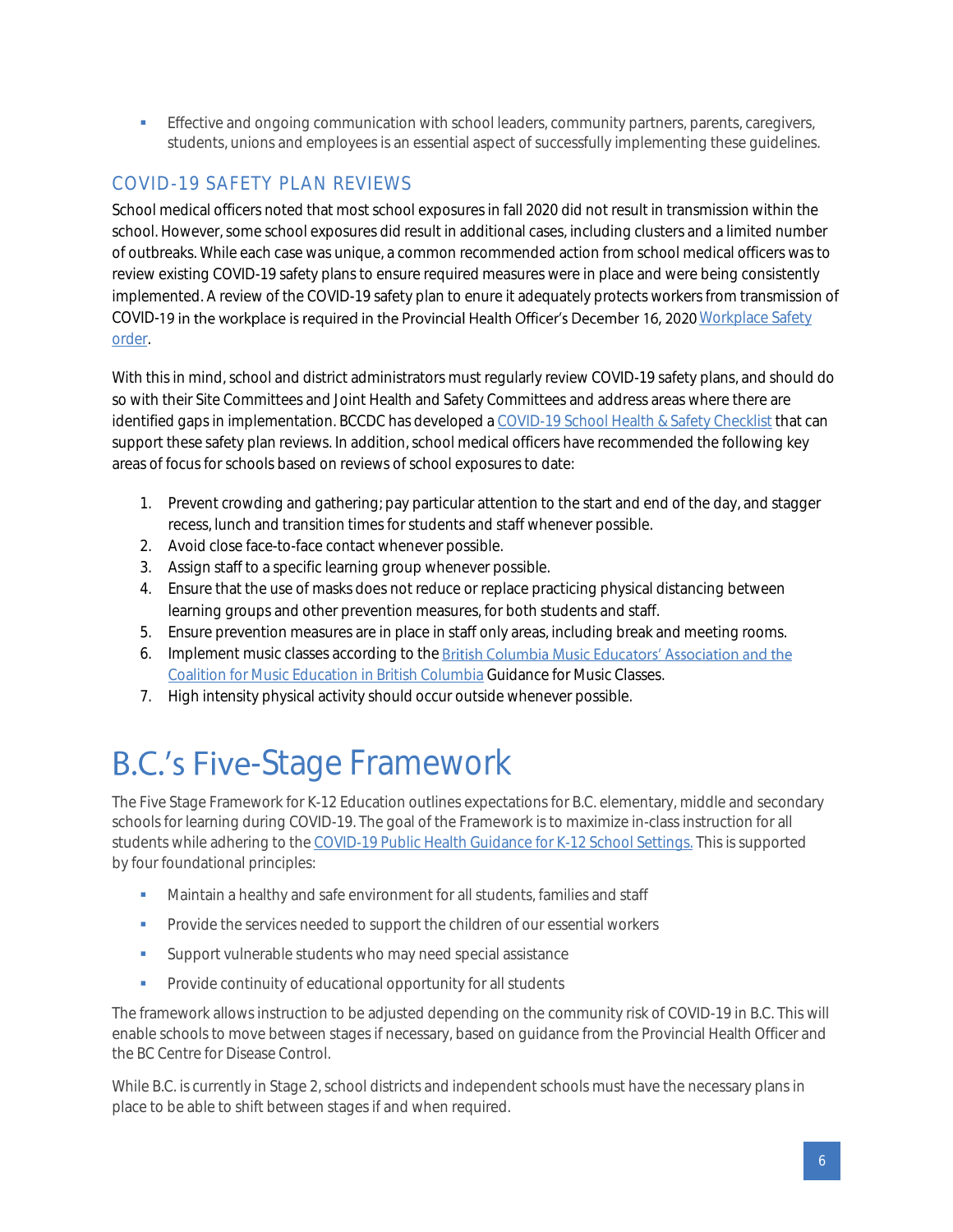| STAGE 1                                                                     | STAGE 2                                                                                                                                                                                                                   | STAGE 3                                                                                                                                                                                                                                                                                                                                                                                                   | STAGE 4                                                                                                                                                                                                                                                                         | STAGE 5                                                                                 |
|-----------------------------------------------------------------------------|---------------------------------------------------------------------------------------------------------------------------------------------------------------------------------------------------------------------------|-----------------------------------------------------------------------------------------------------------------------------------------------------------------------------------------------------------------------------------------------------------------------------------------------------------------------------------------------------------------------------------------------------------|---------------------------------------------------------------------------------------------------------------------------------------------------------------------------------------------------------------------------------------------------------------------------------|-----------------------------------------------------------------------------------------|
| Learning Group Size<br>■ Elementary: N/A<br>· Middle: N/A<br>Secondary: N/A | Learning Group Size<br>• Elementary: 60<br>$\blacksquare$ Middle: 60<br>Secondary: 120                                                                                                                                    | Learning Group Size<br>• Elementary: 30<br>$\blacksquare$ Middle: 30<br>Secondary: 60                                                                                                                                                                                                                                                                                                                     | Learning Group Size<br>• Elementary: 30<br>$\blacksquare$ Middle: 30<br>Secondary: 30                                                                                                                                                                                           | Learning Group Size<br>• Elementary: 0<br>$\blacksquare$ Middle: 0<br>Secondary: 0<br>٠ |
| <b>DENSITY TARGETS:</b><br>• Not applicable                                 | <b>DENSITY TARGETS:</b><br>• Not applicable                                                                                                                                                                               | <b>DENSITY TARGETS:</b><br>■ 50% for all schools                                                                                                                                                                                                                                                                                                                                                          | <b>DENSITY TARGETS:</b><br>■ 25% for all schools                                                                                                                                                                                                                                | <b>DENSITY TARGETS:</b><br>• 0% for all schools                                         |
| IN-CLASS INSTRUCTION:<br>Full-time all students, all<br>grades              | IN-CLASS INSTRUCTION:<br>Full-time instruction for all<br>students for the maximum<br>instructional time possible<br>within cohort limits.<br>Self-directed learning<br>supplements in-class<br>instruction, if required. | IN-CLASS INSTRUCTION:<br>Full-time instruction for:<br>• children of essential service<br>workers <sup>1</sup><br>students with<br>disabilities/diverse abilities<br>students who require<br>additional supports<br>In-class instruction for all<br>other students for the<br>maximum time possible<br>within cohort limits.<br>Self-directed and remote<br>learning supplements in-class<br>instruction. | IN-CLASS INSTRUCTION:<br>Full-time instruction for:<br>• children of essential<br>service workers <sup>1</sup><br>$\blacksquare$ students with<br>disabilities/diverse<br>abilities<br>students who require<br>additional supports<br>Remote learning for all<br>other students | <b>IN-CLASS INSTRUCTION:</b><br>Suspend in-class for all<br>students                    |

*Note: as Stage 1 is a return to regular operating procedures, and Stage 5 means that all in-class instruction is suspended, the following health and safety guidelines apply to Stages 2 to 4, unless specified otherwise.*

## <span id="page-6-0"></span>Infection Prevention and Exposure Control **Measures**

Infection prevention and exposure control measures help create safe environments by reducing the spread of communicable diseases like COVID-19. These are more effective in settings such as schools where there is a relatively consistent grouping of people and multiple measures of various effectiveness can be routinely implemented, including:

- Robust illness policies for students and staff.
- Reinforcement and adoption of effective personal practices (e.g. diligent hand hygiene, respiratory etiquette, etc.).
- Various health and safety measures (e.g., enhanced cleaning and disinfecting practices, using outdoor space for learning activities, grouping students and staff in learning groups to limit in-person interactions, implementing staggered schedules, etc.)

The Hierarchy for Infection Prevention and Exposure Control Measures for Communicable Disease describes measures that should be taken to reduce the transmission of COVID-19 in schools. Control measures at the top

<sup>&</sup>lt;sup>1</sup> For more information on essential service workers, see the "Services and Supports" section of the **[Operational Guidelines.](https://www.openschool.bc.ca/covidguidelines/#prioritization)**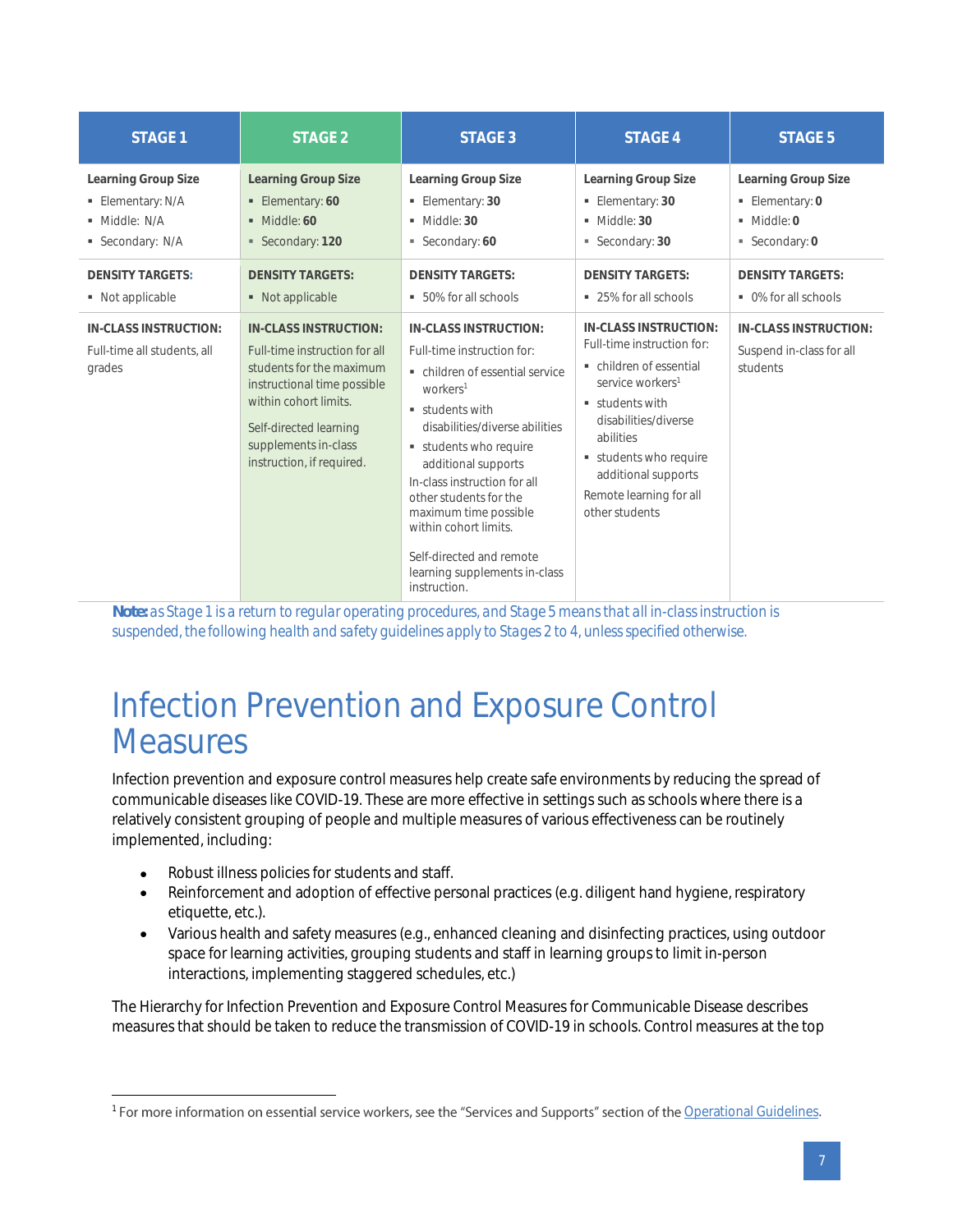are more effective and protective than those at the bottom. By implementing a combination of measures at each level, the risk of COVID-19 is substantially reduced.



#### The Hierarchy for Infection Prevention and Exposure Control Measures for Communicable Disease

### <span id="page-7-0"></span>SUPPORTIVE SCHOOL ENVIRONMENTS

Schools can support students to practice personal preventive measures by:

- Having staff model these behaviours.
- Sharing reliable information, including from the BC Centre for Disease Control and the Office of the Provincial Health Officer, to parents, families and caregivers.
- Promoting required safety measures in the school through the use of visual aids like floor markings and signage.

In line with the K-12 Education Restart Plan's goal of maximizing in-class instruction for all students within current health and safety guidelines for schools, staff should utilize positive and inclusive approaches to engage students in preventive practices and should not employ measures that are punitive or stigmatizing in nature<sup>2</sup>.

<sup>&</sup>lt;sup>2</sup> This includes where a student, staff, or other adult (including visitors) cannot comply with a specific safety measure due to health or behavioural reasons - in these circumstances, schools/districts should work with these individuals (and their parents/caregivers, if applicable to a student) to explore other environmental and administrative measures to ensure their safety and the safety of others.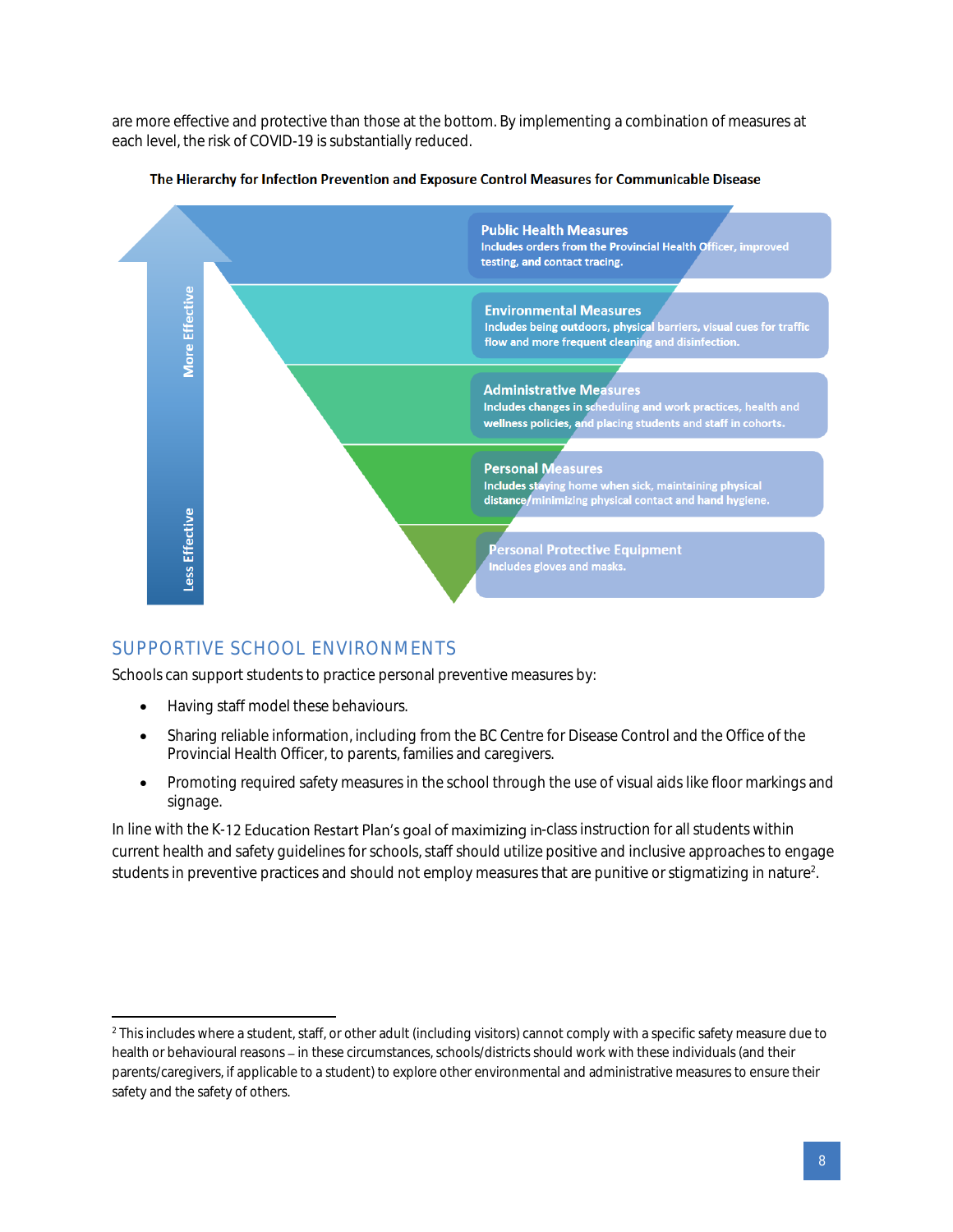# <span id="page-8-0"></span>Learning Groups and Physical Distancing

Reducing the number of close, prolonged, face-to-face interactions an individual has in a day continues to be a key component of B.C.'s strategy to prevent the spread of COVID-19. This can be accomplished in K-12 school settings through two different but complementary approaches: learning groups (cohorts) and physical distancing.

## <span id="page-8-1"></span>LEARNING GROUPS

A learning group is a group of students and staff who remain together throughout a school term (e.g. a school quarter, semester or year) and who primarily interact with each other. A learning group could be made up of a single class of students with their teacher, multiple classes that sometimes join for additional learning activities, or a group of secondary school students with the same courses.

- **In Stage 2, members of the same learning group must minimize physical contact.**
- **In Stages 3 and 4**, staff, as well as middle and secondary school students, will have to maintain physical distance at all times (even if they are part of the same learning group).<sup>3</sup>

The composition of learning groups should remain consistent for all activities that occur in schools (i.e. students and staff cannot be part of more than one learning group at the same time). Students and staff from different learning groups can interact with one another while practicing physical distancing (see the *[Interacting with](#page-10-0)  [Learning Groups](#page-10-0)*section for more information).

Learning group composition can be changed at the start of a new term (e.g., quarter, semester). Outside of these transition points, composition should be changed as minimally as possible except where required to support optimal school functioning. This may include learning, operational or student health and safety considerations. No additional safety protocols are required following a change in learning group composition.

School administrators should keep up-to-date lists of all members of a learning group, and others who work with that learning group (e.g. itinerant teachers, TTOCs), and their contact information to support swift communications from the school and to share with public health to support contact tracing, if needed.

Consistent seating arrangements are encouraged where practical. This can further reduce the number of close, prolonged face-to-face interactions a person has, and assist public health should contact tracing need to occur.

Learning groups are a recommended public health measure to help reduce the risk of transmission of COVID-19. Organizing students and staff into learning groups helps to reduce the number of different interactions and potential exposure to COVID-19 and supports better contact tracing if there is a confirmed case in a school community.

<sup>&</sup>lt;sup>3</sup> Stage-specific health and safety expectations are subject to change, further to updated public health guidance from the Provincial Health Officer and the BC Centre for Disease Control.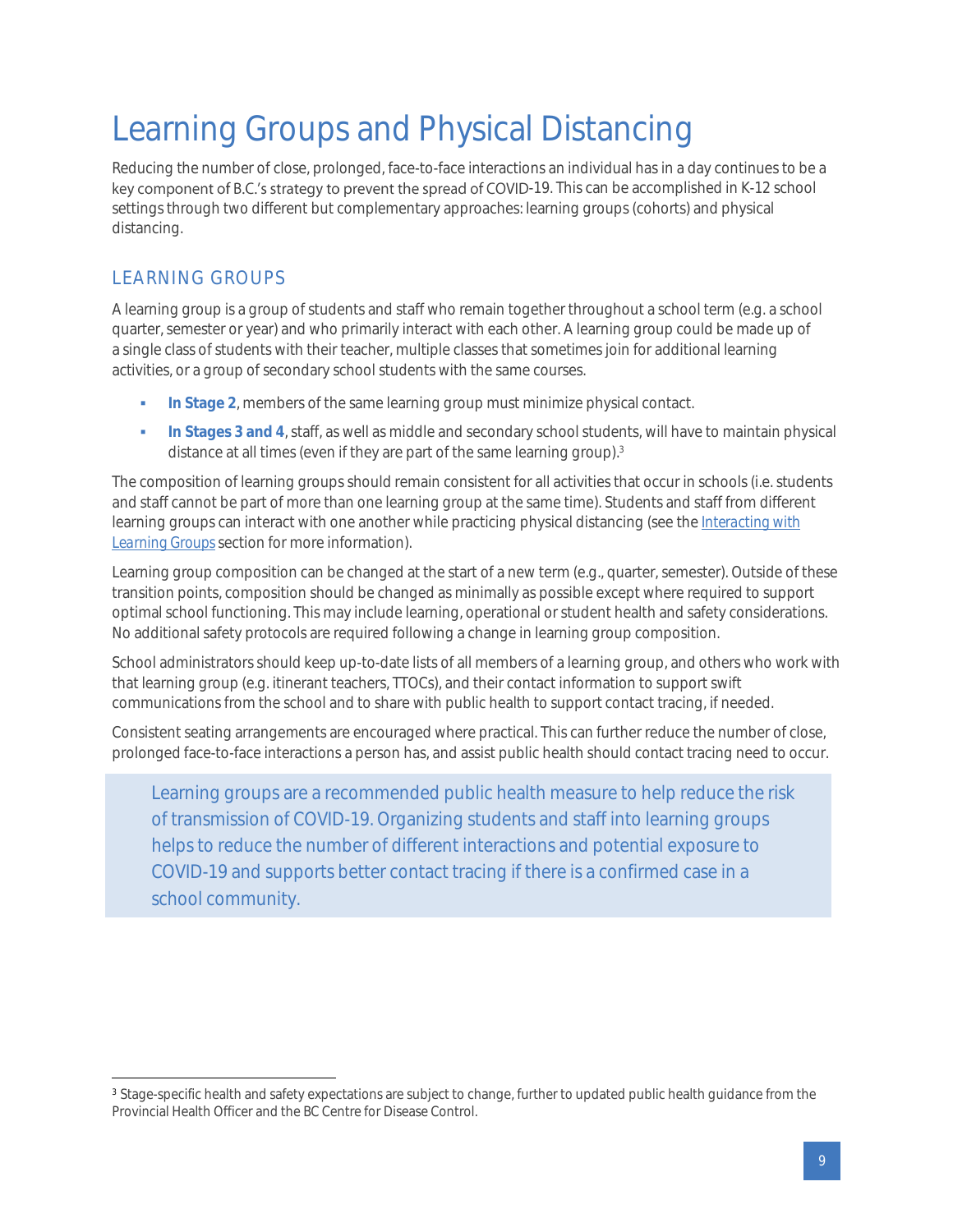| Maximum learning group sizes (inclusive of students and staff)                                         |                                                                            |                                                                                      |                                                                         |                                                                   |
|--------------------------------------------------------------------------------------------------------|----------------------------------------------------------------------------|--------------------------------------------------------------------------------------|-------------------------------------------------------------------------|-------------------------------------------------------------------|
| STAGE 1                                                                                                | STAGE <sub>2</sub>                                                         | STAGE 3                                                                              | STAGF4                                                                  | STAGF5                                                            |
| Elementary: no limit<br>$\bullet$<br>Middle: no limit<br>$\bullet$<br>Secondary: no limit<br>$\bullet$ | Elementary: 60<br>$\bullet$<br>Middle: 60<br>$\bullet$<br>• Secondary: 120 | Elementary: 30<br>$\bullet$<br>Middle: 30<br>$\bullet$<br>Secondary: 60<br>$\bullet$ | Elementary: 30<br>$\bullet$<br>Middle: 30<br>$\bullet$<br>Secondary: 30 | Elementary: 0<br>$\bullet$<br>Middle: 0<br>٠<br>Secondary: 0<br>٠ |

Examples of what learning groups can look like in elementary, middle and secondary schools are available on the [B.C. Government website.](https://www2.gov.bc.ca/gov/content/education-training/k-12/covid-19-return-to-school#learning-group) Refer to the Prioritizing Health and Safety - Flow Charts section for more information.

Learning group size limits were established by provincial medical health officers based on a number of considerations including:

- Compared to some other community settings, schools are considered "controlled environments" in that they have a comprehensive set of safety measures in place, a consistent and limited group of people accessing the building, and the majority of those people are children who are at lower risk for transmitting COVID-19. The combination of these features reduces the risk of bringing more children and youth together in schools.
- The significant academic, social and emotional benefits of providing more students with more in-class learning time in a closer to normal learning environment – minimizing learning gaps, increasing peer interaction and support, decreasing feelings of isolation.
- The typical format of instruction in B.C. (e.g. one teacher with a consistent group of students in elementary, multiple teachers and inconsistent groupings of students in secondary).
- **•** The low community prevalence of COVID-19 currently in B.C., particularly amongst schoolaged children.
- Provincial contact tracing and testing capacity.

Learning groups are smaller for elementary students recognizing that younger children are less able to consistently implement personal measures such as hand hygiene, reducing physical contact and recognizing and articulating symptoms of illness

Learning groups are larger for secondary students due to the increased ability of students in that setting to be able to consistently practice personal measures, like physical distancing and hand hygiene, and recognize and articulate symptoms of illness. Due to the typical format of instruction of multiple teachers working with different groupings of students across a larger number of curricular areas, learning groups are also larger at the secondary level to enable flexibility in meeting students' learning needs.

Elementary and middle schools are likely able to implement learning groups without reducing the number of individuals typically within the school. Secondary schools may need to reduce the number of individuals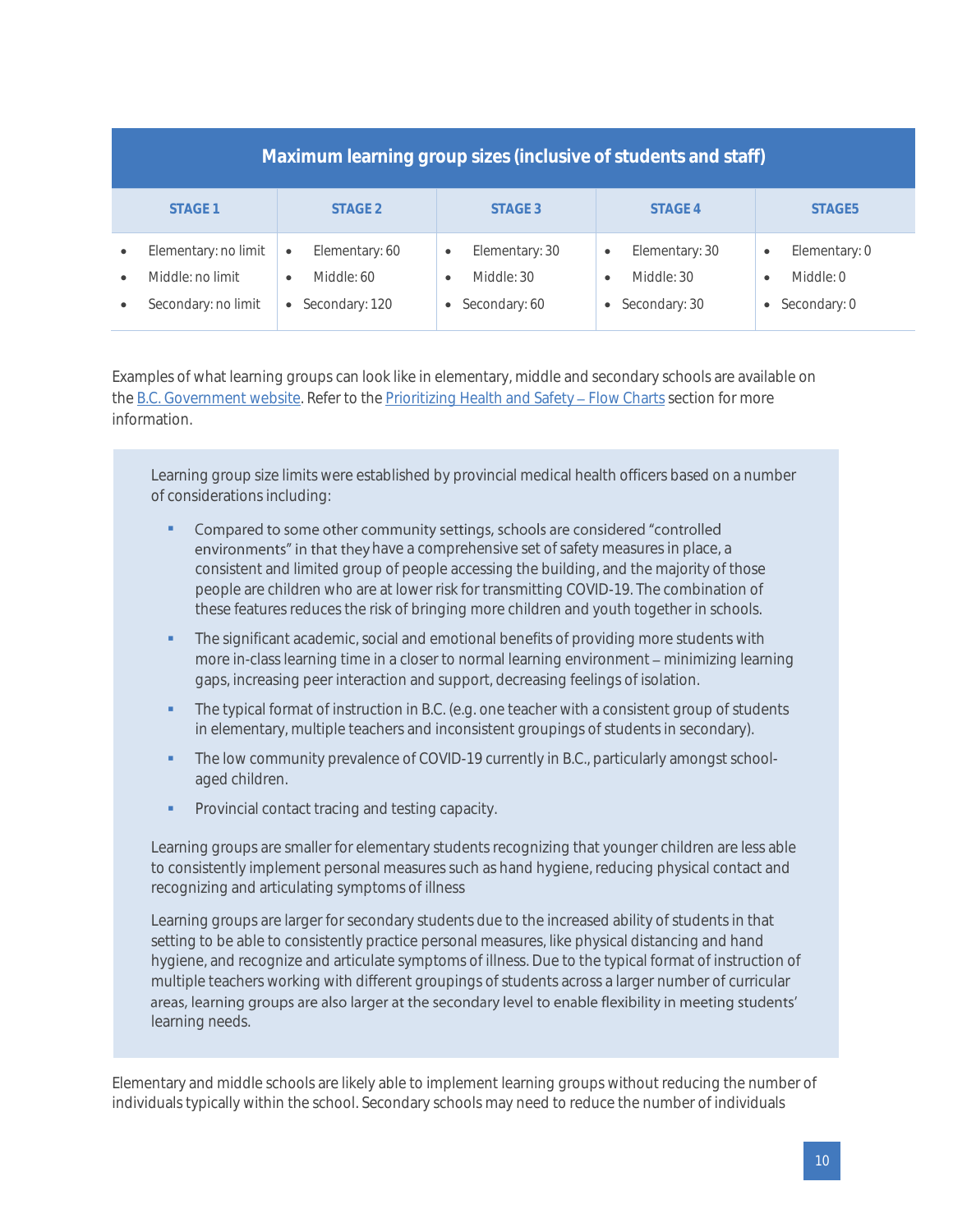typically within the school at the same time to operate within learning group size limits. This may be necessary due to the larger number of people and the increased frequency of classroom exchanges that typically occur within secondary schools.

In rare circumstances, and upon Ministry approval, school districts and independent schools may request a variance from the learning group size guidelines outlined in the Five-Stage Framework for K-12 Education.

- These exemptions must be school-specific and based on significant operational implications for a school or school district, result in a relatively small increase to learning group sizes (e.g. increase from 60 to 62), and be implemented in a manner that preserves all other required health and safety measures.
- **The school district or independent school authority must outline the rationale for the request and include a recommendation from the local medical health officer in its Stage 2 Restart Plan submitted to the Ministry of Education. The school district or independent school authority needs to have engaged in conversations with its local medical health officer, local unions and school-based staff prior to submitting the request.**
- Any learning group exemptions should be clearly stated in the school district/authority's safety plan.

See th[e Key Contacts and](https://www.openschool.bc.ca/covidguidelines/#admin) Additional Resources section of the Operational Guidelines for Medical Health Officer contact information by Health Authority.

Medical Health Officers are physicians who work within health authorities and have authority and responsibilities outlined in the *[Public Health Act](https://www2.gov.bc.ca/gov/content/health/about-bc-s-health-care-system/legislation/public-health-act)*. These include directing the public health response to local public health threats, like COVID-19. School medical officers are Medical Health Officers who have additional authority and responsibilities outlined in the *[School Act](https://www2.gov.bc.ca/assets/gov/education/administration/legislation-policy/legislation/schoollaw/revisedstatutescontents.pdf)*. They are responsible for directing the local public health response to any public health threat that affects schools, like COVID-19 and other communicable diseases. Every school has a school medical officer.

## <span id="page-10-0"></span>INTERACTING WITH LEARNING GROUPS

Schools should minimize the number of adults (staff and others) who interact with learning groups they are not a part of as much as possible while continuing to support learning and a positive, healthy and safe environment. Staff outside of a learning group must practice physical distancing (2m) when interacting with the learning group. For example, an itinerant educator (e.g. a teacher teaching on call, an Indigenous support worker, a teacher candidate, a district specialist) can teach/support multiple learning groups but must practice physical distancing from students and other staff and avoid close face-to-face interactions. See section o[n Itinerant Staff](#page-11-1) for additional guidelines.

Unless staff members belong to the same learning group, they should maintain physical distance (2m) from one another at all times. Masks are not a replacement for physical distancing between staff from different learning groups.

There are different considerations for elementary and middle/secondary students when socializing outside of their learning group. Schools should make sure these considerations are clearly communicated and explained to students.

Elementary students:

▪ When interacting with peers outside of their learning group, students should: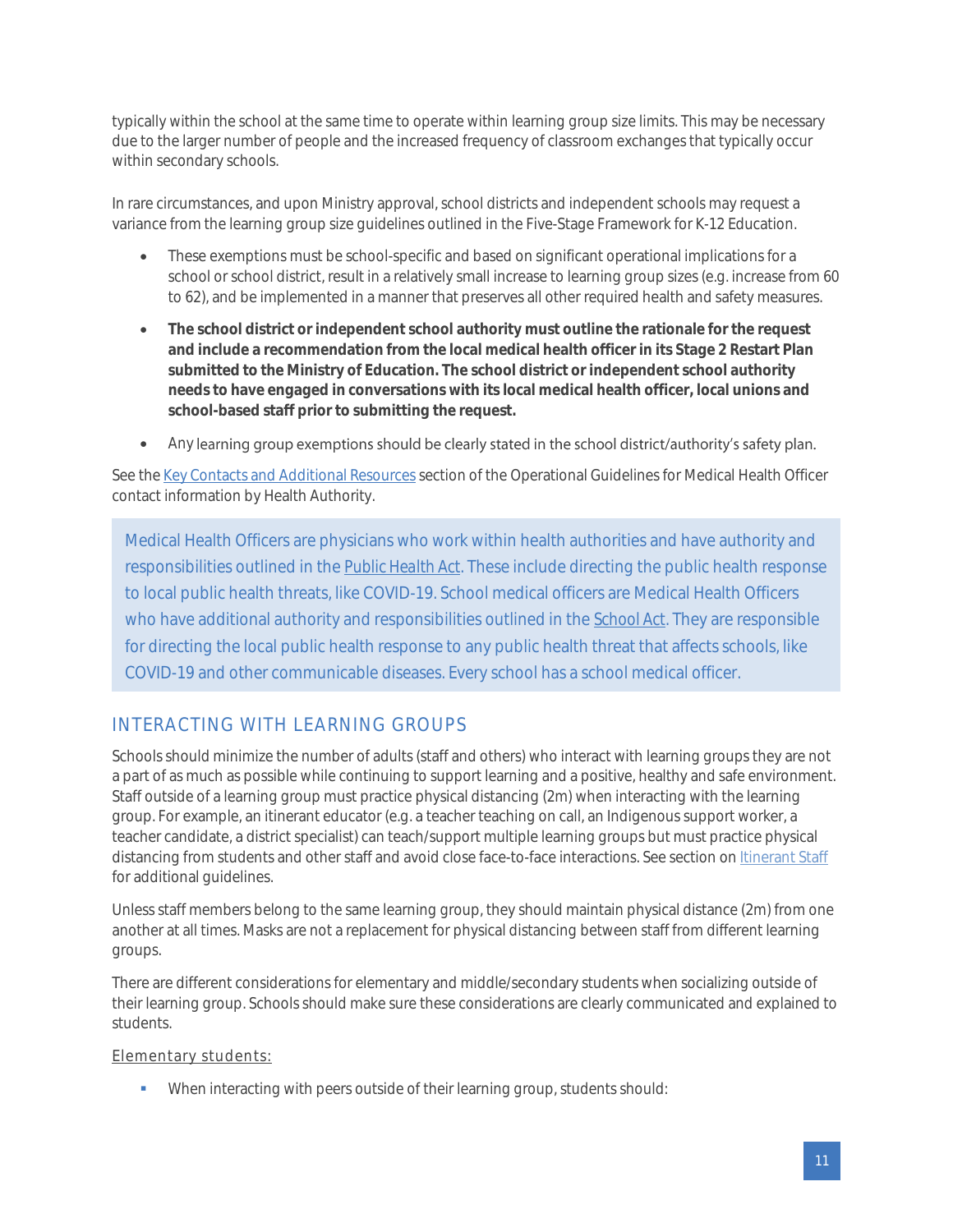- o minimize physical contact when outdoors;
- $\circ$  maintain physical distance (2m) when indoors. If a student is unable to physically distance, the student should socialize within their learning group or where they can be supported to physically distance.

Elementary-aged students are less able to consistently maintain physical distance. Outdoors is a lower risk environment than indoors.

#### Middle/Secondary students:

- **•** When interacting with students and staff outside of their learning group, students should maintain physical distance (2m).
- Middle and secondary school students capable of consistently maintaining physical distance, when it is required, should be expected to do so. If a student is unable to physically distance, the student should socialize within their learning group or where they can be supported to physically distance.

#### Multi-Learning Group Instruction:

Students from different learning groups can be in the same learning space at the same time if physical distancing can be maintained (as per the requirements outlined above), and there is adequate space available to prevent crowding of those from within the same learning group. Masks are not a replacement for physical distancing between students from different learning groups in the same learning space.

#### Multi-Learning Group Services:

Students from different learning groups may be required to be together to receive beneficial social supports, programs or services (e.g. meal programs, after school clubs, etc.). Within these supports or services it is expected that learning groups are maintained, and physical distancing is practiced between learning groups, as much as is practical to do so while still ensuring the support, program or service continues.

<span id="page-11-1"></span>For information on mask requirements for K-12 staff and students, see the [Personal Protective Equipment](#page-27-1) section.

### <span id="page-11-0"></span>ITINERANT STAFF AND SPECIALISTS

Schools should minimize the number of staff who interact with learning groups they are not a part of as much as possible while continuing to support learning and a positive, healthy and safe environment.

As such, school districts and schools should seek to assign staff to a specific learning group wherever possible, to help minimize the number of interactions between students and staff, while continuing to support students who may need special assistance. Examples could include assigning an educational assistant to a learning group where they can support one or more students in the same learning group, or assigning a teacher teaching on call or a teacher candidate on practicum to a learning group if they have been offered an extended assignment at a single school. Schools and school districts must consider learning group size limits when assigning staff to learning groups.

Staff not assigned to a learning group must practice physical distancing when interacting with the learning group. For example, a learning assistance teacher or a counsellor can work with students from multiple learning groups, but they should maintain physical distance from students and other staff as much as possible.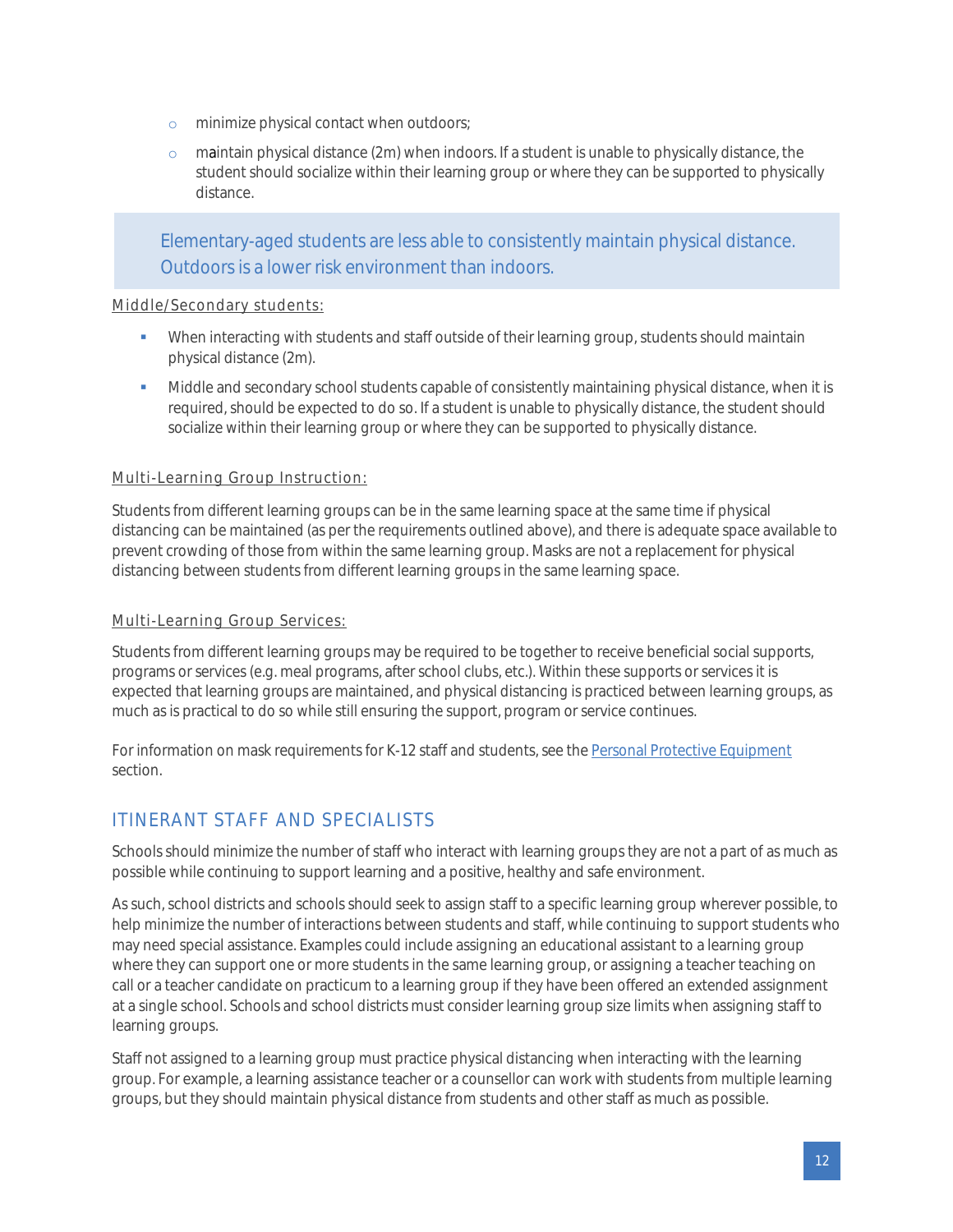In situations where staff outside a learning group cannot practice physical distancing, other measures must be explored, such as reconfiguring rooms, securing an alternate space to allow for physical distancing, installing a physical barrier made of transparent materials, or providing virtual services where possible. If none of the strategies outlined above are viable options, staff should practice physical distancing as much as possible while providing services. In addition, all K-12 staff are required to wear a non-medical mask, a face covering or a face shield (in which case a non-medical mask should be worn in addition to the face shield) in schools - see the [Personal Protective Equipment](#page-27-1) section for more information.

Even with the requirement for K-12 staff to wear non-medical masks in schools, school districts and independent school authorities should ensure that other preventative measures (e.g., assigning staff to a learning group, maintaining physical distance outside of a learning group, reconfiguring space, installing barriers, etc.) have been fully explored.

See the Prioritizing Health and Safety - Flow Charts section for more information.

## <span id="page-12-0"></span>PHYSICAL DISTANCING

Physical distancing refers to a range of measures aimed at reducing close contact with others. Physical distancing is used as a prevention measure because COVID-19 tends to spread through prolonged, close, faceto-face contact.

- Within learning groups, physical distancing should include avoiding physical contact, minimizing close, prolonged, face-to-face interactions, and spreading out as much as possible within the space available.
	- o Young children may not be able to consistently reduce physical contact.
- Outside of learning groups, physical distancing should include avoiding physical contact and close, prolonged face-to-face interactions, spreading out as much as possible within the space available, and ensuring there is 2 meters of space available between people from different learning groups.
- For situations where members of different learning groups interact:
	- o If people will be in the same space for an extended period of time (>15 minutes), the space should be sufficiently large, and/or should have limits on the number of people so that 2 meters of space is available between people from different learning groups.
	- o If people will be in the same space for transition purposes (e.g. changing between classes), and other measures are in place (e.g. markings on the floor, staggered transition times), there should be enough space to ensure no physical contact but 2 meter physical distancing is not required.
- Within and outside of learning groups, there should be no crowding.
- Staff and other adults should seek to reduce the number of close, face-to-face interactions with each other at all times, even while wearing a non-medical mask. This includes during break times and in meetings.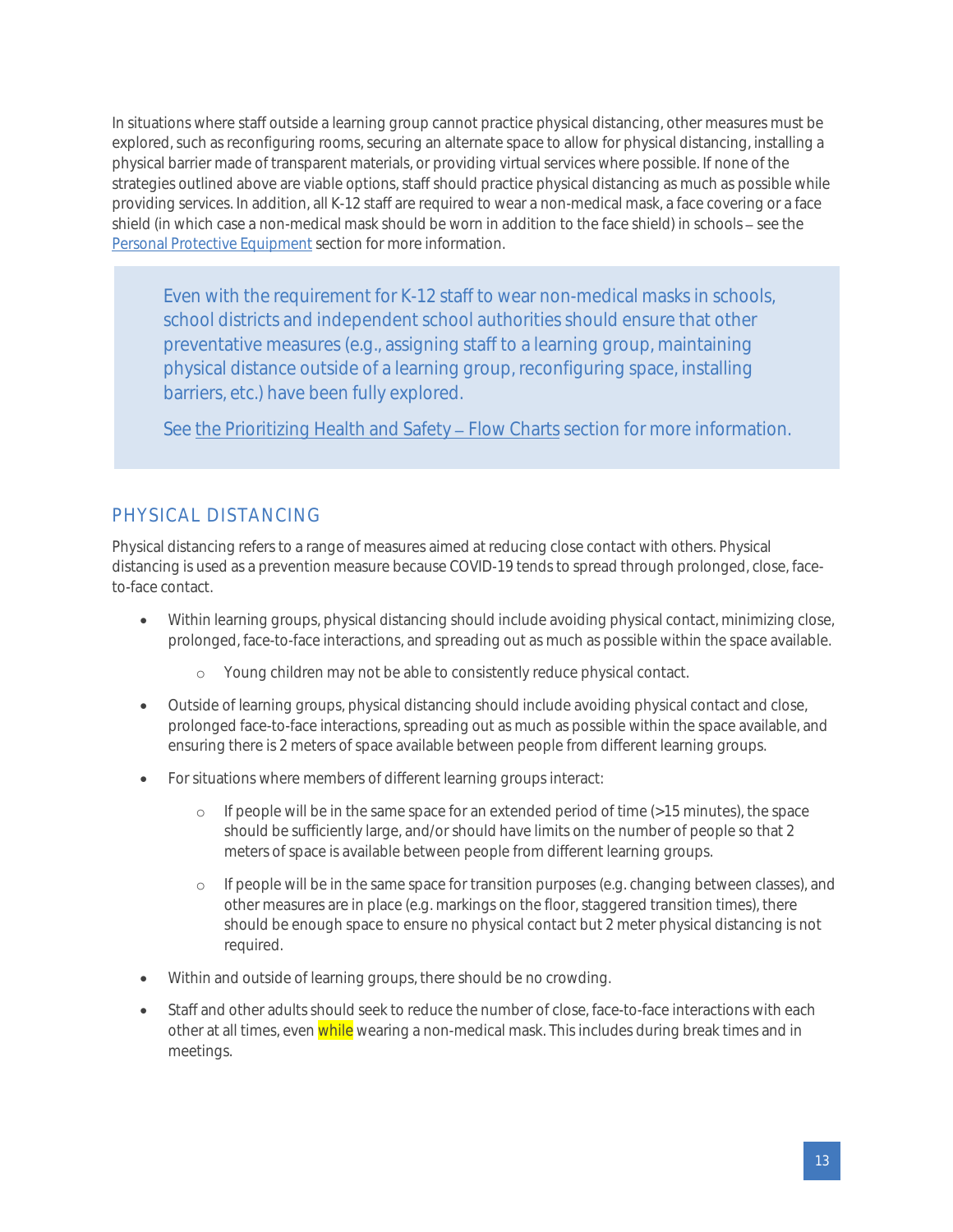Physical distancing requirements vary between stages 2, 3 and 4:

| STAGE 2                                                                                                                                                                                                                                                                    | STAGE 3                                                                                                                                             | STAGE 4                                                             |
|----------------------------------------------------------------------------------------------------------------------------------------------------------------------------------------------------------------------------------------------------------------------------|-----------------------------------------------------------------------------------------------------------------------------------------------------|---------------------------------------------------------------------|
| Physical distancing (2m) for K-12 staff<br>and for middle and secondary school<br>students when interacting outside of<br>their learning groups<br>Physical distancing (2m) for elementary<br>students when interacting outside of<br>their learning groups while indoors. | • Physical distancing (2m) for K-12 staff, middle and secondary<br>school students at all times.<br>outside of their learning groups while indoors. | • Physical distancing (2m) for elementary students when interacting |

To support physical distancing requirements, the following strategies should be implemented where possible:

- Avoid close greetings (e.g. hugs, handshakes).
- **Regularly remind students about keeping their hands to themselves. Use visual supports, signage,** prompts, video modelling, etc. as necessary.
- Create space between students/staff as much as possible:
	- o Configure classroom and learning environment differently to maximize distance between students and adults (e.g., different desk and table formations). Seating arrangements where students directly face one another should be avoided where possible, particularly for middle and secondary schools.
	- o Use consistent or assigned seating arrangements where practical.
	- o Store excess equipment (e.g. equipment that might not be of use during the pandemic) in order to open more space in schools.
- **•** Implement strategies that prevent crowding at pick-up and drop-off times.
	- o Focus on entry and exit areas, and other places where people may gather or crowd.
- **•** Where possible, stagger recess/snack, lunch and class transition times to provide a greater amount of space for everyone.
- Take students outside more often, where and when possible.
	- o Organize learning activities and breaks outside including snack time, place-based learning and unstructured time.
	- o Take activities that involve movement, including those for physical health and education, outside.
- Incorporate more individual activities or activities that encourage greater space between students and staff as much as is practical to do so.
	- o For elementary students, adapt group activities to minimize physical contact and reduce shared items.
		- **•** Offer manipulatives and items that encourage individual play, and that can be easily cleaned and reduce hand-to-hand-contact and cross-contamination.
		- **•** Prioritize the acquisition of adequate amounts of high-touch materials, such as pencils or art supplies, in order to minimize sharing between children.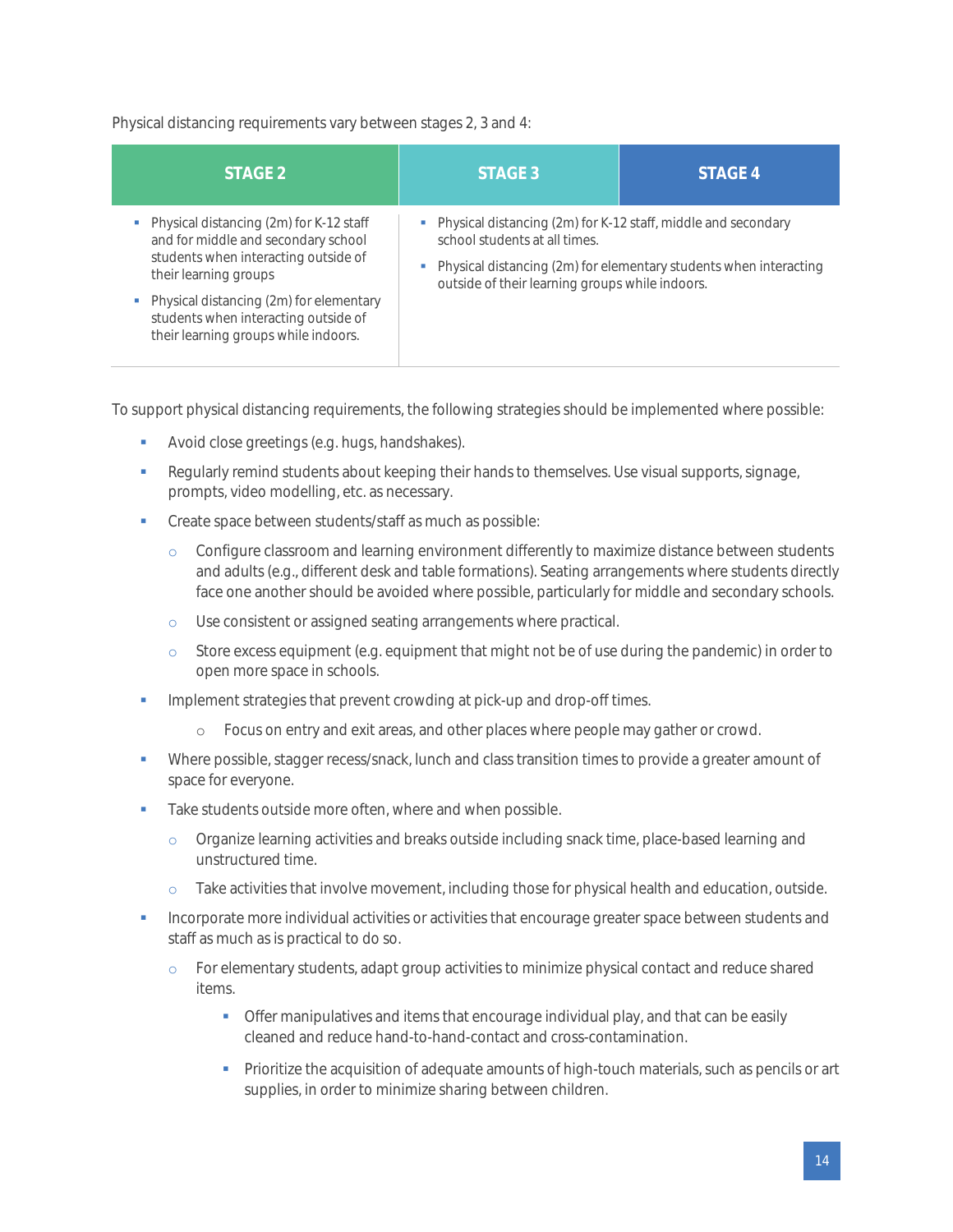- o For middle and secondary students, minimize group activities and avoid activities that require close face-to-face contact.
	- Note: for guidelines specific to courses/subject areas that tend to involve a significant number of group activities (e.g. culinary programs), see the section o[n Curricular, Programs](#page-31-0)  [and Activities.](#page-31-0)
- **■** Manage flow of people in common areas, including hallways and around lockers, to minimize crowding and allow for ease of people passing through.
- **•** Use floor markings and posters to address traffic flow throughout the school. This may include one-way hallways and designated entrance and exit doors. It is important not to reduce the number of exits and ensure the fire code is adhered to.
- **Ensure communication of physical distancing guidelines is relayed in multiple formats for ease of** understanding (visual supports and representation, prompts, video modelling, signage, videos using sign language, etc.).
- Consider installing barriers made of transparent material in places where physical distance cannot be regularly maintained, and a person is interacting with numerous individuals outside of a learning group. This may include at a front reception desk where visitors check in, a library check out desk, or where food is distributed in a cafeteria. Se[e guidance from WorkSafeBC on designing effective barriers](https://www.worksafebc.com/en/resources/health-safety/information-sheets/covid-19-health-safety-designing-effective-barriers?lang=en) for more information.

For information on mask requirements for K-12 staff and students, see the [Personal Protective Equipment](#page-27-1) section.

#### <span id="page-14-0"></span>Staff Only Spaces

Experience to date underscores the importance of COVID-19 prevention among adults, as well as students, in the school setting. Schools and school districts must ensure physical distancing is practiced within staff only spaces, including during break times, in addition to mask use. To support this, schools can implement the following strategies:

- Utilize floor markings and signage to direct traffic flow and prevent crowding (e.g. in the break room, by the photocopier, etc.).
- **•** Hold meetings virtually whenever possible.
- **•** Ensure staff practice physical distancing (2m) during face-to-face meetings. Staff are also required to wear masks when indoors - see the th[e Personal Protective Equipment](#page-27-1) section for more information.

[WorkSafeBC guidance for offices](https://www.worksafebc.com/en/about-us/covid-19-updates/covid-19-returning-safe-operation/offices) lists measures that should be considered and implemented as applicable to the workplace for staff in office environments (both inside and outside of 'bricks and mortar' schools).

## <span id="page-14-1"></span>SUPPORTING STUDENTS WITH DISABILITIES/DIVERSE ABILITIES

#### <span id="page-14-2"></span>Expectations for School Districts and Schools

School districts and independent schools are expected to implement health and safety measures that promote inclusion of students with disabilities/diverse abilities.

School districts and independent schools must ensure that supports and services typically provided to students with disabilities/diverse abilities or medical complexity continue across all stages. This should include ongoing discussion on needs assessments to better understand the supports that students and families may require (see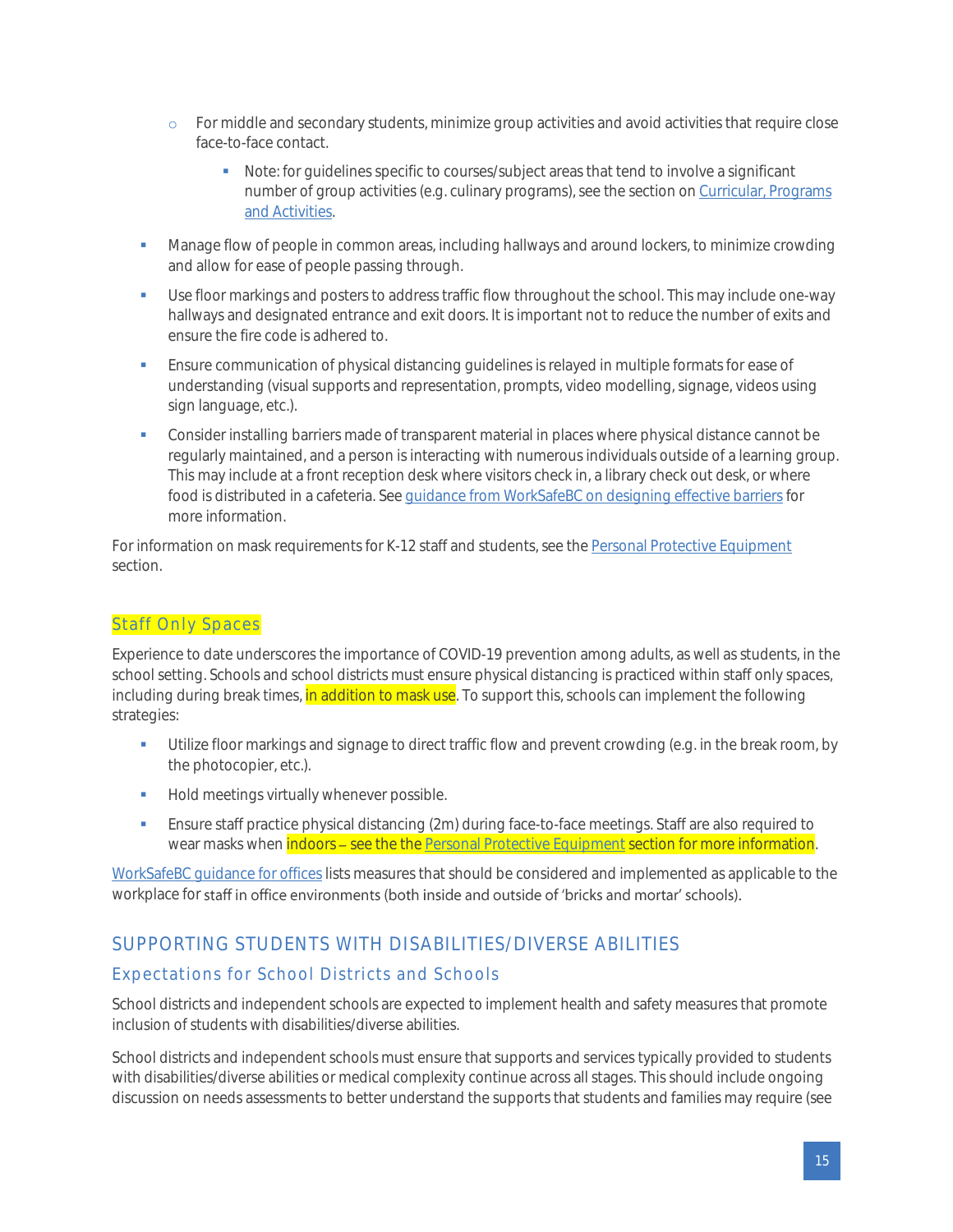the Services and Supports > Supports for Students with Disabilities/Diverse Abilities section of the [COVID-19](https://www.openschool.bc.ca/covidguidelines/#additional)  [Operational Guidelines](https://www.openschool.bc.ca/covidguidelines/#additional) for more information).

Students with disabilities/diverse abilities who are not able to physically distance are not to be excluded from a learning group. Prevention and exposure control measures should be implemented to support students to access learning within a learning group (e.g. assigned seating, prompts, visual support, education using video modelling, social stories, etc.)

Schools districts and independent schools must ensure that learning groups are established in a manner that allows for the implementation of students' IEP goals, respects the principles of equity and inclusion and does not result in segregated learning environments.

Most students with disabilities/diverse abilities or medical complexity are not considered at greater risk of experiencing severe illness from COVID-19. For guidelines specific to children with immune suppression (e.g. students who have had a recent organ transplant, who are receiving chemotherapy, those with an illness impacting their immune system), please refer to the **[Students, Family Members and Staff](#page-22-2) with Immune** [Suppression](#page-22-2) section.

Due to physical space limitations it may be necessary to reduce the number of individuals at any given time within secondary schools to ensure that physical distance can be maintained when required (this would mostly be the case in larger secondary schools). In this case, secondary schools should continue to prioritize the attendance of students who most benefit from in-person support and learners with diverse needs.

Examples of students who require additional support:

- some children and youth in care
- students not yet meeting literacy expectations
- students at risk of not graduating
- students requiring mental health or substance use supports
- students with serious medical conditions
- students who may be at risk due to the situation in their home environment
- a student with a disability who has been destabilizing due to changes in their routine

#### <span id="page-15-0"></span>Guidelines for Staff Working with Students with Disabilities/Diverse Abilities where Physical Contact may be Required

Supporting students with disabilities/diverse abilities may require staff providing support services to be in close physical proximity or in physical contact with a student.

When staff are working with a student indoors, and the service cannot be provided from behind a barrier, staff are required to wear a non-medical mask, a face covering or a face shield (in which case a non-medical mask should be worn in addition to the face shield). Additional personal protective equipment is not required beyond that used as part of the personal care routine normally encountered in their regular course of work (e.g., gloves for toileting).

When working with students where seeing facial expressions and/or lip movement is important, and the service cannot be provided from behind a barrier, options include having the staff member wear a mask with a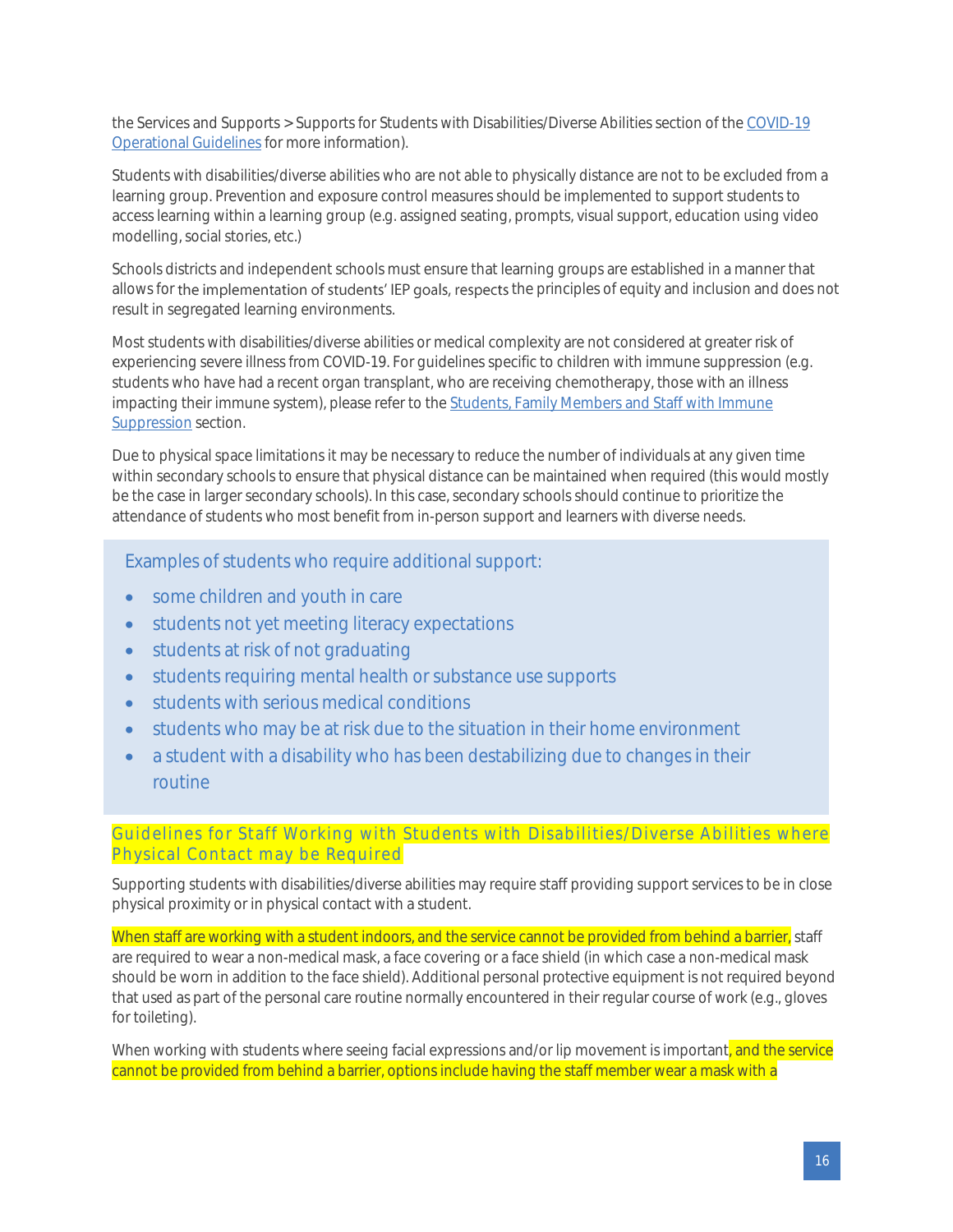transparent section to enable visualization of the mouth. More information on masks and face coverings is available on th[e BCCDC website.](http://www.bccdc.ca/health-info/diseases-conditions/covid-19/prevention-risks/masks)

- Students in Grades 4 to 12 are also required to wear a non-medical mask or face covering when receiving services indoors and a barrier is not present.
- For students in Grades K to 3, the student or parent/caregiver should determine whether or not the student should also be wearing any PPE when receiving services in close physical proximity.

In addition to a non-medical mask, those providing health or education services that require being in close proximity to a student should follow their standard risk assessment methods to determine if additional PPE is required, in accordance with routine practices.

Schools will have non-medical masks and face shields available for staff.

For more information, including exceptions to mask requirements for staff and students, see the Personal [Protective Equipment \(PPE\)](#page-27-1) section.

### <span id="page-16-0"></span>SCHOOL GATHERINGS AND EVENTS

School gatherings should be kept to a minimum and where possible schools should seek virtual alternatives for larger gatherings and assemblies to continue to support these events in a different format<sup>4</sup>. When it is necessary to gather in larger groups, the following guidance should be followed:

- **•** School gatherings should occur within a learning group.
	- o Gatherings should not exceed the maximum learning group size in the setting (which includes students and staff who are part of the learning group), plus the minimum number of additional people required (e.g. additional school staff, visitors, etc.) to meet the gathering's purpose and intended outcome. Additional people should be minimized as much as is practical to do so, and they must maintain physical distance.
	- o Adequate space should be made available to prevent crowding of those within the learning group.
- **•** Staff meetings, in-service and professional development activities, and other staff-only gatherings should be held virtually wherever possible.
	- o Staff should practice physical distancing (2m) for face-to-face interactions, whenever possible.
	- o If barriers between participants are not present, participants are required to wear masks.
	- o The number of participants gathered, and the length of the gathering should be minimized as much as possible.
- Examinations or assessments are not considered school gatherings, however they must still be delivered in accordance with the health and safety guidelines outlined in this document and should not include non-student and staff spectators (e.g. performance arts concert or play where families are invited to attend).
- In-person inter-school events (including competitions, tournaments and festivals) should not occur at this time. This will be re-evaluated throughout the school year.

<sup>&</sup>lt;sup>4</sup> Th[e School Regulation](https://www.bclaws.ca/civix/document/id/complete/statreg/265_89#section5) requires principals to ensure school assemblies are held at least 3 times each school year, including the school day immediately preceding Remembrance Day.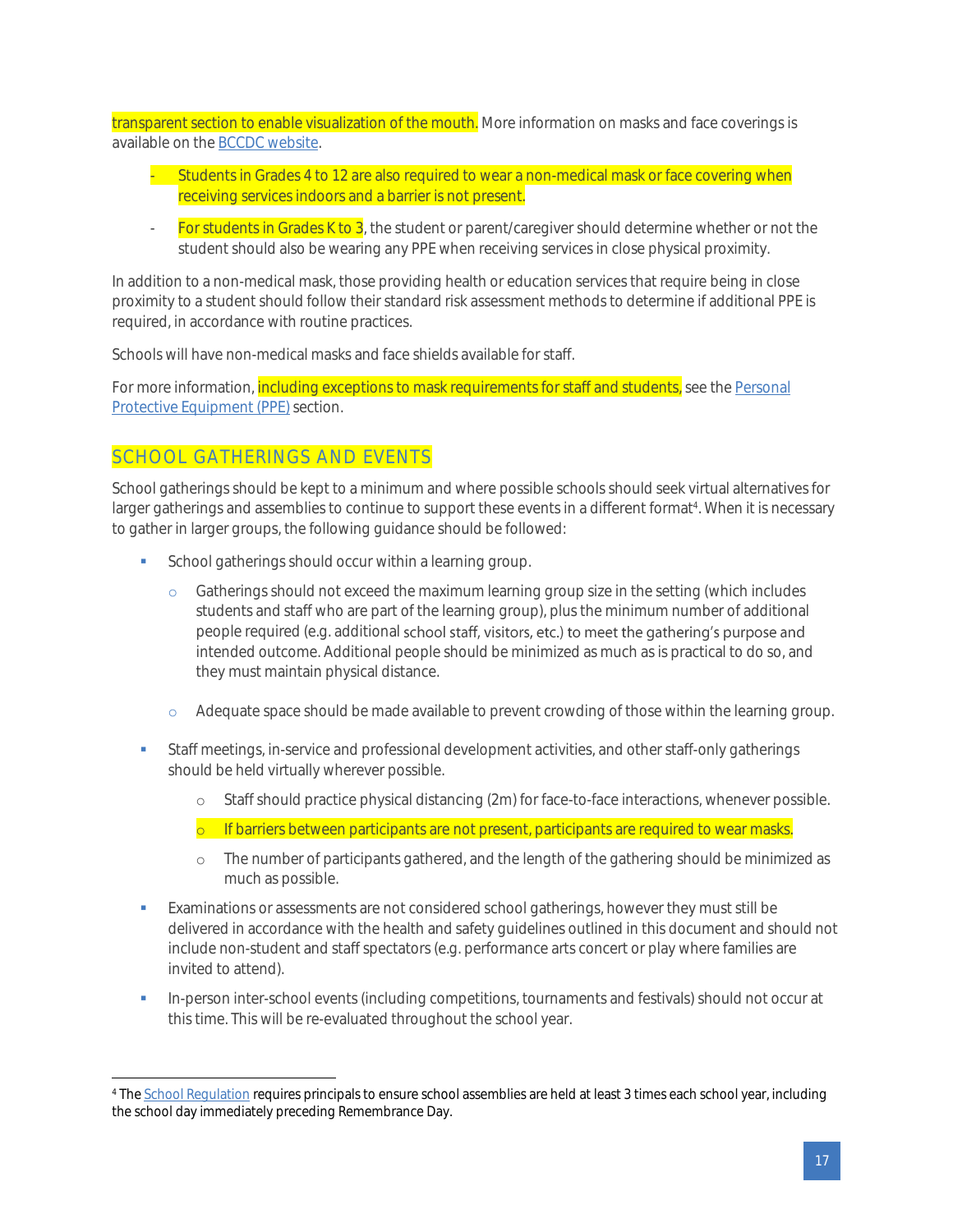**•** Gatherings or events at a school that are not educational activities or support services (e.g. meal programs), including social gatherings of students and/or staff, must adhere to th[e PHO Order for](https://www2.gov.bc.ca/assets/gov/health/about-bc-s-health-care-system/office-of-the-provincial-health-officer/covid-19/covid-19-pho-order-gatherings-events.pdf)  [Gatherings and Events.](https://www2.gov.bc.ca/assets/gov/health/about-bc-s-health-care-system/office-of-the-provincial-health-officer/covid-19/covid-19-pho-order-gatherings-events.pdf) 

## <span id="page-17-0"></span>PERSONAL ITEMS

Staff and students can continue to bring personal items to school, but they should be encouraged to only bring items that are necessary (e.g. backpacks, clothing, school supplies, water bottles, reusable food containers).

Items brought regularly to and from school should be limited to those that can be easily cleaned (e.g. reusable food containers) and/or are considered to be low risk (e.g. clothing, paper, etc.).

Students can continue to use their lockers, as it is better for personal items to be stored in a locker than to be stored in classrooms or carried throughout the school. If possible, lockers should not be shared. If lockers have to be shared, schools must assign shared lockers to students in the same learning group. Schools should implement strategies to manage the flow of students around lockers to minimize crowding and allow for ease of people passing through.

Staff and students should not share personal items (including electronic devices, writing instruments, etc.)

Additional measures should be taken, including:

▪ Personal items should be labelled with student's name to discourage accidental sharing.

#### Food and beverages:

- **•** Schools should continue to emphasize that individual food and beverages are not to be shared.
- Schools should not allow homemade food items to be made available to other students at this time (e.g. birthday treats, bake sale items).

Please note that different guidelines apply to food that is prepared in schools (e.g. as part of a culinary program) or for school food services (e.g. cafeteria), which are outlined in th[e Curriculum, Programs and Activities](#page-31-0) section.

## <span id="page-17-1"></span>Student Transportation on Buses

The following strategies are recommended for student transportation on buses:

- **Buses used for transporting students should be cleaned and disinfected according the guidance** provided in [BCCDC's Guidelines on Cleaning and Disinfectants for Public Settings](http://www.bccdc.ca/Health-Info-Site/Documents/CleaningDisinfecting_PublicSettings.pdf) document. Additional guidance is available from [Transport Canada.](https://www2.tc.gc.ca/en/services/road/federal-guidance-school-bus-operations-during-covid-19-pandemic.html)
- **■** Bus drivers should clean their hands often, including before and after completing trips. They are encouraged to regularly use alcohol-based hand sanitizer with at least 60% alcohol during trips.
- **Bus drivers are required to wear a non-medical mask, a face covering or a face shield (in which case a** non-medical mask should be worn in addition to the face shield) on school buses except while driving.
	- o Schools will have non-medical masks and face shields available for staff.
	- o See the Supporting Students with Disabilities/Diverse Abilities section for more information on safety measures when staff are required to be in physical contact with students.
- **Students in Grades 4 to 12** are required to wear non-medical masks or face coverings when they are on the bus. Students in Grades K to 3 are encouraged to wear a non-medical mask or face covering on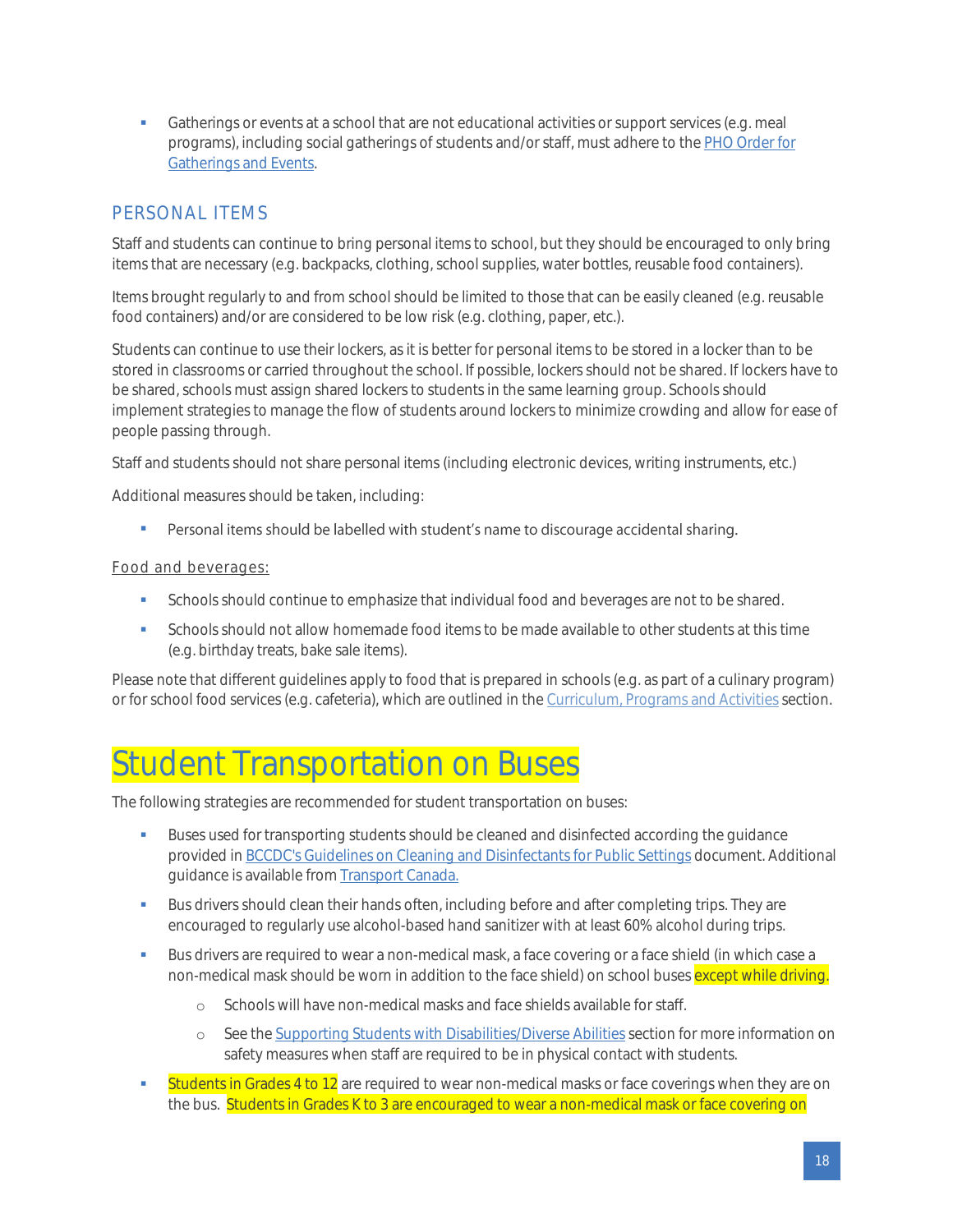school buses but are not required to do so - mask wearing remains a personal or family/caregiver choice for these students, and their choices must be respected.

o Non-medical masks or face coverings should be put on before loading.

For more information on exceptions to mask requirements for bus drivers and students, see the [Personal Protective Equipment](#page-27-1) section.

- **•** Parents and caregivers must assess their child daily for symptoms of common cold, influenza, COVID-19, or other infectious respiratory disease before sending them to school (see the *[Daily Health Check](#page-24-0)* section for more information). **If a child is sick, they must not take the bus or go to school.**
- **•** Students should clean their hands before they leave home to take the bus, when they leave school prior to taking the bus, and when they get home.
- Where possible, bus line up areas should be set up to prevent crowding, and allow for physical distancing of 2m (e.g., tape markings on pavement, etc.) where required.
	- o Schools should provide support for students who are not able to physically distance.
- Open windows when the weather permits.

To reduce the number of close in-person interactions on school buses, the following strategies are recommended:

- **■** Use consistent or assigned seating arrangements.
	- o Schools/school districts should keep up-to-date passenger and seating arrangement lists to share with public health should contact tracing need to occur.
	- o The seating arrangement can be altered whenever necessary to support student health and safety (e.g. accommodating children with a physical disability, responding to behavioural issues, etc.)
- **•** Consider the order students typically onload and offload to support buses being loaded from back to front and offloaded from front to back.
- Prioritize students sharing a seat with a member of their household or learning group. If space is available, students should each have their own seat (unless sharing with a member of their household).

Additional measures related to student transportation can be taken, including:

- **Encouraging private vehicle use and active transportation (e.g. biking, walking, etc.) where possible to** decrease transportation density.
- See th[e Field Trips](#page-33-1) section for more quidance about safety measures for field trips.

## <span id="page-18-0"></span>Cleaning and Disinfecting

Regular cleaning and disinfection are essential to prevent the transmission of COVID-19 from contaminated objectsand surfaces. Schools should be cleaned and disinfected in accordance with the BCCDC's Cleaning and [Disinfectants for Public Settings document.](http://www.bccdc.ca/Health-Info-Site/Documents/CleaningDisinfecting_PublicSettings.pdf)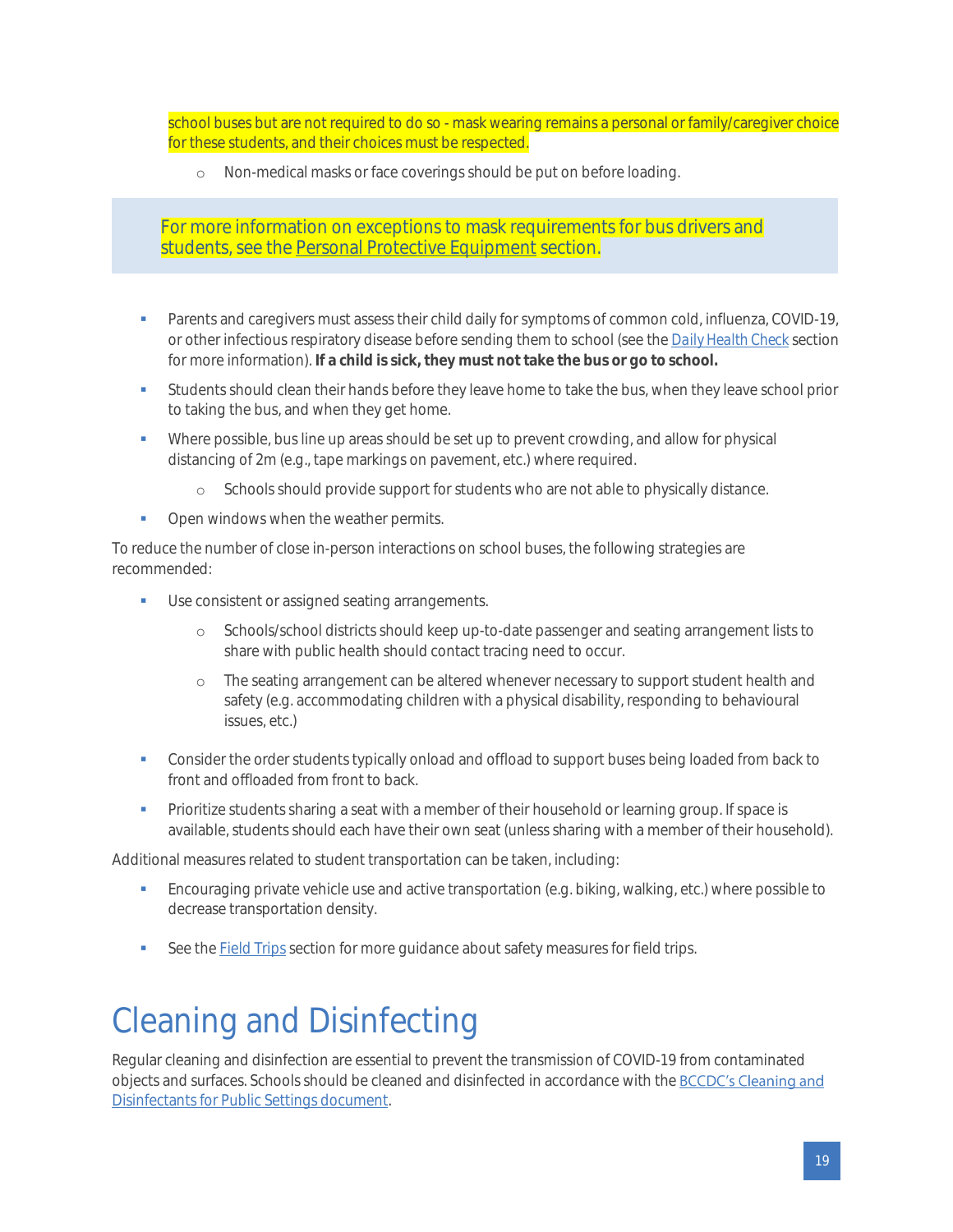## <span id="page-19-0"></span>DEFINITIONS

**Cleaning**: the physical removal of visible soiling (e.g. dust, soil, blood, mucus). Cleaning removes, rather than kills, viruses and bacteria. It is done with water, detergents and steady friction from a cleaning cloth. All visibly soiled surfaces should be cleaned before being disinfected.

**Disinfection**: the killing of viruses and bacteria. A disinfectant is only applied to objects; never on the human body.

## <span id="page-19-1"></span>PRODUCTS & PROCEDURES

For **cleaning**, use water and detergent (e.g. liquid dishwashing soap), or common, commercially available cleaning wipes, along with good physical cleaning practices (i.e. using strong action on surfaces). For hard-toreach areas, use a brush and rinse thoroughly prior to disinfecting.

For **disinfection**, use common, commercially available disinfectants such as ready-to-use disinfecting wipes and pre-made solutions (no dilution needed). Refer to th[e Cleaning and Disinfectants for Public Settings Guidelines](http://www.bccdc.ca/Health-Info-Site/Documents/CleaningDisinfecting_PublicSettings.pdf) for additional information.

Schools should use commercial disinfectant products listed on Health Canada's hard-surface disinfectants for [use against coronavirus \(COVID-19\).](https://www.canada.ca/en/health-canada/services/drugs-health-products/disinfectants/covid-19/list.html)

Follow the procedures outlined in the [BCCDC Cleaning and Disinfectants for Public Settings document](http://www.bccdc.ca/Health-Info-Site/Documents/CleaningDisinfecting_PublicSettings.pdf) when cleaning and disinfecting.

- Remove or limit the use of:
	- $\circ$  frequently touched items that are not easily cleaned (e.g., fabric or soft items, plush toys)
	- o shared equipment, as much as is practical to do so (e.g., instead, try to assemble individualized/small group kits that can be assigned to students, if possible to do so)
- **■** Always wash hands before and after handling shared objects.
- Items and surfaces that children have placed in their mouths or that have been in contact with bodily fluids should be cleaned as soon as possible and between uses by different children.
- **•** Dishwasher-safe items can be cleaned and disinfected in a dishwasher with a hot rinse cycle.

### <span id="page-19-2"></span>CLEANING AND DISINFECTING FREQUENCY

The following frequency guidelines must be adhered to when cleaning and disinfecting:

- General cleaning and disinfecting of the premises at least **once in a 24-hour period.** This includes items that only a single student uses, like an individual desk.
- **•** In addition to the cleaning and disinfecting of the premises, cleaning and disinfecting of frequently touched surfaces at least **twice in 24 hours, including at least once during regular school hours.** (See [Frequently Touched Surfaces](#page-20-0) section below for examples of frequently touched surfaces.)
- Clean and disinfect any surface that is visibly dirty.
- **Empty garbage containers daily.**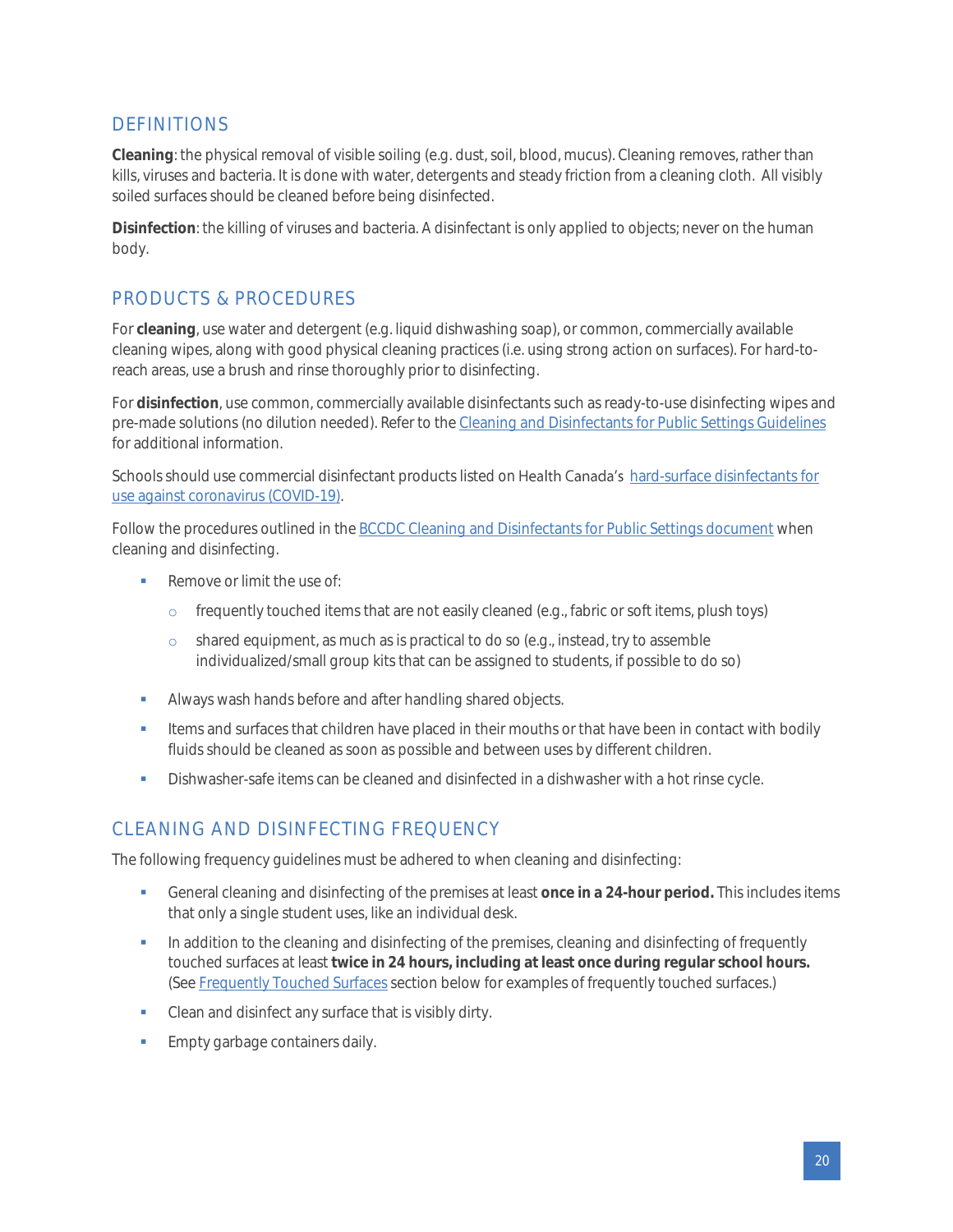No additional cleaning and disinfecting procedures are required when different learning groups use the same space or equipment, or when the composition of a learning group changes at the end of a school term, beyond the cleaning and disinfecting procedures that are normally implemented and the guidelines outlined above.

The recommended cleaning and disinfecting frequency for K-12 schools and other community settings outlined above was determined by infection prevention and control experts at the BC Ministry of Health, BC Centre for Disease Control and the Provincial Health Services Authority.

## <span id="page-20-0"></span>FREQUENTLY TOUCHED SURFACES

Frequently touched surfaces include:

- **■** Items used by multiple students and staff, including doorknobs, light switches, hand railings, water fountains, faucet handles, toilet handles, tables, desks, chairs, manipulatives, and toys.
	- Students and staff should be encouraged to bring an individual, filled water-bottle or other beverage container to school each day for their personal use to support hydration needs.
	- Re-filling water stations can be used to re-fill personal containers (these should not include washroom sinks or other water sources not typically used for drinking water).
	- Water fountains where a person drinks directly from the spout should be used minimally, and only if no other means of water access are available. Hand hygiene should be practiced before and after use.
	- **Access to water and to washrooms should not be restricted**.
- **•** Shared equipment (e.g. computer keyboards and tablets, glassware and testing equipment for science labs, kitchen equipment for culinary programs, sewing machines and sewing equipment for home economic programs, PE/sports equipment, music equipment, etc.)
- **•** Appliances (staff and students can share the use of appliances and other objects, but treat items like microwaves, refrigerators, coffee pots, photocopiers or laminators as frequently touched surfaces)
- **EXECT** Service counters (e.g., office service window, library circulation desk)

Limit frequently-touched items that are not easily cleaned to those that support learning, health and development.

Some frequently touched items like toys or manipulatives may not be able to be cleaned often (e.g. fabrics) or at all (e.g. sand, foam, playdough, etc.). These items can continue to be used, if hand hygiene is practiced before and after use.

There is no evidence that the COVID-19 virus is transmitted via textbooks, paper or other paper-based products. Laminated or glossy paper-based products (e.g. children's books or magazines) and items with plastic covers (e.g. DVDs) can be contaminated if handled by a person with COVID-19; however, the risk is low. There is no need for these items to be cleaned and disinfected or quarantined for any period of time, or for hand hygiene to be practiced before or after use.

## <span id="page-20-1"></span>CLEANING AND DISINFECTING BODILY FLUIDS

Follow these procedures, in conjunction with school/district policies, when cleaning and disinfecting bodily fluids (e.g., runny nose, vomit, stool, urine):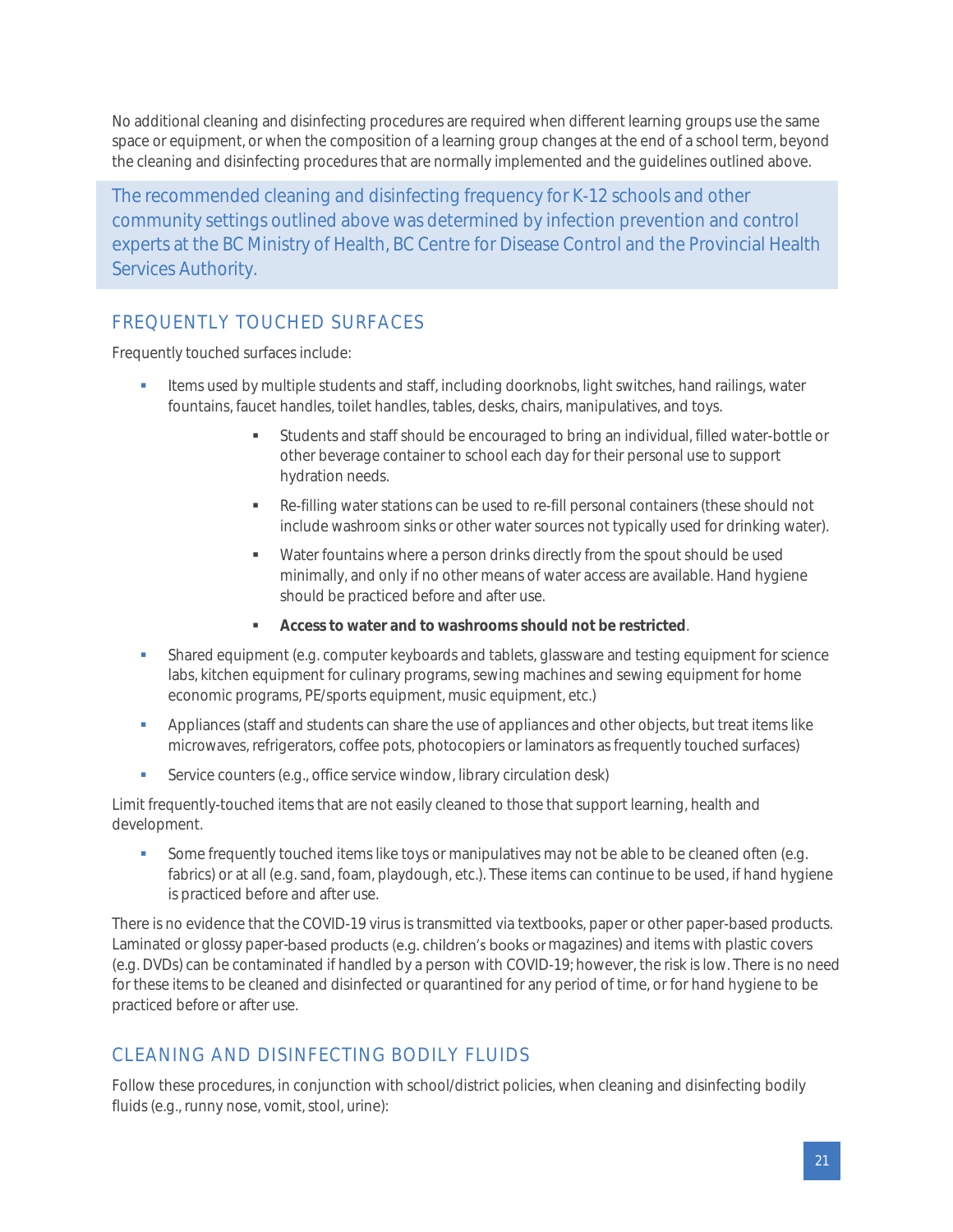- Wear disposable gloves when cleaning blood or body fluids.
- Wash hands before wearing and after removing gloves.
- **•** Follow regular health and safety procedure and regularly used PPE (e.g., gloves, Kevlar sleeves) for blood and bodily fluids (e.g. toileting, spitting, biting).

### <span id="page-21-0"></span>**LAUNDRY**

Follow these procedures when doing laundry (Home Economics, Physical and Health Education, Life Skills Programs, etc.):

- **EXECUTE:** Laundry should be placed in a laundry basket with a plastic liner.
- Do not shake dirty items
- Wearing gloves is optional. If choosing to wear gloves, ensure hand hygiene is performed before and after use. No other PPE is required.
- **•** Clean hands with soap and water immediately after removing gloves.
	- o Wash with regular laundry soap and hot water (60-90°C).

## <span id="page-21-1"></span>Visitor Access/Community Use

## <span id="page-21-2"></span>STAGE 2

Visitor access during school hours should be prioritized to those supporting activities that benefit student learning and well-being (e.g. teacher candidates, public health nurses, meal program volunteers, etc.).

- **•** Parents/caregivers and other visitors should maintain physical distance and avoid crowding while on school grounds, including outside.
- **•** Schools must ensure that visitors are aware of health and safety protocols and requirements prior to entering the school (e.g., maintaining physical distance, requirement to wear a non-medical mask inside the school).
- Schools are responsible for ensuring that all visitors confirm they are not ill and are not required to selfisolate before entering.
	- o Schools could include, as part of their visitor registration/sign-in process, for the visitor to confirm they are not ill and are not required to self-isolate.

Schools should keep a list of the date, names and contact information for all visitors and staff who are not typically onsite (e.g. TTOCs, itinerant teachers/specialists, maintenance or IT personnel, district/authority administrators) who entered the school over the past 30 days.

- All visitors must wear a non-medical mask when they are inside the school. See the Personal Protective [Equipment \(PPE\)](#page-27-1) section for more information, including exceptions to mask requirements for visitors.
- **•** Adult volunteers can continue to support outdoor supervision/monitoring, provided that they follow required health and safety protocols (e.g. maintaining physical distance, wearing a mask when unable to maintain physical distance, etc.).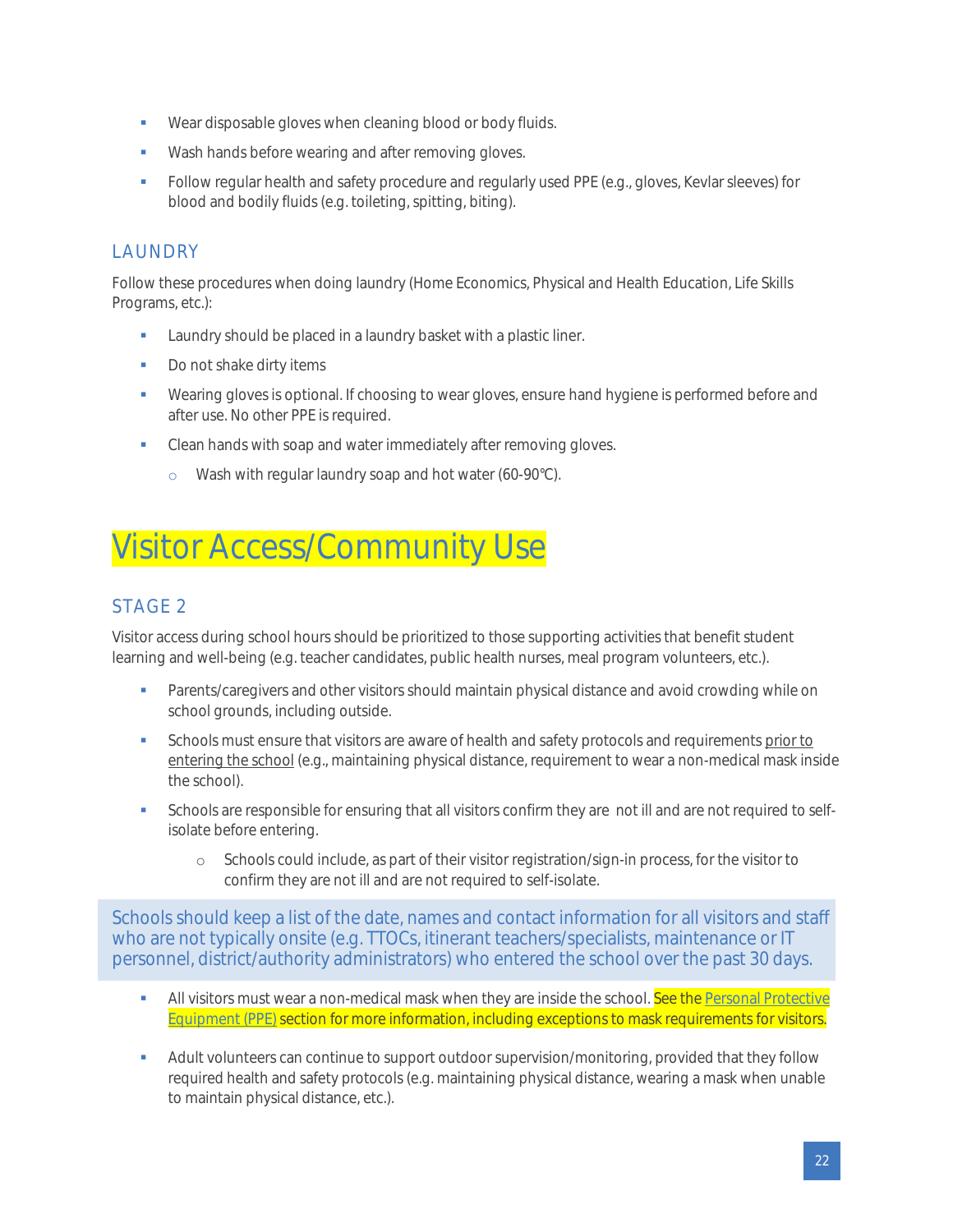After hours community use of facilities is allowed in alignment with other health and safety measures:

- Must adhere to th[e Gatherings and Events Order](https://www2.gov.bc.ca/assets/gov/health/about-bc-s-health-care-system/office-of-the-provincial-health-officer/covid-19/covid-19-pho-order-gatherings-events.pdf) of the Provincial Health Officer.
- Diligent hand hygiene
- **•** Respiratory etiquette
- **•** Physical distancing among older youth and adults
- **Ensuring participants stay home if they are feeling ill**
- Where possible, limiting building access to only those areas required for the purpose of the activity
- Spaces and equipment used by community members should be cleaned and disinfected prior to students and staff re-entering the space.
	- o Cleaning for purposes of after school use cannot result in a reduction of cleaning for education purposes.
	- o Schools can consider asking community members to bring their own equipment, where appropriate.

### <span id="page-22-0"></span>STAGES 3 & 4

Limit visitor access during school hours. No non-essential community use of school facilities after hours (as determined by the Board of Education or Independent School Authority).

# <span id="page-22-1"></span>Employee/Student Attendance

To maximize student attendance, repeated and consistent messaging/communication is crucial to allay parent and caregiver fears and to convey that schools are a safe place to be, based on the rigorous health and safety measures in place. For more information, see section on [Communications Materials.](#page-29-0)

Alternative methods of instructional delivery will be jointly determined by boards of education and First Nations for students from First Nations that remain closed and will not be sending students back to school at this time.

## <span id="page-22-2"></span>STUDENTS, FAMILY MEMBERS AND STAFF WITH IMMUNE SUPPRESSION

According to the Provincial Health Officer and the BC Centre for Disease Control, most children who are immunocompromised can return to in-class instruction when safety measures are in place. Protective selfisolation is only recommended for children who are severely immunocompromised, as determined on a case-bycase basis.

School districts and schools should be aware of [BCCDC Guidelines for Children with Immune Suppression](http://www.bccdc.ca/health-info/diseases-conditions/covid-19/covid-19-and-children/children-with-immune-compromise) and share this information with families of children with immune suppression.

The advice from the Provincial Health Officer and the BC Centre for Disease Control for parents/caregivers of children with complex medical conditions or underlying risk factors, or parents/caregivers who are immunocompromised themselves, is to consult with their medical health care provider to determine the level of risk regarding their child's return to in-class instruction. Parents/caregivers seeking an alternative to in-class instruction, and who do not wish to register their child in a distributed learning program or homeschooling, will be required to obtain a doctor's note indicating the need for accommodations due to health-related risks.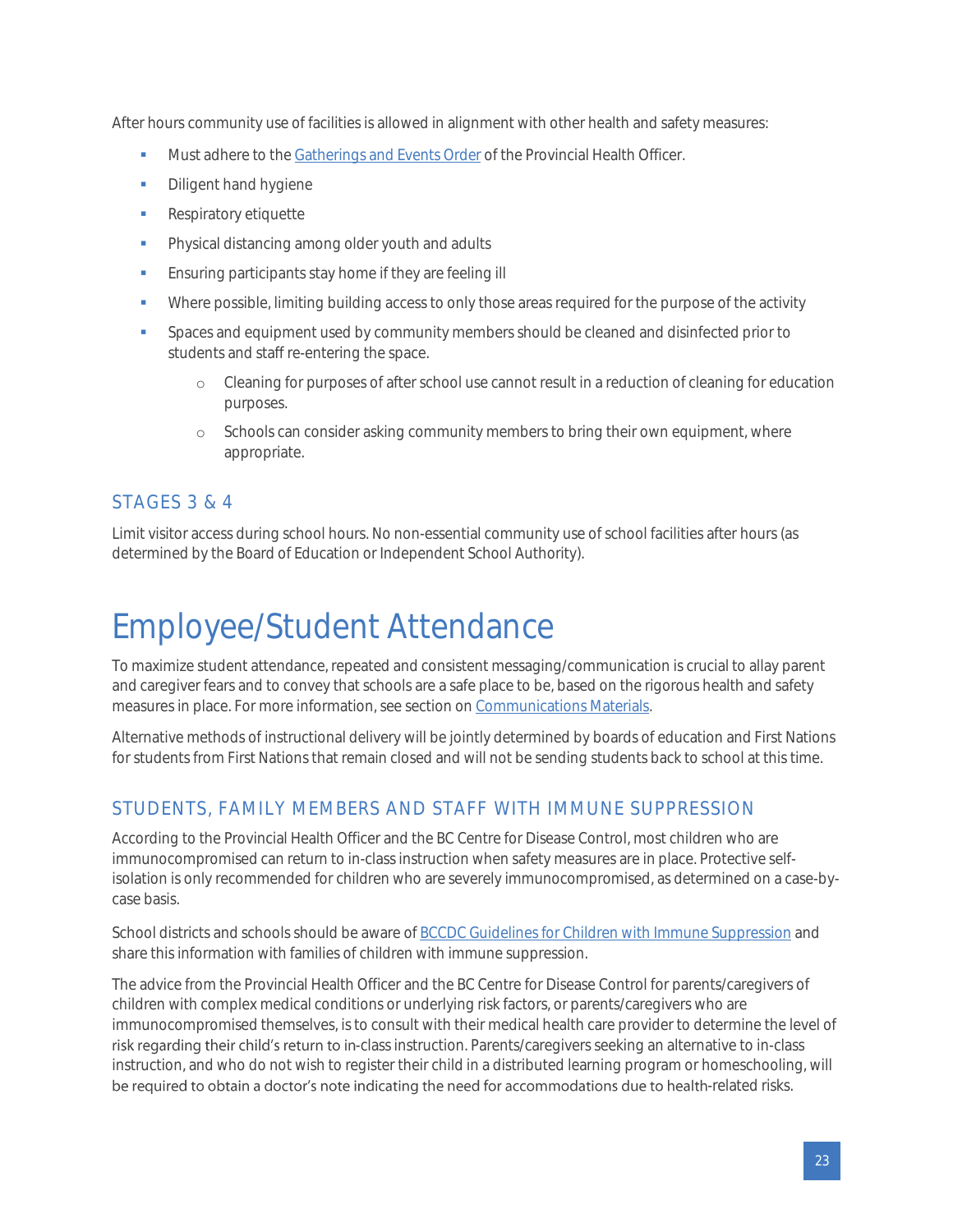School districts and independent school authorities are expected to work with these families to ensure continuity of learning and supports.

- **•** If attending in-class instruction is right for the child: schools and school districts should work with parents or caregivers to develop a plan that provides options for learning to ensure appropriate preventative measures are in place.
- **•** If attending in-class instruction is not right for the child: schools and school districts should work with families to develop options to continue their child's education at the school or school district level.

School district questions regarding accommodations for immunocompromised staff can be directed to the BC **Public School Employers' Association[.](http://bcpsea.bc.ca/about-us/contact-us/bcpsea-staff-district-liaison/)** 

## <span id="page-23-0"></span>Illness & Self-Assessment Policies and Protocols

School districts and independent school authorities must develop local protocols for schools and adult-only worksites/offices that:

- **•** Ensure staff and other adults (e.g. parents, caregivers, visitors) entering the school/worksite are aware of their responsibility to:
	- o assess themselves daily for illness prior to entering the school/worksite (e.g. emails/letters to parents and staff, orientation video, signage on doors).
	- o stay home and self-isolate if they are sick **OR** travelled outside Canada in the last 14 days **OR** were identified as a close contact of a confirmed case or outbreak by their local health authority (see the *[Staying Home, Self-Isolation and Symptoms](#page-24-1)*section for more information).
- Clearly communicate with parents/caregivers their responsibility to assess their children daily before sending them to school, and keep them home from school if they are sick or if they have been directed to self-isolate by their local health authority.
- **Establish procedures for students and staff who become sick while at school/work to be sent home as** soon as possible.
	- o Some students may not be able to be picked up immediately. As such, schools should have a space available where the student or staff can wait comfortably that is separated from others and provide them with a non-medical mask if they don't have one.
		- **•** Schools must provide supervision for younger children. Supervising staff should wear a non-medical mask and face shield if they are unable to maintain physical distance, avoid touching bodily fluids as much as possible, and practice diligent hand hygiene.
- Establish procedures that allow for students and staff to return to school/work in line with the quidance in the *[Staying Home, Self-Isolation and Symptoms](#page-24-1)*section.
	- o This is to ensure students and staff who are not sick are not kept out of school/away from work longer than necessary.

Schools and districts should not require a health-care provider note (i.e. a doctor's note) to confirm the health status of any individual, beyond those required to support medical accommodation as per usual practices.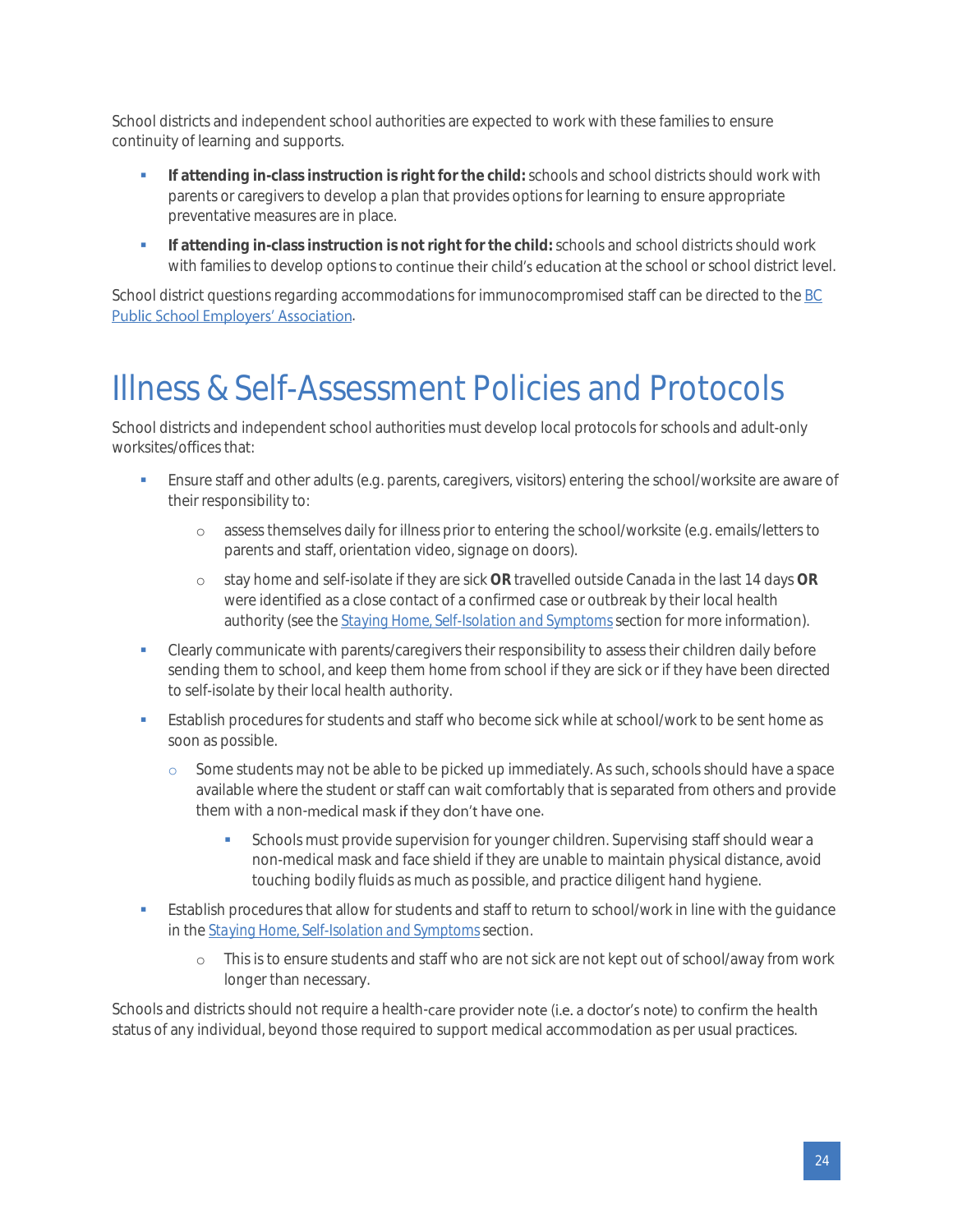## <span id="page-24-0"></span>DAILY HEALTH CHECK

A daily health check is a tool to reduce the likelihood of a person with COVID-19 coming to school when they are infectious.

- Parents and caregivers should assess their children daily for illness before sending them to school.
	- o Parents/caregivers and students can utilize the provincia[l K-12 Health Check app](https://www.k12dailycheck.gov.bc.ca/) for daily assessment of symptoms.
	- o Schools are not required to verify that the student health check has occurred every day or require that parents/caregivers submit a daily health check form.
- Staff and other adults are required to complete an active daily health check, in line with the Provincial Health Officer's [Order on Workplace Safety,](https://www2.gov.bc.ca/assets/gov/health/about-bc-s-health-care-system/office-of-the-provincial-health-officer/covid-19/covid-19-pho-order-workplace-safety.pdf) prior to entering the school.
	- o School and district administrators are required to verify that staff and other adult health checks have been completed before they enter the school.
	- o An entry check poster for worksites, and additional information on health checks for workers, is available on th[e WorkSafeBC website.](https://www.worksafebc.com/en/resources/health-safety/posters/help-prevent-spread-covid-19-entry-check-workers?lang=en)
- **■** If a student, staff or other adult is sick, they must not enter the school.

## <span id="page-24-1"></span>STAYING HOME, SELF-ISOLATION AND SYMPTOMS

#### <span id="page-24-2"></span>Stay Home When Required to Self-Isolate

The following students, staff or other adults **must stay home an[d self-isolate](http://www.bccdc.ca/health-info/diseases-conditions/covid-19/self-isolation)**:

- **•** A person confirmed by the health authority as testing positive for COVID-19; or
- A person confirmed by the health authority as a close contact of a confirmed case of COVID-19; or
- A person who has travelled outside of Canada in the last 14 days.

A person who has been tested for COVID-19 **must stay home** while they are waiting for the test result.

Information on self-isolation for international students, and homestay contingency plans for illness, is available in the [COVID-19 Operational Guidelines for K-12.](https://www.openschool.bc.ca/covidguidelines/#selfisolation)

Additional information on self-isolation requirements and support is available fro[m BCCDC.](http://www.bccdc.ca/health-info/diseases-conditions/covid-19/self-isolation)

### <span id="page-24-3"></span>Symptoms of Illness and Return to School

**Students, staff or other adults should stay at home when sick**, as this is one of the most important ways to reduce the introduction to and the spread of COVID-19 in schools. The following resources provide guidance regarding specific symptoms of illness:

- **•** Parents/caregivers and students can use th[e K-12 Health Check app.](https://www.k12dailycheck.gov.bc.ca/)
- **EXECT:** Staff and other adults can refer to BCCDC's "[When to get tested for COVID-19](http://www.bccdc.ca/Health-Info-Site/Documents/COVID_public_guidance/When_to_get_tested.pdf)".
- **•** Staff, students and parents/caregivers can also use the BCCDC onlin[e Self-Assessment Tool,](https://bc.thrive.health/) call 8-1-1 or their health care provider.

When a staff, student or other adult can return to school depends on the type of symptoms they experienced (as indicated in th[e K-12 Health Check app](https://www.k12dailycheck.gov.bc.ca/) and BCCDC "[When to get tested for COVID-19](http://www.bccdc.ca/Health-Info-Site/Documents/COVID_public_guidance/When_to_get_tested.pdf)" resource) and if a COVID-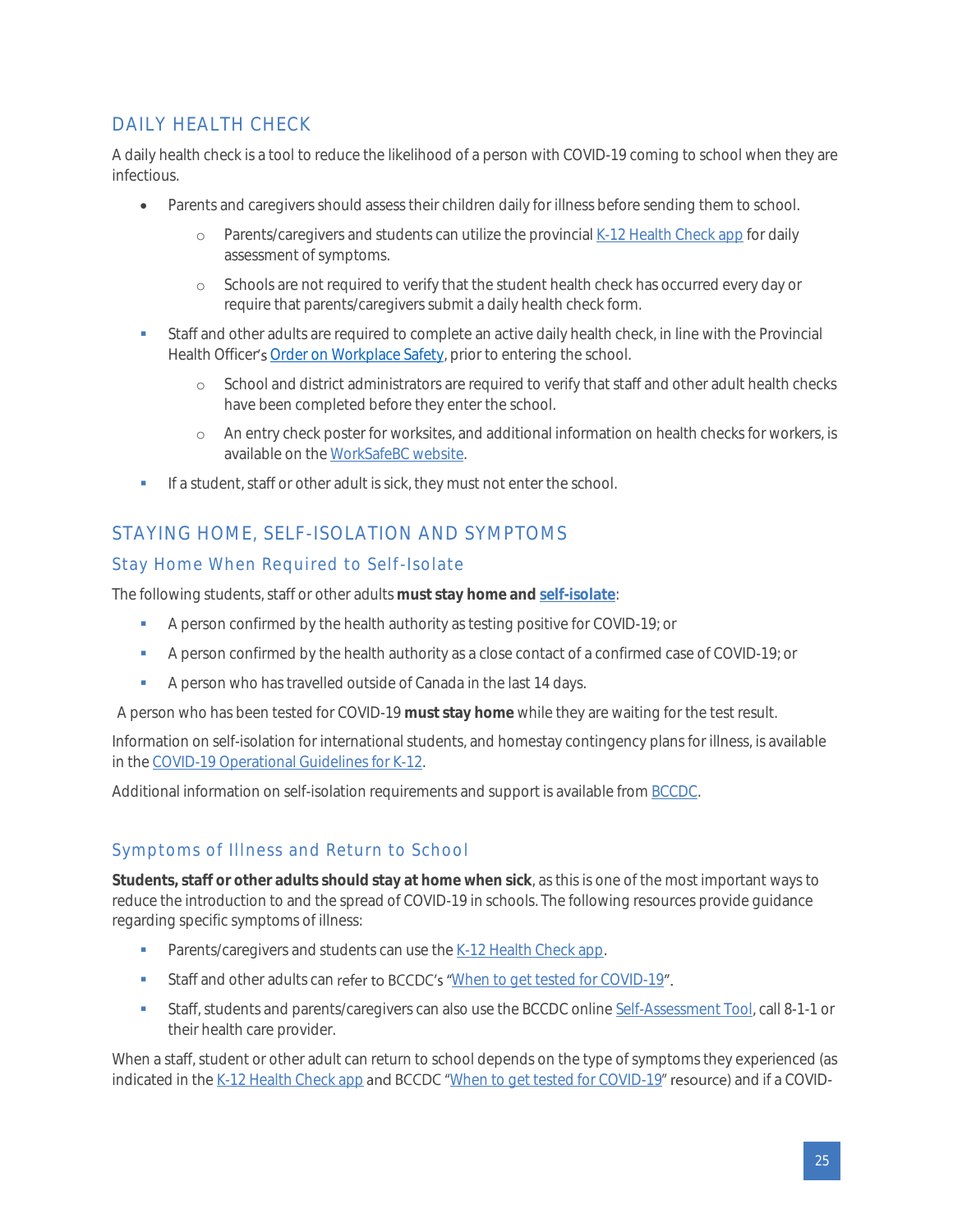19 test is recommended. See Appendix B – COVID-19 Symptoms, Testing & Return to School for more information.

Students and staff who experience symptoms consistent with a previously diagnosed health condition (e.g. seasonal allergies) can continue to attend school when they are experiencing these symptoms as normal. They do not require re-assessment by a health-care provider and should not be required to provide a health-care provider note. If they experience any new or unexplained symptoms, they should seek assessment by a healthcare provider.

Students or staff may still attend school if a member of their household develops new symptoms of illness, provided the student/staff has no symptoms themselves. If the household member tests positive for COVID-19, public health will advise the asymptomatic student/staff on self-isolation and when they may return to school. Most illness experienced in B.C. is not COVID-19, even if the symptoms are similar.

## <span id="page-25-0"></span>PROTOCOLS FOR MANAGING ILLNESS AND CONFIRMED CASES AT SCHOOL

Refer to th[e COVID-19 Protocols for School and District Administrators](https://www2.gov.bc.ca/assets/download/01C64AF4C9E24838B8FE94C58D4F5541) for more information.

## <span id="page-25-1"></span>Trauma-Informed Practice and Socio-Emotional Learning

Trauma-informed practice is an informed way of approaching your practice through a compassionate lens of understanding that is helpful to all children, youth and adults, especially those who have experienced traumatic events.

Trauma-informed practice includes:

- **•** Providing inclusive and compassionate learning environments.
- **■** Understanding coping strategies.
- Supporting independence.
- Helping to minimize additional stress or trauma by addressing individual student needs.

Use of regular needs-based 'check-ins' can assist in gathering important information to inform the level of trauma response and recovery necessary to support the school community. To support educators to develop compassionate learning communities through trauma-informed practice, the Ministry has create[d trauma](https://mytrainingbc.ca/traumainformedpractice/)[informed practice resources](https://mytrainingbc.ca/traumainformedpractice/) that are available on the [erase website](https://www2.gov.bc.ca/gov/content/erase).

The Ministry of Education has developed [a webinar series](https://www.openschool.bc.ca/webinars) to support educators as they navigate through times of uncertainty and change. The first webinar, Building Compassionate Communities in a New Normal, provides educators with information, ideas and strategies that they can use to create compassionate spaces for students, especially during times when the classroom environment is ever-changing.

The Collaborative for Academic, Social, and Emotional Learning (CASEL) offers a wide range of social emotional learning resources, includin[g Reunite, Renew, Thrive: A Social Emotional Learning Roadmap for Reopening](https://casel.org/resources-covid/https:/bit.ly/SELforReopening)  [Schools,](https://casel.org/resources-covid/https:/bit.ly/SELforReopening) that outlines a roadmap of action steps to implement SEL practices throughout the school year, for both educators and administrators.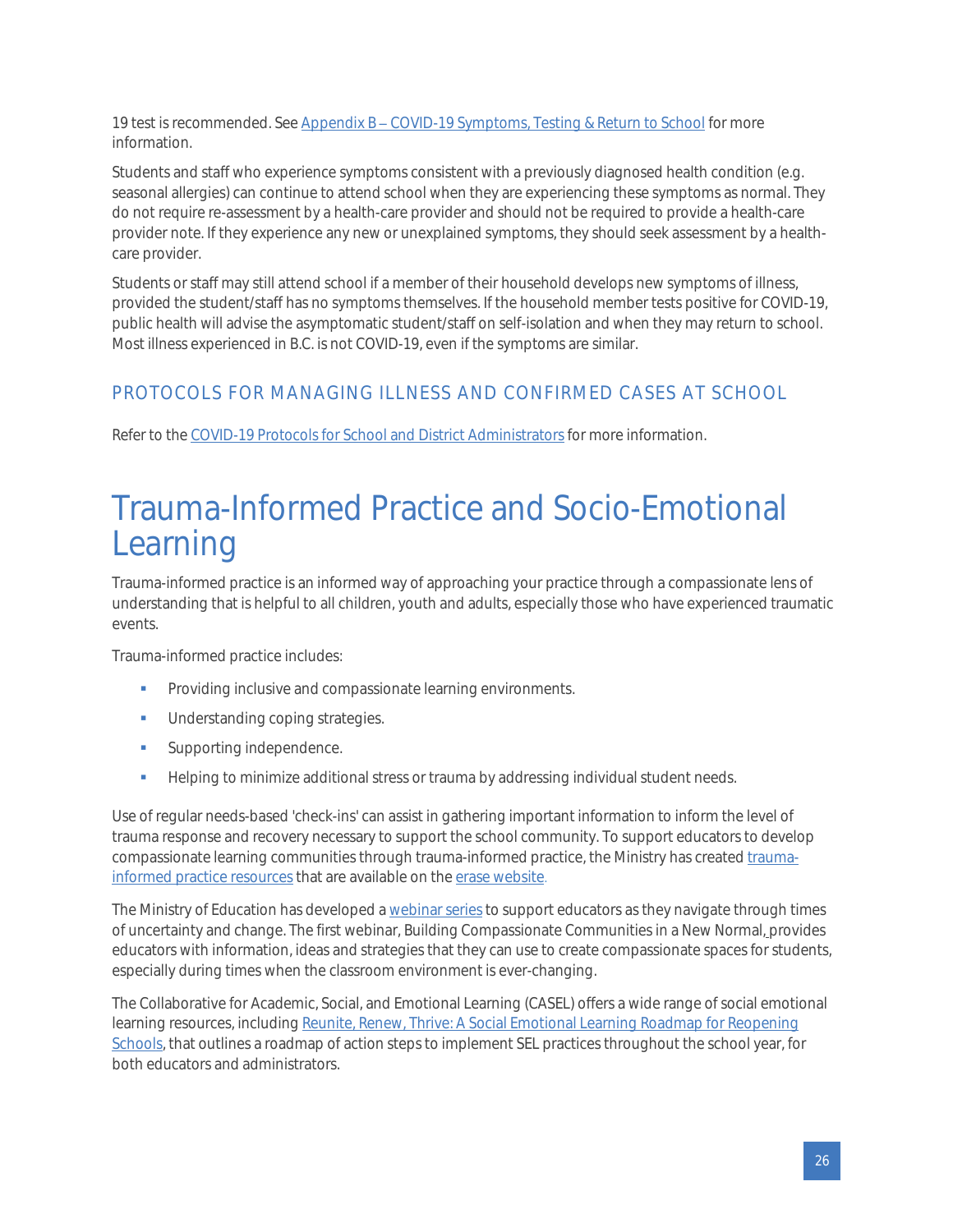The North American Centre for Threat Assessment and Trauma Response has released a resource to assist the education sector in supporting the transition back to school called [Guidelines for Re-Entry into the School](https://nactatr.com/news/files/01GuideRe-Entry.pdf)  [Setting During the Pandemic: Managing the Social-Emotional and Traumatic Impact](https://nactatr.com/news/files/01GuideRe-Entry.pdf).

School district and school staff should practice awareness and sensitivity regarding the complex and devastating history that pandemics have had on many Indigenous communities.

## <span id="page-26-0"></span>Hand Hygiene

**Rigorous hand-washing with plain soap and water is the most effective way to reduce the spread of illness (antibacterial soap is not needed for COVID-19).** Follow these guidelines to ensure effective hand hygiene in schools:

- Practice diligent hand hygiene by washing hands with plain soap and water for at least 20 seconds (temperature does not change the effectiveness of washing hands with plain soap and water).
- Facilitate regular opportunities for staff and students to practice hand hygiene:
	- o Use portable hand-washing sites and/or alcohol-based hand sanitizer dispensers containing at least 60% alcohol, where sinks are not available.
		- **•** Schools should us[e commercial hand sanitizer products](https://www.canada.ca/en/health-canada/services/drugs-health-products/disinfectants/covid-19/hand-sanitizer.html) that have met Health Canada's [requirements and are authorized for sale in Canada.](https://www.canada.ca/en/health-canada/services/drugs-health-products/disinfectants/covid-19/hand-sanitizer.html)
	- o Hand-washing should be encouraged upon school entry and before/after breaks and eating, using washroom and using gym/playground equipment.
- **•** Promote the importance of diligent hand hygiene to staff and students regularly. For example, display **BCCDC's [hand hygiene poster](http://www.bccdc.ca/health-professionals/clinical-resources/covid-19-care/signage-posters) at handwashing sites.**
- **Remind staff and students to avoid touching their eyes, nose or mouth with unwashed hands.**
- Ensure hand-washing supplies are always well stocked including soap, paper towels and where appropriate, alcohol-based hand rub with a minimum of 60% alcohol.
- **EXECTE:** Staff should assist younger students with hand hygiene as needed.
- **•** Students may bring their own sanitizer or plain soap if they are on the list authorized by Health Canada or have a medical condition that requires specialized soaps. (See the List of Hand Sanitizers Authorized [by Health Canada](https://www.canada.ca/en/health-canada/services/drugs-health-products/disinfectants/covid-19/hand-sanitizer.html) for products that have met Health Canada's requirements and are authorized for sale in Canada.)
- **•** If hands are visibly soiled, alcohol-based hand rub may not be effective at eliminating microbes. Soap and water are preferred when hands are visibly dirty. If it is not available, use an alcohol-based hand wipe followed by alcohol-based hand rub.

| When Student Should Perform                        | When Staff Should Perform                         |
|----------------------------------------------------|---------------------------------------------------|
| Hand Hygiene:                                      | Hand Hygiene:                                     |
| When they arrive at school.                        | When they arrive at school.                       |
| Before and after any breaks (e.g., recess, lunch). | ш                                                 |
| Before and after eating and drinking (excluding    | Before and after any breaks (e.g. recess, lunch). |
| drinks kept at a student's desk or locker).        | Before and after eating and drinking.             |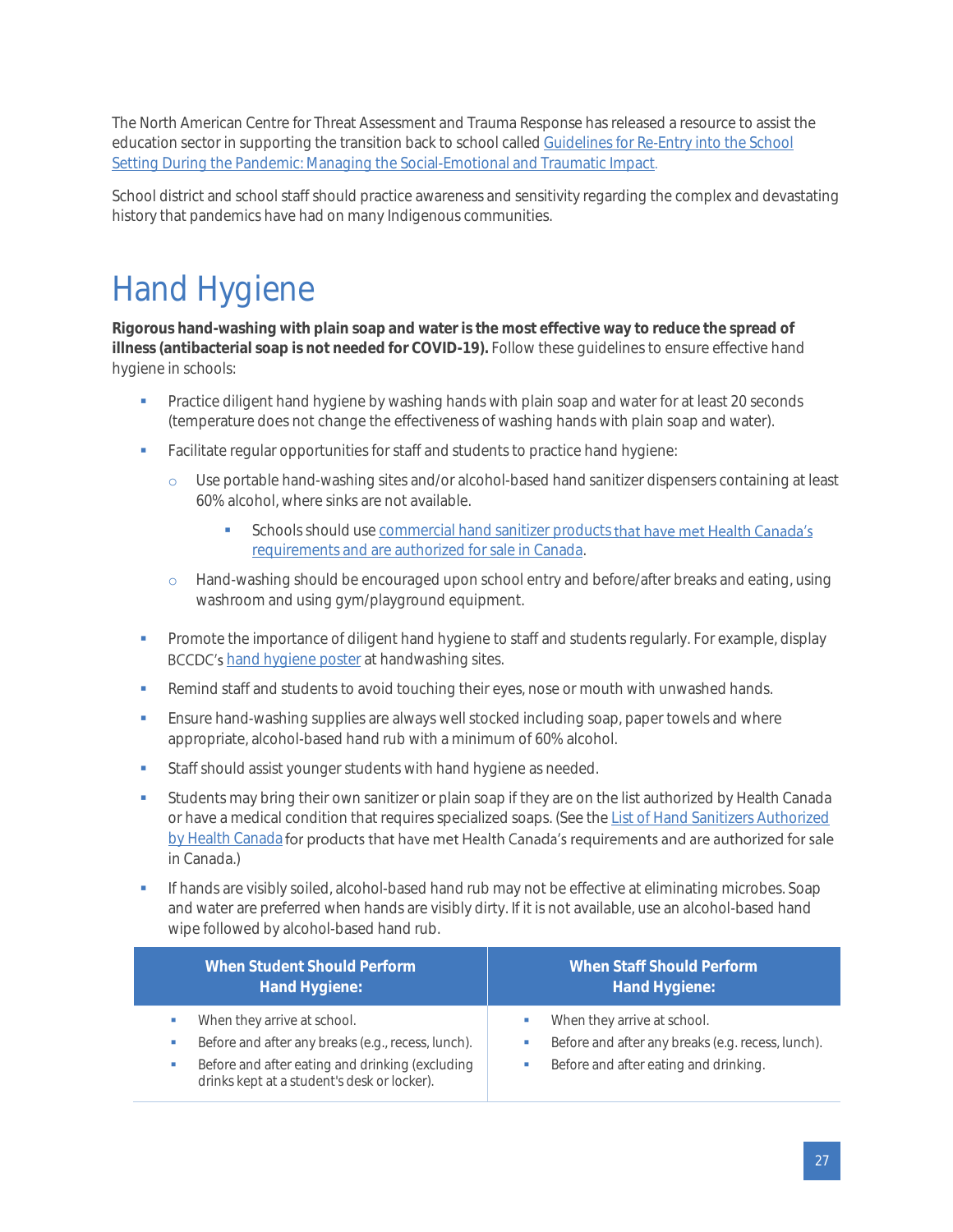- Before and after using an indoor learning space used by multiple cohorts (e.g. the gym, music room, science lab, etc.).
- After using the toilet.
- After sneezing or coughing into hands.
- Whenever hands are visibly dirty.
- Before and after handling food or assisting students with eating.
- Before and after giving medication to a student or self.
- After using the toilet.
- After contact with body fluids (i.e., runny noses, spit, vomit, blood).
- **After cleaning tasks.**
- After removing gloves.
- After handling garbage.
- Whenever hands are visibly dirty.

## <span id="page-27-0"></span>Respiratory Etiquette

Students and staff should:

- Cough and sneeze into their elbow, sleeve, or a tissue.
- Throw away used tissues and immediately perform hand hygiene.

## <span id="page-27-1"></span>Personal Protective Equipment (PPE)

Although personal protective equipment (including masks) is the lowest level on th[e hierarchy of Infection](#page-6-0)  [Prevention and Exposure Control Measures,](#page-6-0) it can provide an additional layer of protection when more effective measures are not feasible. Non-medical masks and face coverings (hereafter referred to collectively as "masks") have a role to play in preventing the spread of COVID-19. They provide some protection to the wearer and to those around them.

Those wearing masks must still maintain physical distancing whenever possible. There must be no crowding or congregating of people, even if masks are worn.

Masks should not be used in place of the other safety measures detailed in this document. For example, masks are not a replacement for the need for physical distancing for in-class instruction delivered to students from more than one learning group (refer to the *Hierarchy for Infection Prevention and Exposure Control Measures for Communicable Disease* graphic on page 6).

#### K-12 STAFF:

All K-12 staff are required to wear a mask or a face shield (in which case a mask should be worn in addition to the face shield) indoors in schools and on school buses - both within and outside of their learning group.

Supporting students with complex behaviours, medical complexities or receiving delegated care may require staff providing health services or other health care providers to be in close physical proximity or in physical contact with a medically complex or immune suppressed student.

People providing these services in schools **must** wear a mask (medical or non-medical) when providing services and the service cannot be provided from behind a physical barrier. Additional PPE over and above that needed for routine practices and the use of a medical or non-medical mask is not necessary.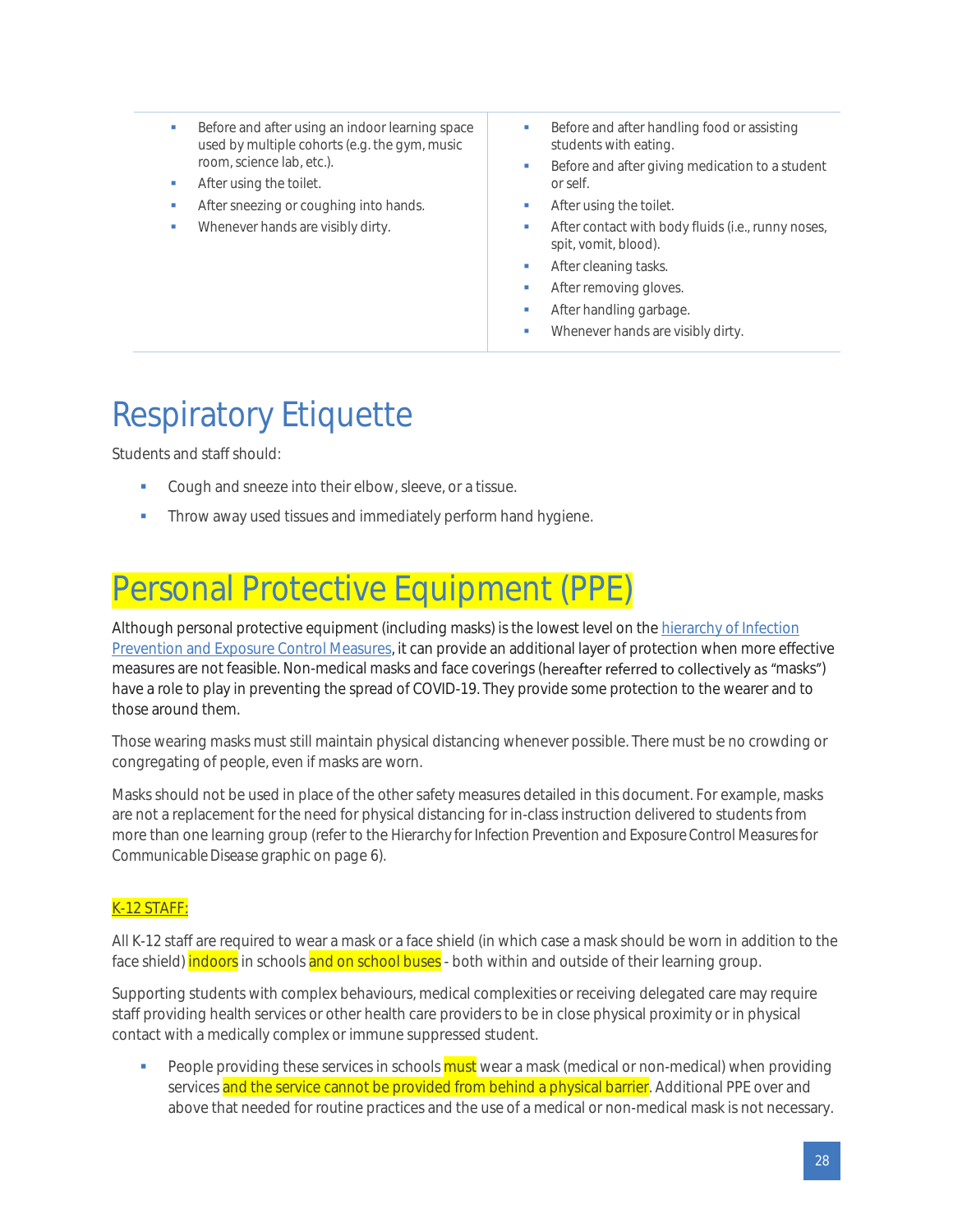- **•** Those providing health services in schools may be receiving different guidance related to PPE from their regulatory college or employer. Health service providers are encouraged to work with their employer to confirm what PPE is recommended for the services they provide in school settings.
- Parents and caregivers of children who are considered at higher risk of severe illness due to COVID-19 are encouraged to consult with their health care provider to determine their child's level of risk.

For information on PPE when working with students where seeing facial expressions and/or lip movement is important, see th[e Guidelines for Staff Working with Students with Disabilities/Diverse Abilities where Physical](#page-15-0)  [Contact may be Required](#page-15-0) section.

#### K-12 STUDENTS:

All students in Grades 4 to 12 are required to wear a mask or a face shield (in which case a non-medical mask should be worn in addition to the face shield) indoors in schools and on school buses - both within and outside of their learning group.

Students in Grades K to 3 are encouraged to wear a mask indoors in schools and on school buses, but are not required to do so - mask wearing remains a personal or family/caregiver choice for these students, and their choices must be respected.

Additional guidance for student mask use during specific activities in schools is detailed in the Music Programs, [Physical and Health Education \(PHE\)/Outdoor Programs,](#page-37-2) [School Sports](#page-40-0) and [Theatre, Film and Dance Programs](#page-43-0) sections of this document

Staff should utilize positive and inclusive approaches to engage students in the use of masks, and should not employ measures that are punitive or stigmatizing in nature. See th[e Supportive School Environments section](#page-7-0) for more information.

The use of masks should not reduce or replace other more effective infection prevention and exposure control measures in schools, such as:

- Ensuring students and staff stay home when they are sick or required to self-isolate, including ensuring everyone entering the school performs a daily health check;
- **•** Enhanced cleaning and disinfection;
- **•** Placing students and staff into consistent groupings of people (learning groups);
- **■** Adapting learning environments to maximize the use of space;
- **Ensuring physical distance can be maintained between learning groups; and**
- **•** Frequent hand hygiene

These measures provide multiple layers of protection that reduce the risk of transmission.

Schools and school districts will have non-medical masks available for staff and students, including anyone who becomes sick while at school.

#### VISITORS:

All visitors must wear a non-medical mask when they are inside the school.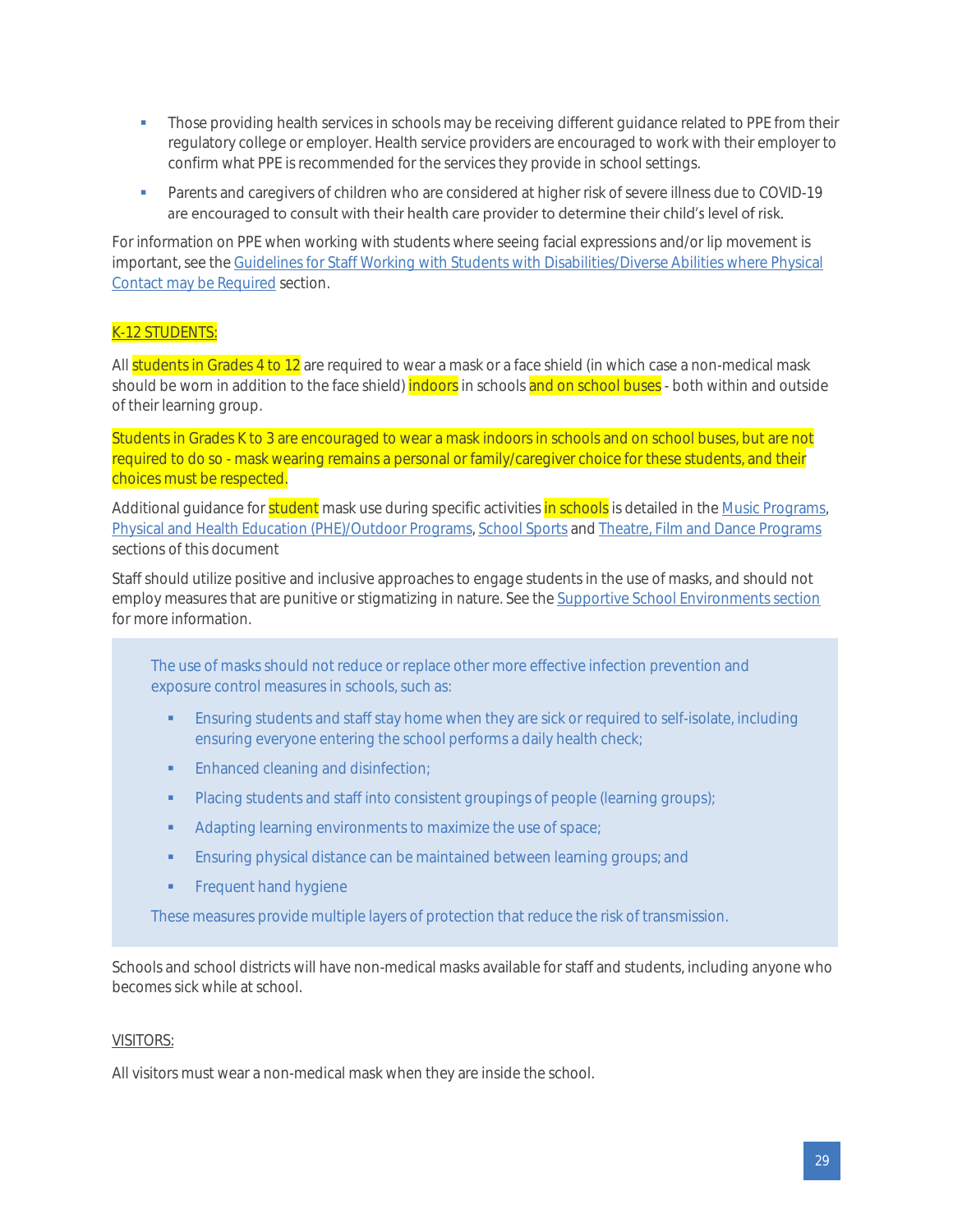#### EXCEPTIONS FOR STAFF, STUDENTS AND VISITORS:

The guidance outlined above regarding mask requirements does not apply to staff, students and visitors in the following circumstances:

- to a person who cannot tolerate wearing a mask for health or behavioural reasons;
- to a person who is unable to put on or remove a mask without the assistance of another person;
- if the mask is removed temporarily for the purposes of identifying the person wearing it;
- if the mask is removed temporarily to engage in an educational activity that cannot be performed while wearing a mask (e.g. playing a wind instrument, engaging in high-intensity physical activity, etc.);
- **•** if a person is eating or drinking;
- if a person is behind a barrier; or
- while providing a service to a person with a disability or diverse ability (including but not limited to a hearing impairment) where visual cues, facial expressions and/or lip reading/movements is important.

Schools must not require a health-care provider note (i.e. a doctor's note) to confirm if staff, students or visitors cannot wear a mask.

No student should be prevented from attending or fully participating at school if they do not wear a mask. See the [Supportive School Environments section](#page-7-0) for more information.

Students and staff should be supported to know how to properly put on, wear, take off and store non-medical masks and other face coverings. Related information is available on the [BCCDC website](http://www.bccdc.ca/health-info/diseases-conditions/covid-19/prevention-risks/masks) and the [Government of Canada website.](https://www.canada.ca/en/public-health/services/diseases/2019-novel-coronavirus-infection/prevention-risks/how-put-remove-clean-non-medical-masks-face-coverings.html)

Medical-grade masks are not required within school settings for general use.

Face shields are a form of eye protection for the person wearing it. They may not prevent the spread of droplets from the wearer. Face shields should not be worn in place of nonmedical masks.

## <span id="page-29-0"></span>General Ventilation and Air Circulation

At this time, there is no evidence that a building's ventilation system, in good operating condition, would contribute to the spread of the virus. Good indoor air ventilation alone cannot protect people from exposure to COVID-19; however, it may reduce risk when used in addition to other preventive measures.

School districts and independent school authorities are required to ensure that heating, ventilation and air conditioning (HVAC) systems are designed, operated, and maintained as per standards and specifications for ongoing comfort for workers [\(Part 4 of the OHS Regulation\)](https://www.worksafebc.com/en/law-policy/occupational-health-safety/searchable-ohs-regulation/ohs-regulation/part-04-general-conditions#SectionNumber:4.70).

School districts and independent school authorities should regularly maintain HVAC systems for proper operation and ensure that:

▪ schools with recycled/recirculated air systems upgrade their current filters to a minimum MERV 13 filter or higher if possible; and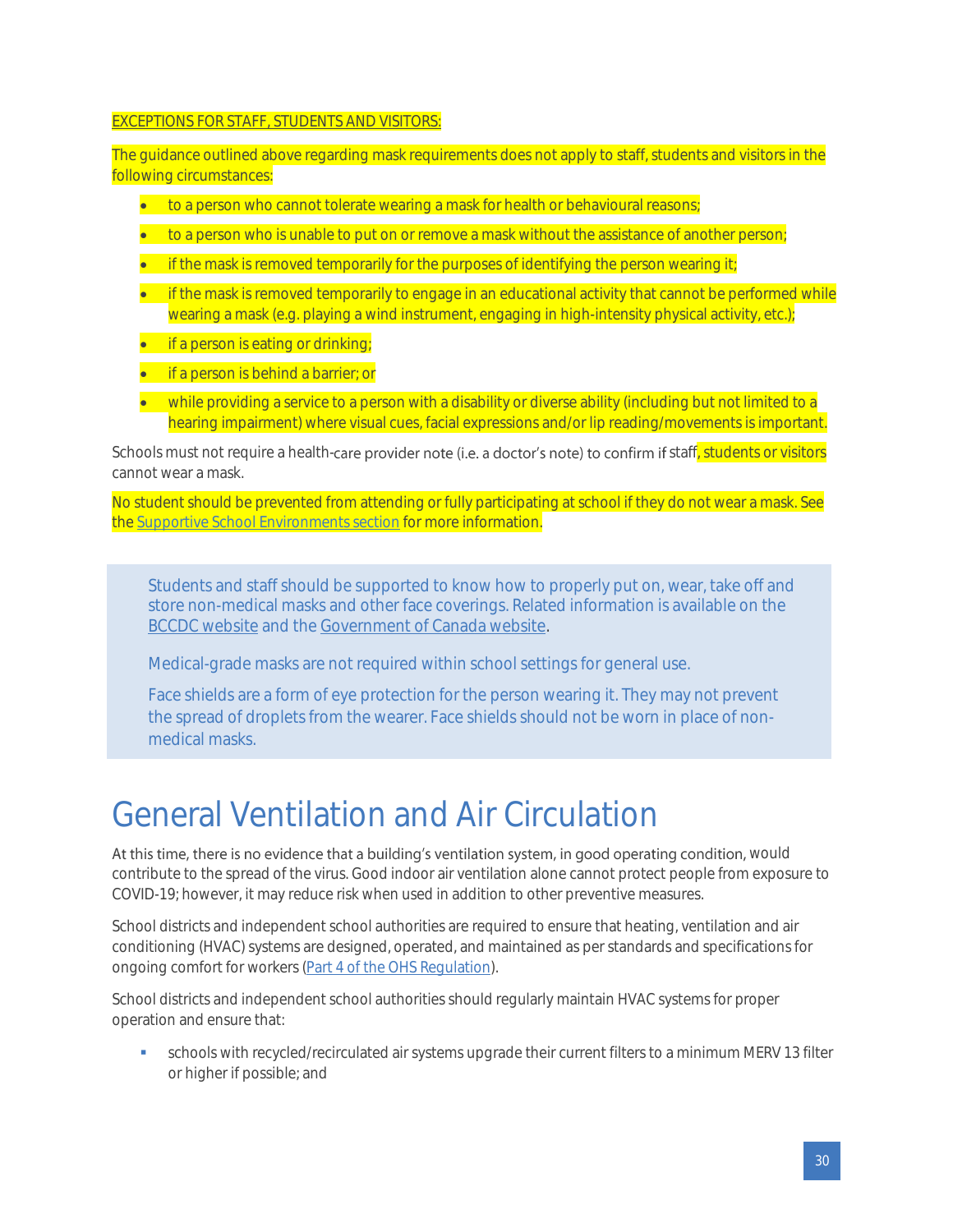schools with fresh air intake systems increase their average air exchanges as detailed on the ASHRAE [website](https://www.ashrae.org/file%20library/technical%20resources/covid-19/ashrae-reopening-schools-and-universities-c19-guidance.pdf) and the [Rocky Point Engineering Ltd website](http://rpeng.ca/School-ReOpenGuidelineSummaryMay2020.pdf).

In order to enhance school ventilation, schools should consider:

- **•** moving activities outdoors when possible (for example, lunch, classes, physical activity) and consider moving classrooms outside when space and weather permit
- ensuring that the ventilation system operates properly
	- o School district and site-based safety plans should include provisions for when a school/worksite's ventilation system is temporarily compromised (e.g. partial power outage, ventilation break down).
- **•** increasing air exchanges by adjusting the HVAC system
- where possible, opening windows if weather permits and HVAC system function will not be negatively impacted.

<span id="page-30-0"></span>See th[e WorkSafeBC website](https://www.worksafebc.com/en/resources/about-us/covid-19/general-ventilation-and-air-circulation-covid-19-faq?lang=en) for more information.

## Emergency and Evacuation Drills

Schools should continue to practice emergency (e.g. fire, earthquake, lockdown) and evacuation drills, including the six required annual fire drills as pe[r BC Fire Code 2.8.3.2,](http://free.bcpublications.ca/civix/document/id/public/bcfc2018/bcfc_2018dbp2s28/search/CIVIX_DOCUMENT_ROOT_STEM:(2.8.3.2)%20AND%20CIVIX_DOCUMENT_ANCESTORS:bcfc2018?2#hit1) and modify current drill procedures to adhere to [health and safety guidelines](https://www2.gov.bc.ca/assets/gov/education/administration/kindergarten-to-grade-12/safe-caring-orderly/k-12-covid-19-health-safety-guidlines.pdf) (e.g., providing additional muster spots to prevent crowding/congregating).

- Staff should be notified in advance of emergency/evacuation drills (i.e. no "surprise" drills).
- The BC Fire Code requires schools to conduct "total evacuation fire drills" involving all occupants in the building. Partial evacuations involving smaller groups of students would not comply with the fire drill requirements of the Fire Code.
- Schools must continue to update their fire safety plans on an annual basis, as per the BC Fire Code, to "ensure it takes account of the changes in use and other characteristics of the building" (such as current pandemic protocols). School fire safety plans, including fire drill procedures, should be developed in cooperation with the local fire department and other regulatory authorities.
	- o Schools may also need to consult with their local medical health officer for guidance on physical distancing and PPE, based on their site specific conditions and evacuation procedures.
- In the event of an actual emergency, emergency procedures must take precedence over COVID-19 preventive measures.

## <span id="page-30-1"></span>Communication and Training/Orientation

School districts and schools must clearly and consistently communicate guidelines from the Provincial Health Officer (PHO) and resources available for information on COVID-19 as needed. Ensure communication of infection prevention and exposure control measures is relayed in multiple formats for ease of understanding (e.g., visual representation, videos using sign language, etc.).

As well, school districts and schools should consider providing early and ongoing health and safety orientation for staff (including newly hired staff and staff who change worksites), parents/caregivers, students and other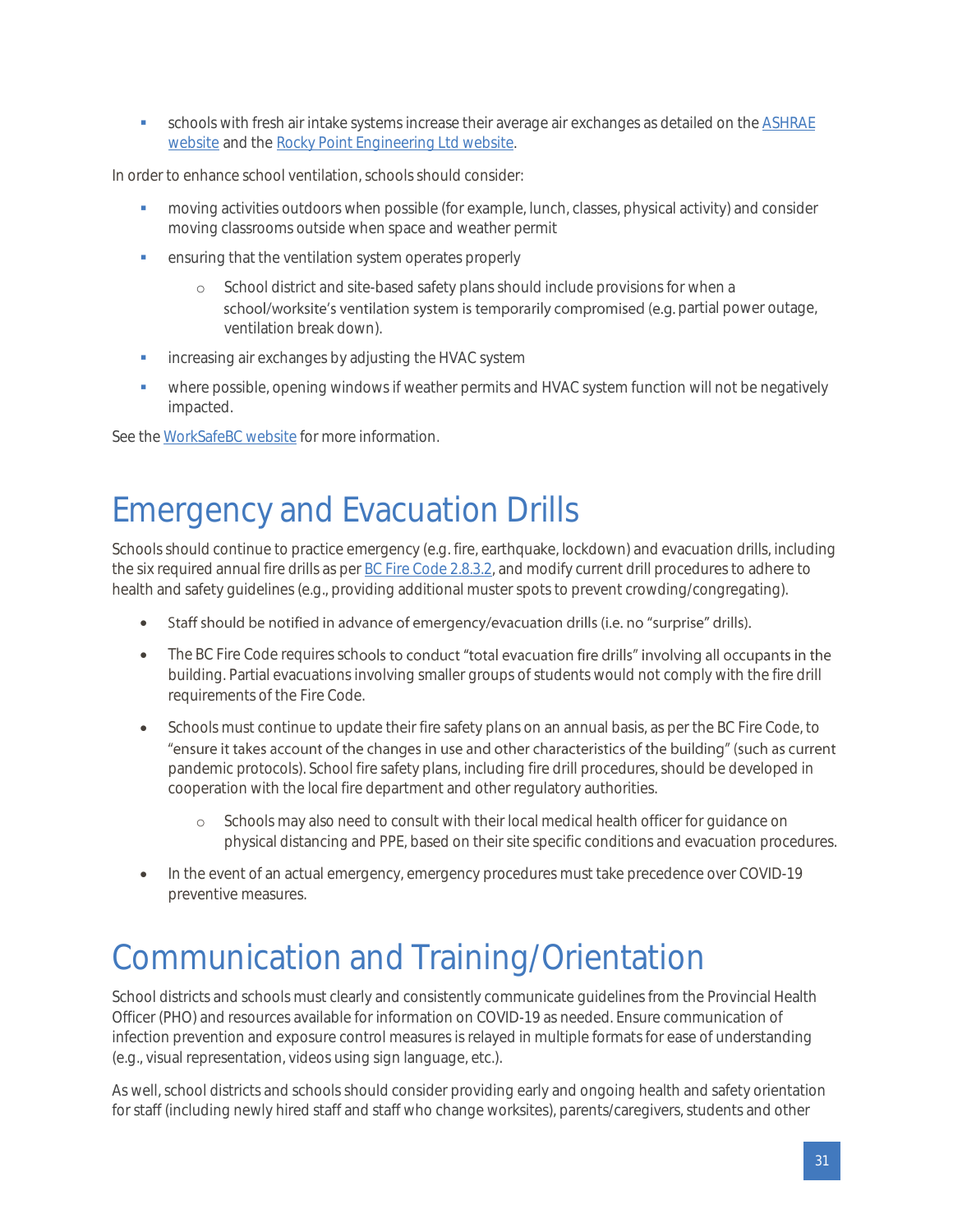adults in the school (e.g. teacher candidates in practicums, volunteers) to ensure all members of the school community are well informed of their responsibilities and resources available. Examples include online information, distribution of orientation and training materials that are clear, concise and easily understood, interactive sessions with Q&A's, material in multiple languages to meet community needs, etc. See th[e Health &](#page-47-0)  [Safety Orientation Checklist](#page-47-0) for considerations to support school districts and independent school authorities in planning their health & safety orientation for staff and students

WorkSafeBC recommends that schools and school districts:

- Train their workers on:
	- o The risk of exposure to COVID-19 and the signs and symptoms of the disease.
	- o Safe work procedures or instruction to be followed, including hand washing and cough/sneeze etiquette.
	- o Changes they have made to work policies, practices, and procedures due to the COVID-19 pandemic and keep records of that training.
	- o Document COVID-19-related meetings and post minutes at a central location.
- Keep records of instruction and training provided to workers regarding COVID-19.

As per WorkSafeBC guidance, employers need to involve frontline workers, joint health and safety committees, and supervisors in identifying protocols for their workplace. School districts and independent school authorities should ensure they have active Site Committees and Joint Health and Safety Committees that meet regularly, including prior to any transitions between stages, and are included in school district/school planning efforts.

Schools/districts can refer to the [BCCDC website](http://www.bccdc.ca/health-info/diseases-conditions/covid-19/resources-at-a-glance), B.C.'s B[a](https://www.worksafebc.com/en/forms-resources#sort=%40fcomputeditemdatefield343%20descending&f:content-type-facet=[Posters%20%26%20signs]&f:language-facet=[English]&tags=Covid-19|a96b6c96607345c481bb8621425ea03f)ck to School Plan website, WorkSafeBC's website and Queen's Printer COVID[-19 Signage Catalogue](https://brokerage.qp.gov.bc.ca/submit-print/assets/pdf/QP_COVID19_Signage_Catalogue_JUNE2020.pdf) for signage and posters.

## <span id="page-31-0"></span>Curriculum, Programs and Activities

All curriculum, programs and activities should operate in alignment with provincial K-12 health and safety guidelines, including school-led activities held off campus<sup>5</sup> (e.g. sports academies, community-based programs/courses). Electives (e.g. Fine Arts education, etc.) are important to student health and well-being and staff in these programs should be:

- **•** reassured these programs will continue throughout each stage; and
- be supported in finding creative ways to redesign/deliver courses, if needed

School district and school communications should include evidence-based information, provided by the Provincial Health Officer and BC Centre for Disease Control, to build awareness that the risk of contracting COVID-19 from students is minimal and to help address inaccurate information that might be circulating in the school community.

Shared equipment should be cleaned and disinfected as pe[r Cleaning and Disinfecting guidelines](#page-18-0) outlined in this document, and students should be encouraged to practice proper hand hygiene before and after participating in music classes and music equipment use.

<sup>&</sup>lt;sup>5</sup> Students and staff are also required to follow the safety protocols required by the off-campus facility. Where there is a conflict, the safety protocols required by the off-campus facility should be followed.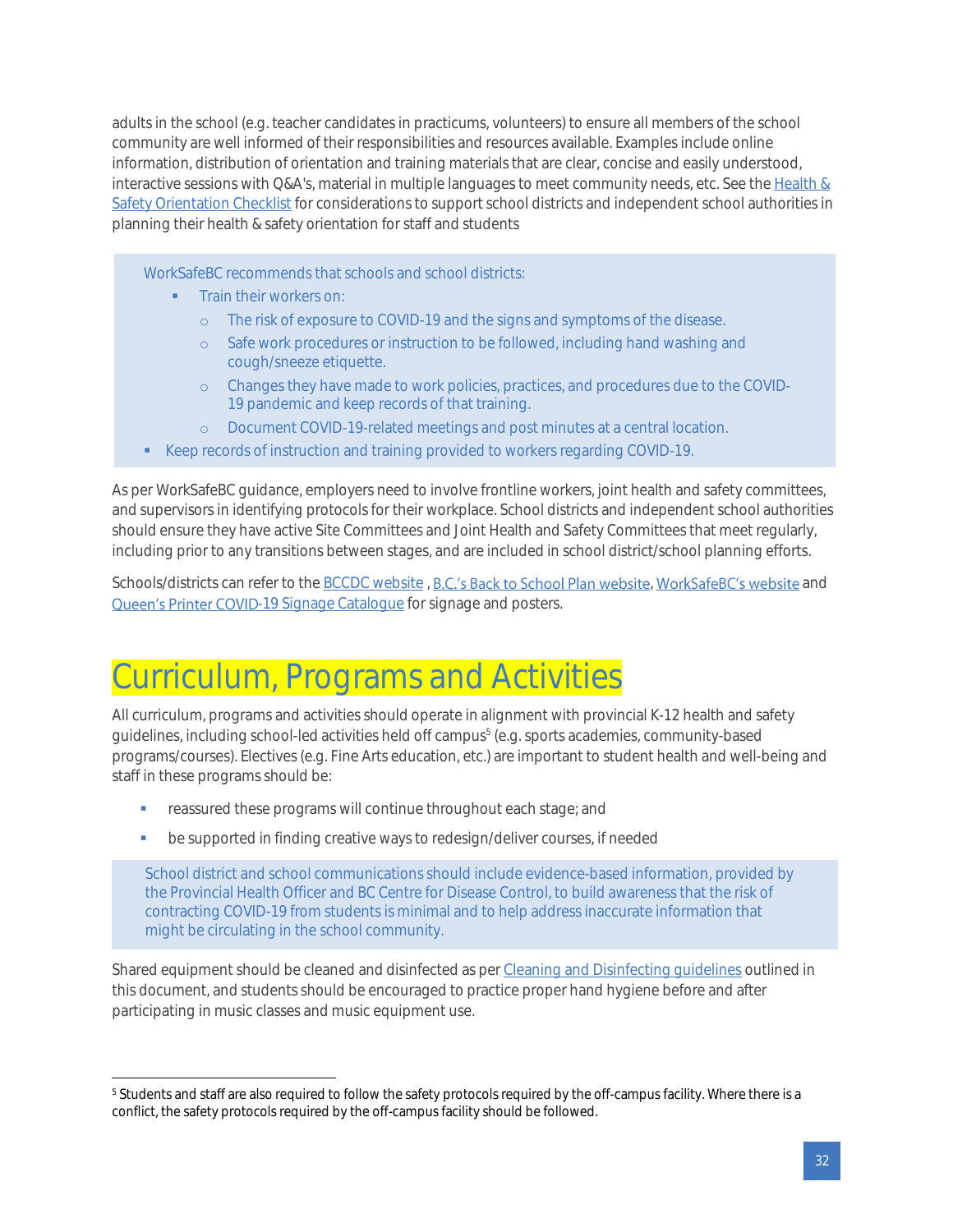For guidelines specific to visitor access during school hours (e.g. guest speakers), see the [Visitor](#page-21-1)  [Access/Community Use section](#page-21-1) in this document. As visitors are not part of learning groups, they would need to adhere to the physical distancing requirements outlined in the **Physical Distancing section** of this document.

In-person inter-school events including competitions, tournaments and festivals, should not occur at this time. Where possible, schools should seek virtual alternatives to continue to support these events in a different format.

For information on mask requirements for K-12 staff and students, see the [Personal Protective Equipment](#page-27-1) section. Additional guidance for mask use during specific activities in middle and secondary schools is detailed in the [Music Programs,](#page-37-0) [Physical and Health Education \(PHE\)/Outdoor Programs,](#page-37-2) [School Sports](#page-40-0) an[d Theatre, Film](#page-43-0)  [and Dance Programs](#page-43-0) sections below.

## <span id="page-32-0"></span>ADULT EDUCATION

Adult education programs operated by K-12 schools should follow the guidance outlined in this document, particularly the guidance provided for adults in a school environment. This includes respecting environmental and administrative measures, such as maintaining physical distance (2m). Note that learning groups cannot be applied to adult-only settings (an "all adult" learning group is not an acceptable public health measure).

## <span id="page-32-1"></span>ARTS EDUCATION

- **•** Practice diligent hand hygiene: wash hands with plain soap and water for at least 20 seconds. (Antibacterial soap is not needed for COVID-19). Students and staff should wash their hands:
	- o at the beginning and at the end of the class;
	- o before and after handling shared equipment; and
	- o whenever hands are visibly dirty.
- **■** Have personal spaces and equipment set up for students, as best as possible.
	- o Avoid sharing equipment by numbering and assigning each student their own supplies, if possible.
	- o Clean and disinfect shared equipment as per guidelines in th[e Cleaning and Disinfecting](#page-18-0) section.
	- o When entering classroom spaces, encourage students to use designated areas for leaving personal items, such as in designated desk areas or a marked side of the room.
- **•** Demonstrations and instruction: ensure appropriate space is available to allow for all students to view and understand demonstrations.
	- o If needed, break class into smaller groups to allow appropriate spacing.

## <span id="page-32-2"></span>DUAL CREDIT

Students may earn "dual credit" towards graduation by enrolling in and successfully completing courses at [specific post-secondary institutions.](https://www2.gov.bc.ca/gov/content/education-training/k-12/administration/legislation-policy/public-schools/earning-credit-through-equivalency-challenge-external-credentials-post-secondary-credit-and-independent-directed-studies)

- **•** For students taking dual credit courses taken in secondary schools, the health and safety guidelines outlined in this document apply.
- For students taking dual credit courses in post-secondary institutions, schools must ensure students are aware of and adhere to the health and safety guidelines set out by post-secondary institutions.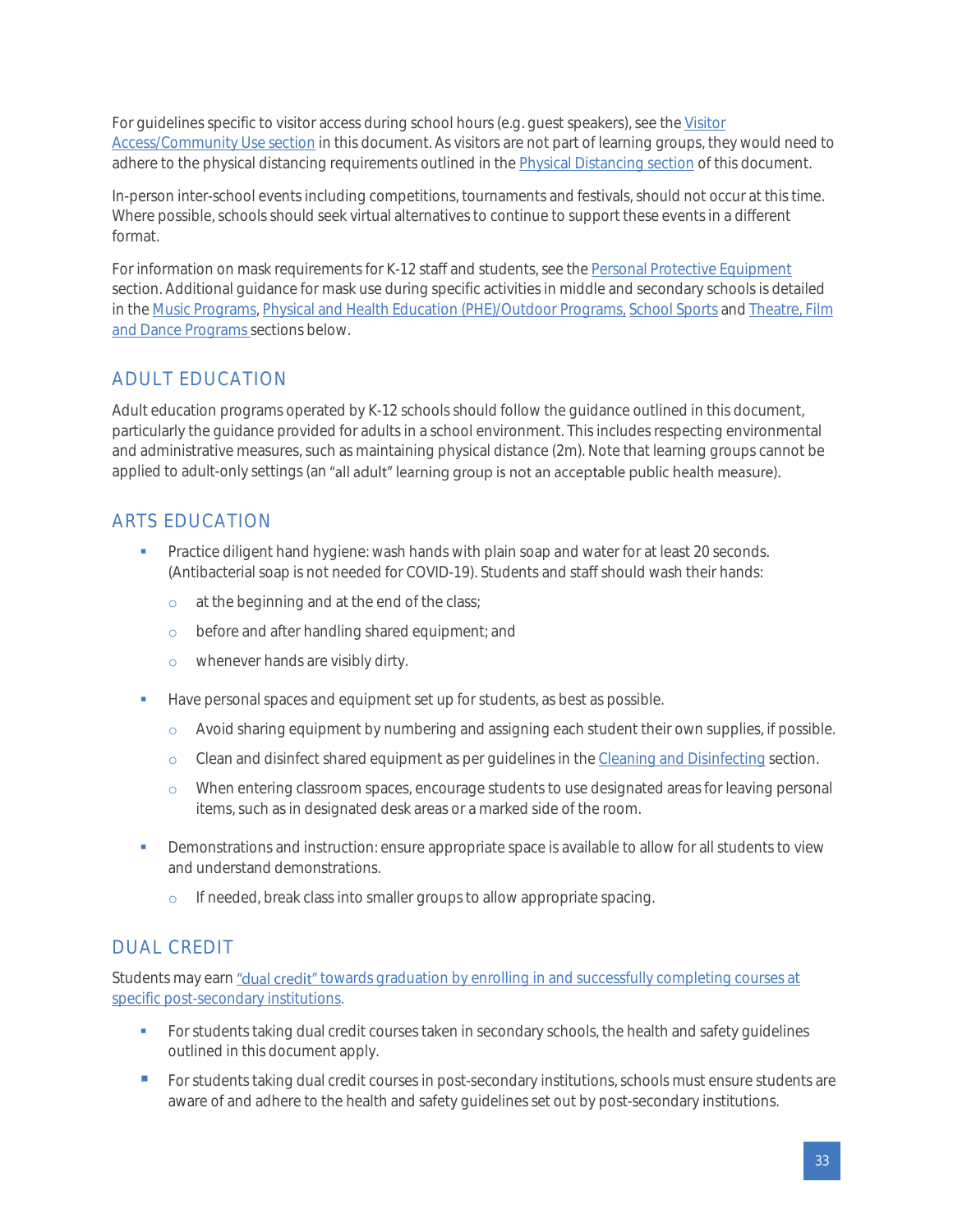Information on health and safety guidelines for post-secondary institutions can be found on th[e B.C.](https://www2.gov.bc.ca/gov/content/education-training/post-secondary-education/institution-resources-administration/studying-during-covid-19)  [Government website](https://www2.gov.bc.ca/gov/content/education-training/post-secondary-education/institution-resources-administration/studying-during-covid-19) and in individual institutions.

## <span id="page-33-0"></span>EXTENDED DAY CLASSES

- **Extended day classes should occur when:** 
	- o Under Stages 2 to 4, physical distance can be maintained between members of different learning groups; and
	- o Under Stage 2, minimized physical contact is practiced by those within the same learning group.

## <span id="page-33-1"></span>FIELD TRIPS

#### <span id="page-33-2"></span>Stage 2

When planning field trips, staff should follow existing policies and procedures as well as the COVID-19 health and safety guidelines. Additional measures specific to field trips should be taken, including:

- Field trip locations must provide supervisors with their COVID-19 operating plan and ensure it does not conflict with the school's plan. The field trip supervisor should then share the plan with parents and school administration.
- **•** For [transportation](#page-17-1), see guidance in the transportation section in this document.
- Use of parent volunteers for driving groups of students is not permitted during stages 2 to 4.
- **•** Schools must ensure that volunteers providing supervision are trained in and strictly adhere to physical distancing and other health and safety guidelines, including wearing masks. Refer to the Prioritizing Health and Safety - Flow Charts section for guidance on health and safety measures.
- **■** Alignment with PHO guidance and Orders.
- **•** Field trips to outdoor locations are preferable.
- **•** Conduct a risk assessment considering the field trip location science exploration vs. exploring at the beach.
	- o Schools/districts should consider developing a risk assessment specific to field trips under Stage 2, in accordance with their school/district policies and the guidelines outlined in this document.
- If using public transportation for field trips (e.g., SkyTrain, public buses), schools should adhere to local transit authorities guidance (e.g., mandatory mask use for **Translink and BC Transit**, as well as practicing hand hygiene before and after use).
- No overnight or international field trips at this time.

#### <span id="page-33-3"></span>Stage 3 & 4

No field trips should occur under Stages 3 and 4.

## <span id="page-33-4"></span>FOOD / CULINARY PROGRAMS

Schools can continue to include food preparation as part of learning programs for students. The following guidelines should be applied: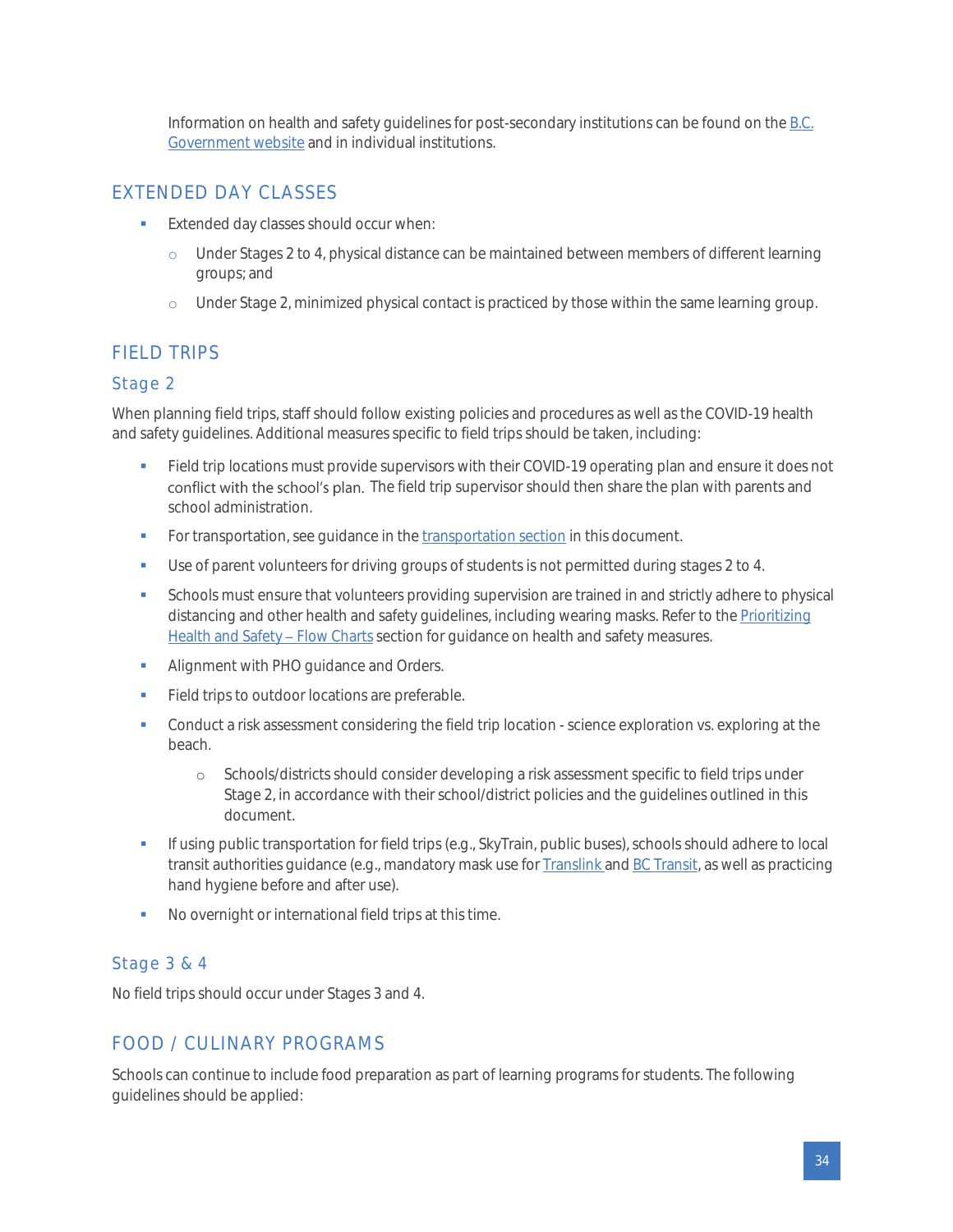#### Food Safety

- **•** In the case of food and culinary programs, where food is prepared as part of learning and is consumed by the students who prepared it, the following health and safety measures should apply:
	- o Continue to follow normal food safety measures and requirements
	- o Implement the cleaning and disinfecting measures outlined in th[e Cleaning and Disinfecting](#page-18-0) section of this document
- [FOODSAFE](http://www.foodsafe.ca/index.html) Level 1 covers important food safety and worker safety information including foodborne illness, receiving and storing food, preparing food, serving food, and cleaning and sanitizing. It is a helpful resource for those seeking education and training on food safety practices

#### Hand Hygiene and Cleaning Protocols

- **•** Practice diligent hand hygiene by washing hands with plain soap and water for at least 20 seconds. (Antibacterial soap is not needed for COVID-19.) Students and staff should wash their hands:
	- o at the beginning and at the end of the class
	- o before and after handling food
	- o before and after eating and drinking
	- o whenever hands are visibly dirty
- **Refer to th[e Cleaning and Disinfecting](#page-18-0) section for cleaning/disinfecting protocols.**
- **For laundry, follow the instructions provided in th[e Cleaning and Disinfecting](#page-18-0) section of these** guidelines.

#### Learning Groups

**•** As students tend to prepare food together in culinary programs, use of learning groups is encouraged.

### <span id="page-34-0"></span>FOOD SERVICES

Schools can continue to provide food services, including for sale.

Some schools offer food services that are regulated under th[e Food Premises Regulation.](https://www.bclaws.ca/civix/document/id/complete/statreg/11_210_99) These are typically cafeterias, though may include some meal programs.

- If food service is provided in schools that is regulated under the Food Premises Regulation, no additional measures beyond those articulated in this document and regular requirements as outlined in the regulation need to be implemented (e.g. a FOODSAFE trained staff member, a food safety plan, etc.).
	- o Additional considerations that may be relevant when providing food services in schools are detailed in th[e WorkSafeBC Restaurants, cafes, pubs, and nightclubs: Protocols for returning to](https://www.worksafebc.com/en/about-us/covid-19-updates/covid-19-returning-safe-operation/restaurant-cafes-pubs)  [operation](https://www.worksafebc.com/en/about-us/covid-19-updates/covid-19-returning-safe-operation/restaurant-cafes-pubs)
	- o The September 18<sup>th</sup>, 2020 Order of the Provincial Health Officer Food and Liquor Serving Premises does not apply to schools. As such, the restriction of six patrons at a table does not apply. However, requirements related to learning groups and physical distancing outlined in these guidelines continue to apply.
	- o Schools/school districts should reach out to their local health authority if they are unsure if their food services are regulated.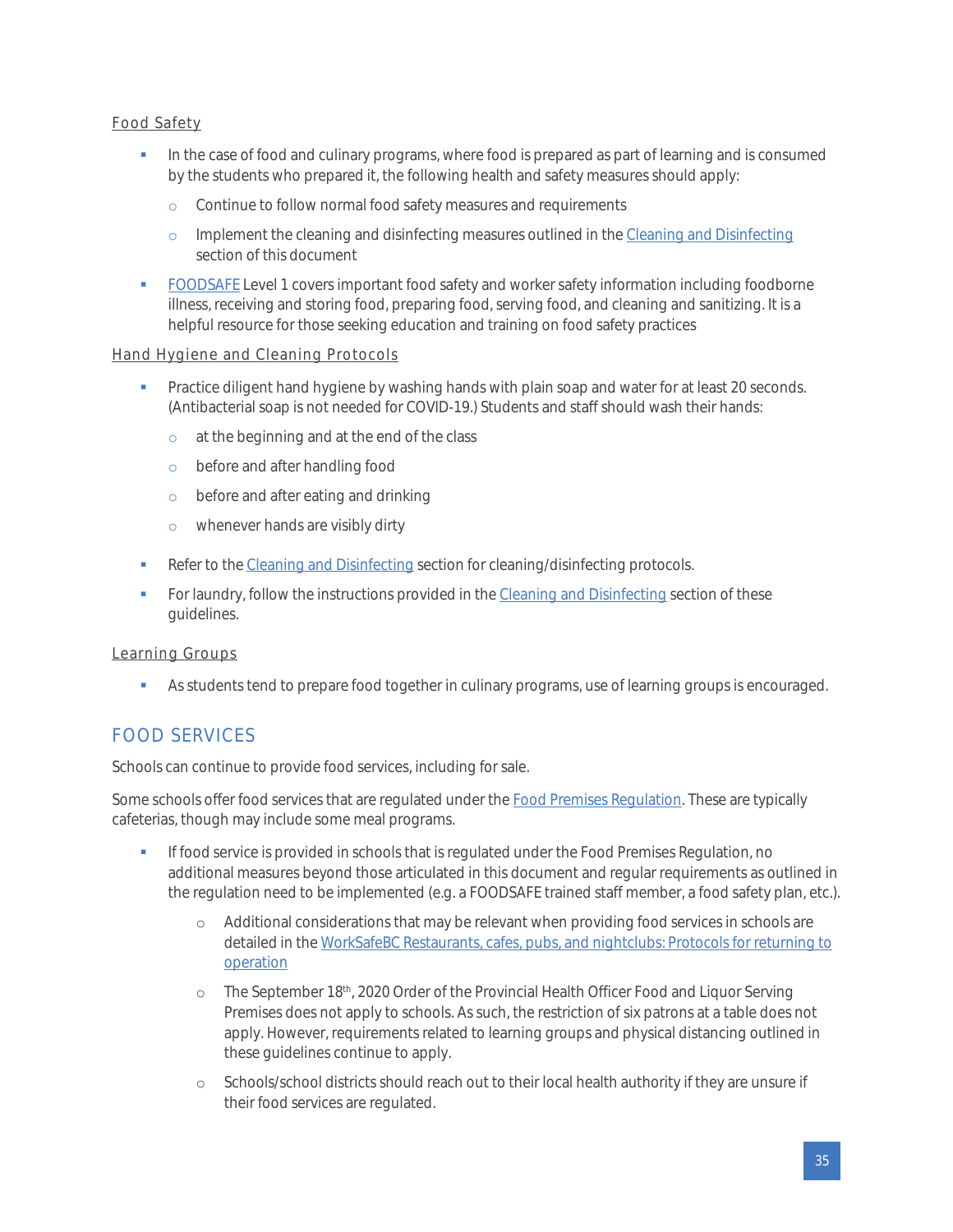o [Food Safety Legislation](https://www2.gov.bc.ca/gov/content/health/keeping-bc-healthy-safe/food-safety/food-safety-legislation) and th[e Guidelines for Food and Beverage Sales in B.C. Schools](https://www2.gov.bc.ca/assets/gov/education/administration/kindergarten-to-grade-12/healthyschools/2015_food_guidelines.pdf) continue to apply as relevant.

For food contact surfaces, schools should ensure any sanitizers or disinfectants used are approved for use in a food service application and are appropriate for use against COVID-19. These may be different than the products noted in this document for general cleaning and disinfection. Additional information is available on th[e BCCDC](http://www.bccdc.ca/health-info/diseases-conditions/covid-19/employers-businesses/food-businesses)  [website.](http://www.bccdc.ca/health-info/diseases-conditions/covid-19/employers-businesses/food-businesses)

Schools can continue to accept food donations to support learning and the delivery of meal programs, breakfast clubs and other food access initiatives.

Schools should not allow homemade food items to be made available to other students at this time (e.g., birthday treats, bake sale items).

Schools should continue to emphasize that food and beverages should not be shared.

Refer to Appendix D - Supplementary Guidance for School Meal Programs in the BCCDC Public Health Guidance [for K-12 School Settings](http://www.bccdc.ca/Health-Info-Site/Documents/COVID_public_guidance/Guidance-k-12-schools.pdf) for guidance on the delivery of school programs, breakfast clubs and other food access initiatives that are not regulated under the *Food Premises Regulation*.

### <span id="page-35-0"></span>FUNDRAISERS

Schools can continue to offer fundraisers that can be implemented in line with the health and safety guidelines outlined in this document. If the fundraisers involve the sale of food items, they should also align with the [Guidelines for Food and Beverage Sales in B.C. Schools.](https://www2.gov.bc.ca/assets/gov/education/administration/kindergarten-to-grade-12/healthyschools/2015_food_guidelines.pdf)

### <span id="page-35-1"></span>TEXTILES PROGRAMS

- **•** Practice diligent hand hygiene: wash hands with plain soap and water for at least 20 seconds. (Antibacterial soap is not needed for COVID-19). Students and staff should wash their hands:
	- o at the beginning and at the end of the class;
	- o before and after handling shared tools or equipment; and
	- o whenever hands are visibly dirty.
- **■** Have personal spaces and tools set up for students, as best as possible.
	- o Avoid sharing hand tools by numbering and assigning each student their own supplies, if possible.
	- o Clean and disinfect shared equipment as per guidelines in th[e Cleaning and Disinfecting](#page-18-0) section.
	- o When entering classroom spaces, encourage students to use designated areas for leaving personal items, such as in designated desk areas or a marked side of the room.
- Safety demonstrations and instruction: ensure appropriate space is available to allow for all students to view and understand demonstrations.
	- o If needed, break class into smaller groups to allow appropriate spacing.
- **•** For laundry, follow the instructions provided in th[e Cleaning and Disinfecting](#page-18-0) section.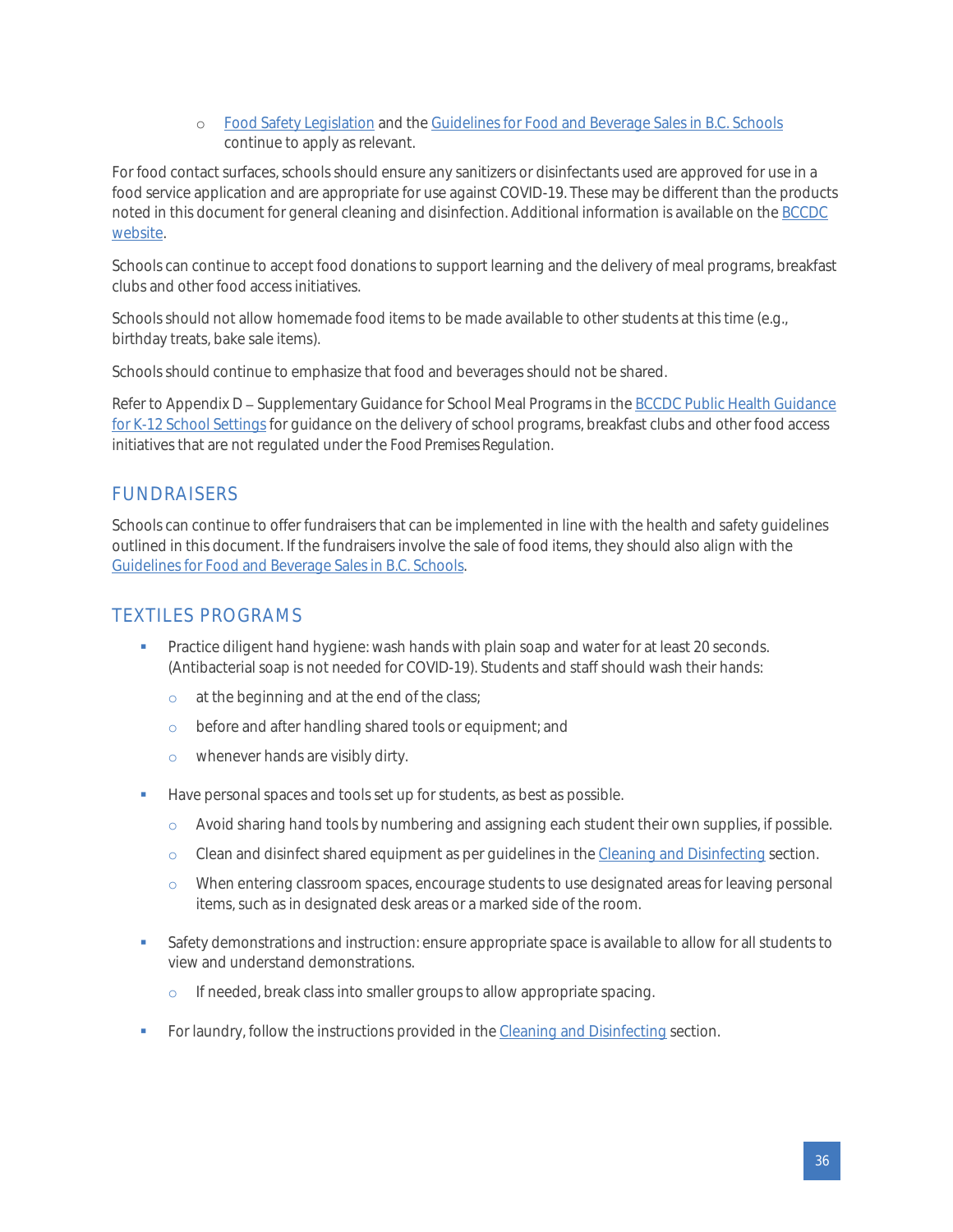## <span id="page-36-0"></span>KINDERGARTEN PROGRAM AND ENTRY

Students transitioning into Kindergarten will need additional time to adjust to the new school environment and develop relationships with educators and peers in the context of COVID-19.

- **•** Consider implementing pre-transition strategies to familiarize students with the people, spaces, and expectations as they start school.
	- o send home a social story from the perspective of the student that describes what a day may look like, how they may feel, and what their choices are;
	- o share a video of the school that outlines the health and safety measures used including signage, washing hands, and class environment;
	- o provide an introduction to and a warm welcome from the educators in the building;
	- o organize video calls to families from the classroom so children and families can see the space and ask questions.
- **•** Provide clear, simple communications to parents about having to limit the number of adults in the building and the classroom, and the need for adults to maintain physical distance from each other and from children not their own.
- **•** Implement gradual entry of students, commencing no earlier than when all students are welcomed into schools, and may include:
	- o Scheduling fewer caregivers into the classroom at a time to account for physical distancing of adults;
	- o Outdoor learning or transition activities with a caregiver in attendance.
- **•** Students themselves will be part of a learning group. Ensure enough space for parents/caregivers to maintain physical distance.
- As students transition to full-time, consider frequent communication with families with photos and/or information about classroom activities.
- **•** Provide research to parents, caregivers and staff that demonstrates low transmission rates in young children.
- **Kindergarten students are expected to minimize physical contact. Consider how the room is configured** and rearrange furniture to encourage small group and individual play.
- Provide clear communication to students about expectations for the classroom materials, play, and physical contact. Gently remind students of the expectations throughout the day and encourage students to kindly support one another.
- **•** Teachers should continue to provide comfort and reassurance in a way that feels comfortable for the teacher and the student. Students can be comforted through different means, including:
	- o stories
	- o comfort objects
	- o drink of water
	- o songs
	- o soothing words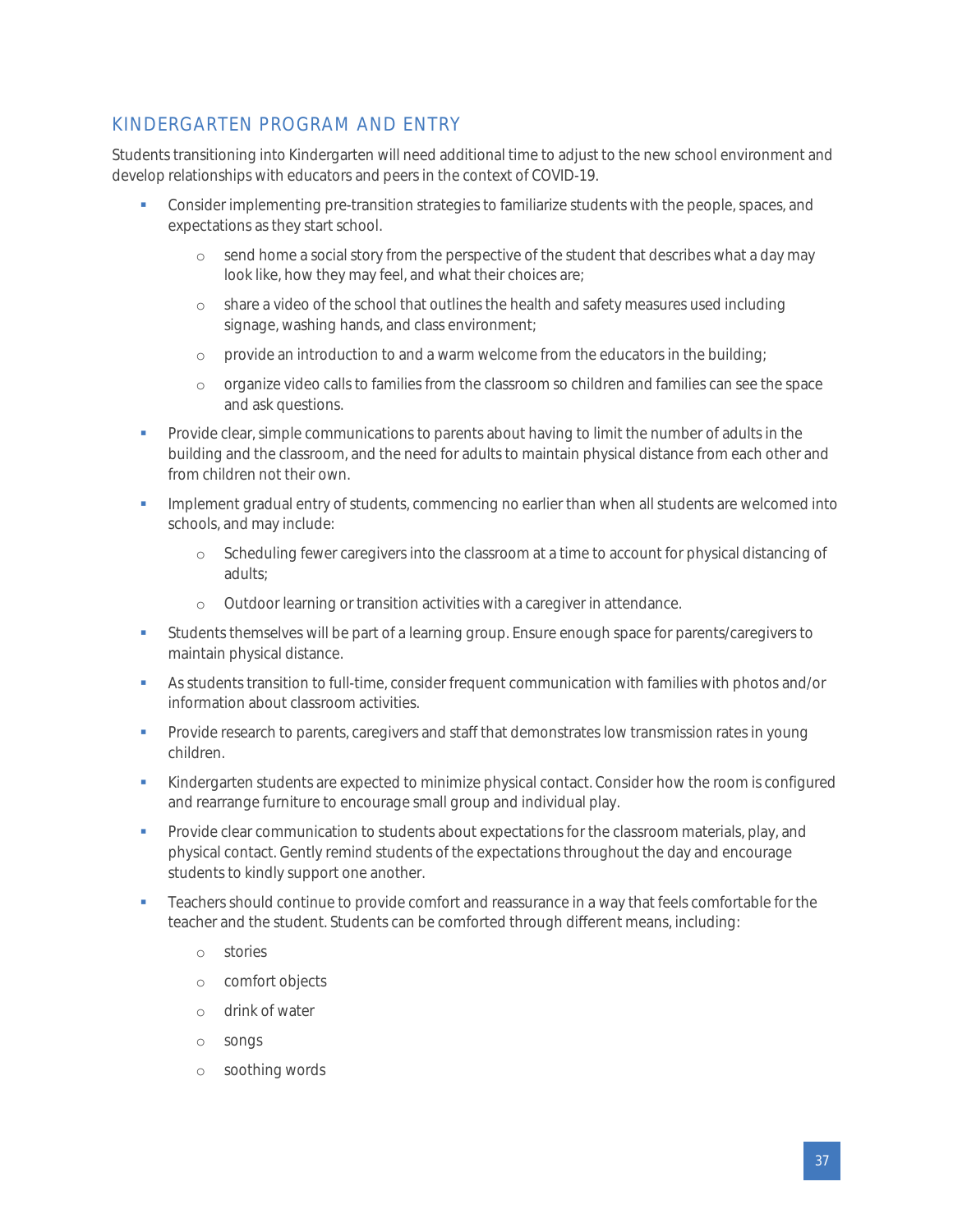**• Kindergarten classrooms should maintain a focus on play-based learning, while limiting the use of** shared materials and following the cleaning and disinfecting protocols outlined in the [Cleaning and](#page-18-0)  [Disinfecting](#page-18-0) section.

#### <span id="page-37-0"></span>MUSIC PROGRAMS

- All classes, programs and activities (e.g. Band, Choir) can continue to occur where:
	- o K-12 staff and students in Grades 4 to 12 must wear masks when indoors. Masks can be temporarily removed while engaging in an educational activity that cannot be performed while wearing a mask (e.g. playing a wind instrument), but must be worn while singing.
	- o Under Stage 2:
		- **•** physical contact is minimized for those within the same learning group, and students and staff are spaced as far apart as possible;
		- **•** physical distance (2m) can be maintained for K-12 staff and for middle and secondary school students when interacting outside of their learning groups;
		- **•** physical distance (2m) can be maintained for elementary students when interacting outside of their learning groups when indoors; and
	- o Under Stages 3 to 4:
		- **•** physical distance (2m) can be maintained for K-12 staff, middle and secondary school students at all times
- Schools could consider installing a barrier made of transparent material in places where physical distance cannot be regularly maintained (e.g., between an itinerant teacher and a learning group). See [guidance from WorkSafeBC on designing effective barriers](https://www.worksafebc.com/en/resources/health-safety/information-sheets/covid-19-health-safety-designing-effective-barriers?lang=en) for more information.
- No in-person inter-school competitions/performances/events should occur at this time. Where possible, schools should seek virtual alternatives to continue to support these events in a different format.
- **•** Shared equipment should be cleaned and disinfected as pe[r Cleaning and Disinfecting guidelines](#page-18-0) and students should be encouraged to practice proper hand hygiene before and after participating in music classes and music equipment use.
- **■** Music education should be delivered in line with the [Guidance for Music Classes in BC During COVID-19](https://drive.google.com/file/d/1KG2rE1rU-NENxbQsuYN20xnM9TBlNn3Z/view) developed by the B.C. Music Educators' Association and the Coalition for Music Education in B.C.

## <span id="page-37-1"></span>SHARED OFFICE SPACE FOR STAFF

[WorkSafeBC guidance for offices](https://www.worksafebc.com/en/about-us/covid-19-updates/covid-19-returning-safe-operation/offices) lists measures that should be considered and implemented as applicable to the workplace for staff in office environments (both inside and outside of "bricks and mortar schools", including Distributed Learning office, school/school district offices). Note that learning groups cannot be applied to adult-only settings (an "all adult" learning group is not an acceptable public health measure).

## <span id="page-37-2"></span>PHYSICAL AND HEALTH EDUCATION (PHE)/OUTDOOR PROGRAMS

**•** Create space between students and staff, and encourage outdoor activities and programs, as much as possible.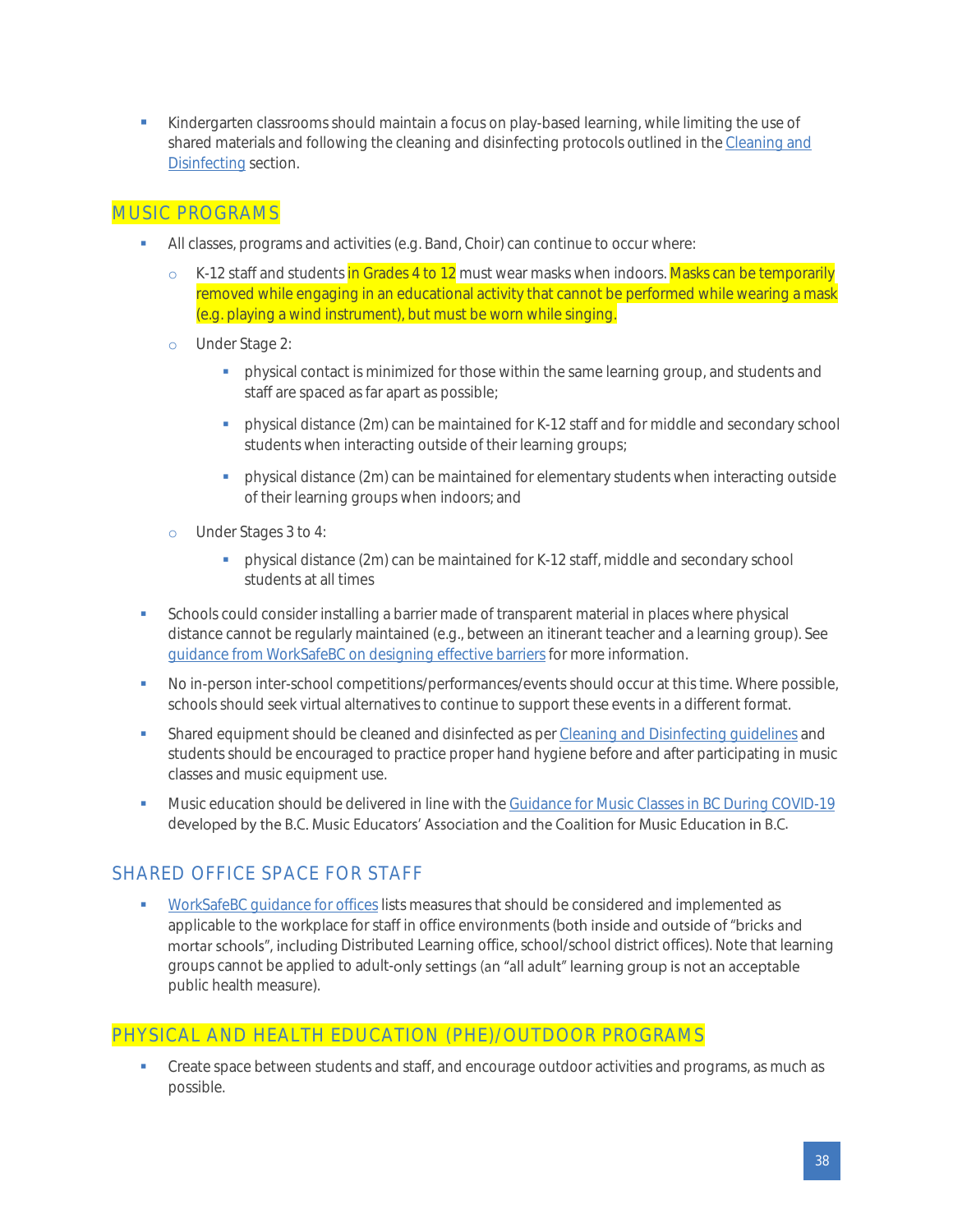- K-12 teachers should plan physical activities that:
	- o Do not involve prolonged physical contact (i.e. physical contact beyond a brief moment) or crowding. For example, activities such as tag and touch football are low-risk, whereas activities like wrestling or partner dancing should be avoided. Teachers are encouraged to adapt activities wherever possible to reduce physical contact, including within learning groups.
	- o Support physical distancing (2m) outside of learning groups.
- **EXECT 2** Staff are required to wear masks during PHE/outdoor program classes when they are indoors and a barrier is not present.
- **•** Shared equipment can be used, provided it is cleaned and disinfected as per the quidelines in the [Cleaning and Disinfecting section](#page-18-0) of this document.
	- o Students should be encouraged to practice proper hand hygiene before and after participating in physical activity and equipment use.
	- o Disinfect teaching aids (e.g., clipboards, white boards, pens, plastic bins for transporting materials etc.)
- Refer to Physical and Health Education (PHE) Canada quidelines:
	- $\circ$  Include more individual pursuits than traditional team activities such as dance, alternative environment and land-based activities, exercises without equipment, fitness, mindfulness, gymnastics, and target games.
	- o Explore local parks and green spaces to promote outdoor learning and activity.
- **Example 1** For students in Grades K to 3, PHE and outdoor programs can proceed in alignment with the quidance above.
- **Example 1** For students in Grades 4 to  $12$ , PHE and outdoor programs can proceed in alignment with the quidance above and the following additional requirements:

#### HIGH INTENSITY PHYSICAL ACTIVITIES<sup>6</sup>

- o For high intensity stationary physical activities (e.g. exercise bike, weightlifting), people and equipment need to be spaced 2 metres apart if indoors, **including for those within the same learning group**. If 2 metre spacing is not available, and the activity cannot be moved outdoors, then the activity must not take place and a different activity should be selected.
	- Masks cannot replace the need for 2 metres between students and/or fitness equipment during high intensity stationary activities indoors.
- o For high intensity physical activities that involve movement (e.g. basketball, soccer), indoors or outdoors:
	- **EXECT** Students within the same learning group are not required to maintain physical distancing, but the activity must be delivered in a way that reduces the likelihood of physical contact beyond a brief moment.
	- **Students from different learning groups** are required to maintain physical distancing (2M).

<sup>&</sup>lt;sup>6</sup> As a general rule, high intensity physical activities involve sustained heavier breathing and elevated heart rates - most people engaged in these activities cannot say more than a few words without having to catch their breath. In contrast, most people engaged in <u>low intensity physical activities</u> can carry on a conversation without having to catch their breath.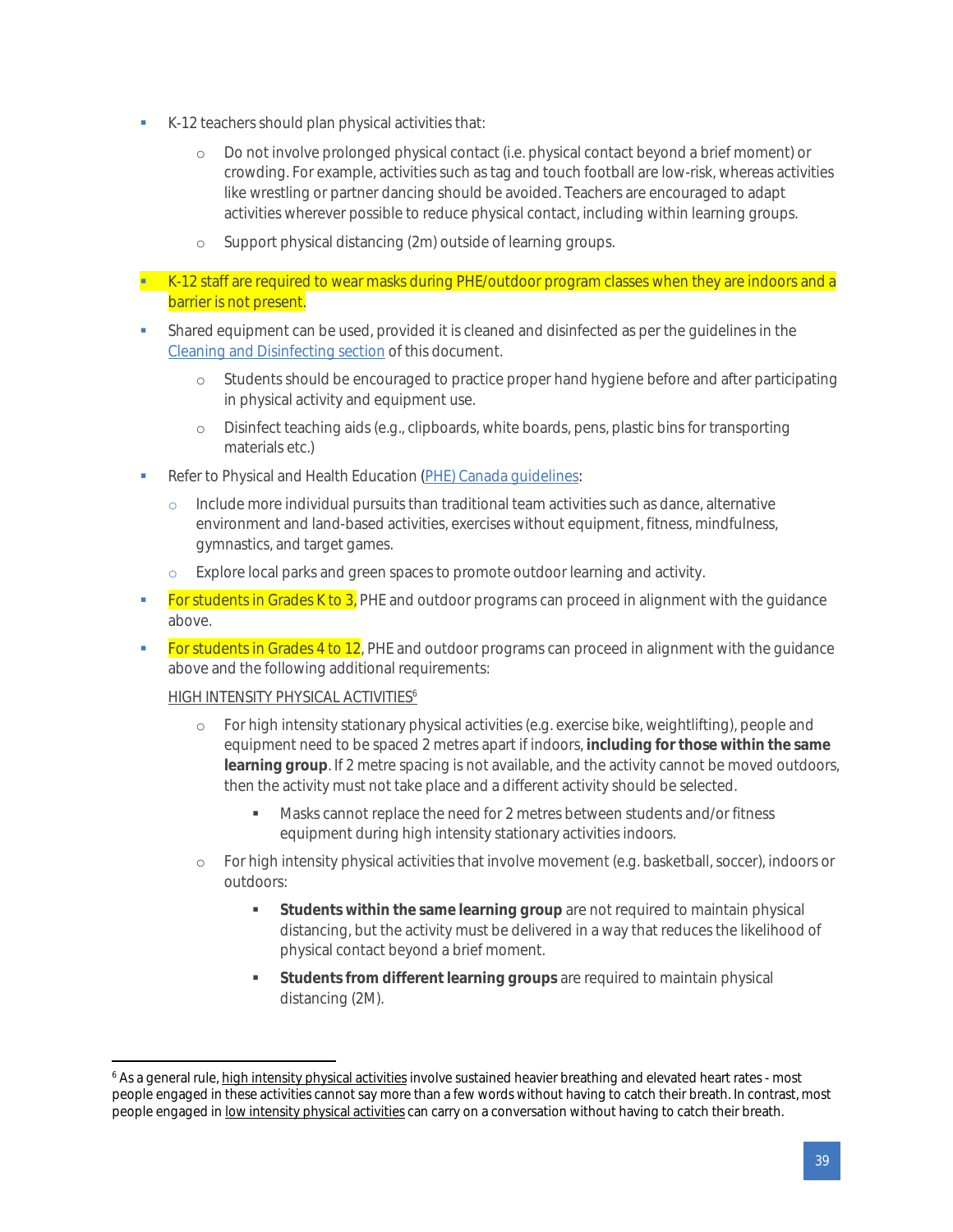o Wearing masks during high-intensity physical activity (stationary or with movement, indoor or outdoors) is left to students' personal choice.

#### LOW INTENSITY PHYSICAL ACTIVITIES<sup>7</sup>

 $\circ$  For low intensity activities (e.g. yoga, walking), students are required to wear masks when they are indoors and a barrier is not present.

<span id="page-39-2"></span>**Why are masks not required during high intensity physical activity?**  During high intensity physical activity, respiration rates are increased (resulting in a wet mask) and the wearer is more likely to touch their face and adjust the mask frequently. These factors lessen the protective value a mask may offer. In addition, a wet mask is more difficult to breathe through; those wearing masks during high intensity activities should change them as soon as they become wet.

### <span id="page-39-0"></span>PLAYGROUNDS

There is no current evidence of COVID-19 transmission in playground environments. Playgrounds are a safe environment. The following measures should be taken when using playgrounds:

- **Ensure appropriate hand hygiene practices before and after outdoor play**
- Attempt to minimize direct contact between students
- Sand and water can be used for play if children wash their hands before and after play. COVID-19 does not survive well on surfaces, other than hard surfaces. There is no evidence showing that the virus survives on sand, in water or on playdough.
- **■** More information on playgrounds is available on the [BC Centre for Disease Control website.](http://www.bccdc.ca/health-info/diseases-conditions/covid-19/community-settings/playgrounds)

### <span id="page-39-1"></span>SCHOOL LIBRARIES / LEARNING COMMONS

**•** School libraries / learning commons facilities should be open and book exchange can continue to occur during stages 1 to 4.

At this time, there is no evidence that the COVID-19 virus is transmitted via textbooks, paper or other paper-based products. As such, there is no need to limit the distribution or sharing/return of books or paper-based educational resources to students because of COVID-19.

- **•** Students and staff should practice diligent hand hygiene: wash hands with plain soap and water for at least 20 seconds (antibacterial soap is not needed for COVID-19). Students and staff should wash their hands:
	- o before and after handling shared equipment/resources;
	- o whenever hands are visibly dirty.
- **•** Laminated or glossy paper-based products (e.g. books, magazines, worksheets, etc.) and items with plastic covers (e.g. DVDs) are low risk items. Regular book browsing and circulation processes can occur as normal. There is no need to clean, disinfect or quarantine these items for any period of time.
- For information on cleaning, including technological devices, see the guidelines in the Cleaning and [Disinfecting](#page-18-0) section.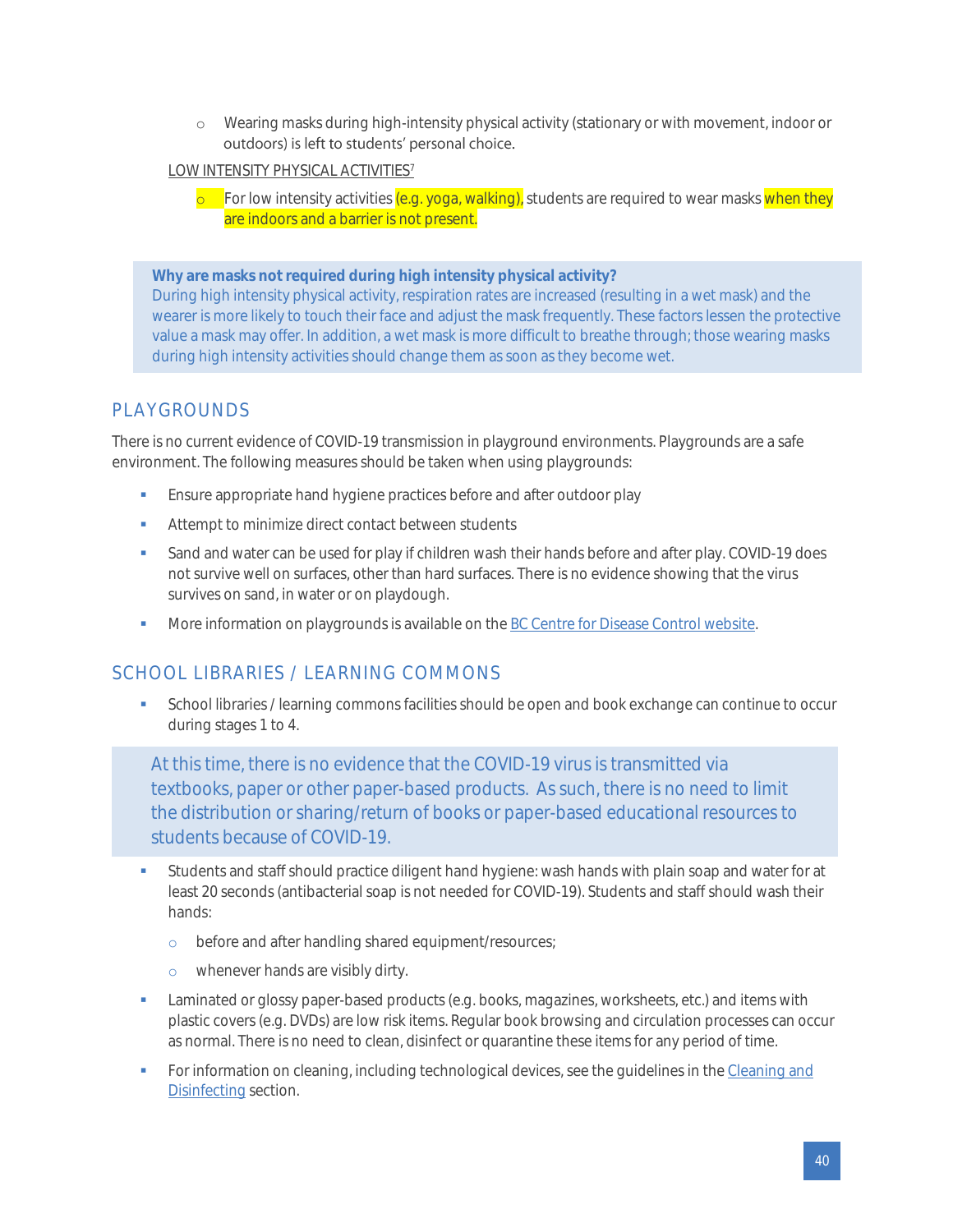- When visiting the library / learning commons, students and staff should remain in their learning group as much as possible and maintain physical distance from members outside of their learning group.
- **•** Students should bring their personal school supplies for classes held within the space. For makerspace and STEM activities, see th[e STEM Programs](#page-41-0) section.
- **•** Schools should install a barrier made of transparent material at the library check out desk if physical distance cannot be regularly maintained. Se[e guidance from WorkSafeBC on designing effective barriers](https://www.worksafebc.com/en/resources/health-safety/information-sheets/covid-19-health-safety-designing-effective-barriers?lang=en) for more information.
- The BC Teacher Librarians Association has developed Recommendations for Access to Library Learning [Commons Resources to Meet](https://bctla.ca/wp-content/uploads/2020/09/BCTLA-Recommendations-for-Access-to-Library-Learning-Commons-Resources-to-Meet-COVID-19-Requirements-September-Update-1-2.pdf) COVID-19 Requirements.

### <span id="page-40-0"></span>SCHOOL SPORTS

- Programs, activities (e.g. intramurals, sports team practices, games) and sports academies can occur if:
	- o Activities do not involve prolonged physical contact (i.e. physical contact beyond a brief moment). For example, activities such as soccer and touch football are low-risk, whereas activities like wrestling should be avoided;
		- Schools are encouraged to adapt activities/sports as needed to reduce physical contact.
	- $\circ$  No spectators are in attendance aside from participants, only the minimum number of individuals required to run the activity should be present.
	- o Masks are worn by K-12 staff and other adults when they are indoors and a barrier is not present.
	- o For students in Grades K to 3:
		- **•** Students within the same learning group are not required to maintain physical distancing, but activities must be delivered in a way that reduces the likelihood of physical contact beyond a brief moment.
		- **•** Students from different learning groups are required to maintain physical distancing (2M) when indoors. When outdoors, activities must be delivered in a way that reduces the likelihood of physical contact beyond a brief moment.

#### o For students in Grades 4 to 12:

#### <u>HIGH INTENSITY SPORT ACTIVITIES</u><sup>7</sup>:

- o For high intensity stationary activities, students and fitness equipment (e.g. stationary bikes, treadmills, weigh training equipment) need to be spaced 2 metres apart if indoors, **including for those within the same learning group**. If 2 metre spacing is not available, and the activity cannot be moved outdoors, then the activity must not take place and a different activity should be selected.
	- Masks cannot replace the need for 2 metres between students and/or fitness equipment during high intensity stationary activities indoors.
- o For high intensity activities that involve movement (e.g. basketball, soccer), indoors or outdoors:

<sup>&</sup>lt;sup>7</sup> As a general rule, high intensity sport activities involve sustained heavier breathing and elevated heart rates - most people engaged in these activities cannot say more than a few words without having to catch their breath. In contrast, most people engaged in low intensity sport activities can carry on a conversation without having to catch their breath.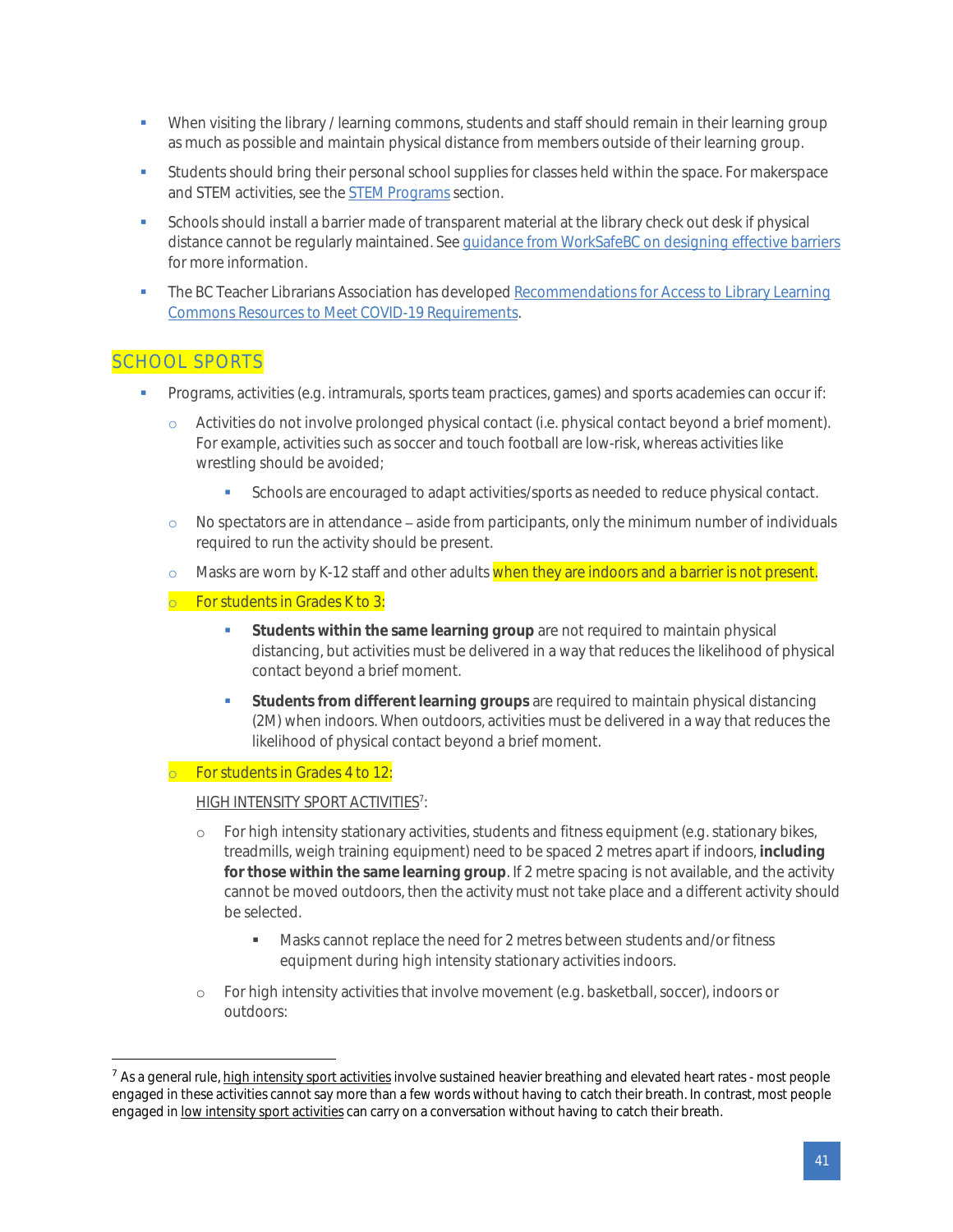- **Students within the same learning** group are not required to maintain physical distancing, but the activity must be delivered in a way that reduces the likelihood of physical contact beyond a brief moment.
- Students from different learning groups are required to maintain physical distancing (2M).
- o Wearing masks during high-intensity sport activities (stationary or with movement, indoor or outdoors) is left to personal choice.<sup>8</sup>

#### <u>LOW INTENSITY SPORT ACTIVITIES<sup>8</sup>:</u>

- o For low intensity activities (e.g. stretching, golf), students are required to wear masks when they are indoors, unable to maintain physical distancing (2m), and a barrier is not present.
- **•** Shared equipment can be used, provided it is cleaned and disinfected as per the quidelines in the [Cleaning and Disinfecting section](#page-18-0) of this document.
	- o Students should be encouraged to practice proper hand hygiene before and after participating in sport activities and equipment use.
	- o Disinfect teaching aids (e.g., clipboards, white boards, pens, plastic bins for transporting materials etc.)
- Sport activities should be held outside whenever possible.
- No in-person inter-school competitions/events should occur at this time.
- **EXECT** See th[e Return to School Sports Plan from BC School Sports](https://www.bcschoolsports.ca/sites/default/files/BCSS%20Return%20to%20School%20Sport%20Plan%20v2%20-%20Sept%2023%202020.pdf) for additional information. In the case of any discrepancy in guidance, schools and school districts are expected to follow the Ministry of Education guidelines outlined in this document.

### <span id="page-41-0"></span>STEM PROGRAMS

- Practice diligent hand hygiene: wash hands with plain soap and water for at least 20 seconds. (Antibacterial soap is not needed for COVID-19). Students and staff should wash their hands:
	- o before and after handling shared tools or equipment;
	- o whenever hands are visibly dirty.
- Have personal spaces and tools set up for students, as best as possible
	- o Avoid sharing hand tools by numbering and assigning each student their own supplies, if possible.
	- o When entering classroom spaces, encourage students to use designated areas for leaving personal items, such as in designated desk areas or a marked side of the room.
	- o Clean and disinfect shared equipment as per guidelines in th[e Cleaning and Disinfecting](#page-18-0) section.
- Safety demonstrations and instruction: ensure appropriate space is available to allow for all students to view and understand demonstrations.
	- o If needed, break class into smaller groups to allow appropriate spacing.

<sup>8</sup> Se[e Why are masks not required during high intensity activities in middle & secondary schools?](#page-39-2) for more information.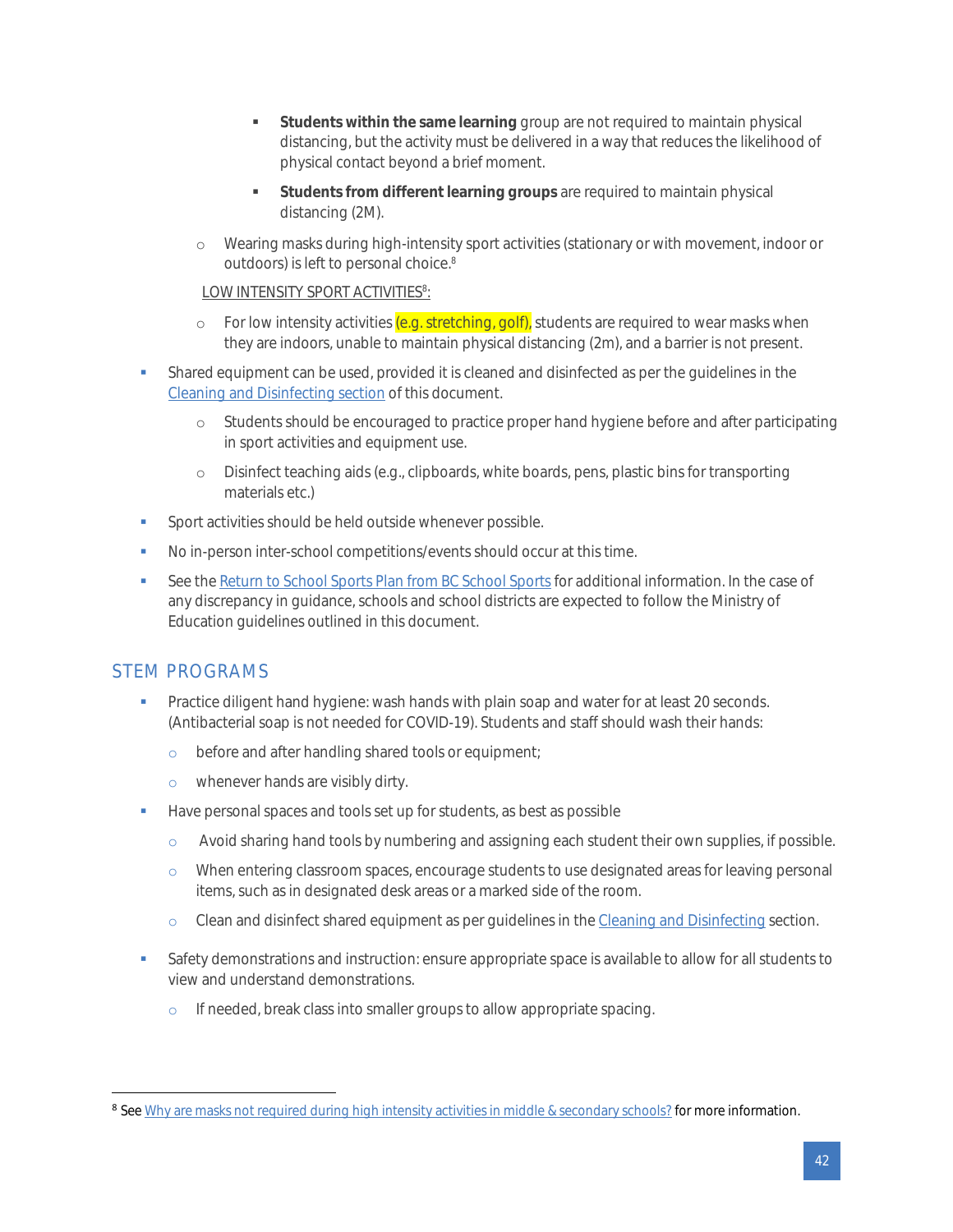## <span id="page-42-0"></span>SCIENCE LABS

- **•** Practice diligent hand hygiene: wash hands with plain soap and water for at least 20 seconds. (Antibacterial soap is not needed for COVID-19.) Students and staff should wash their hands:
	- o before and after handling shared tools or equipment;
	- o whenever hands are visibly dirty.
- Have personal spaces and tools set up for students, as best as possible
	- o Avoid sharing hand tools by numbering and assigning each student their own supplies, if possible.
	- o Clean and disinfect shared equipment as per guidelines in th[e Cleaning and Disinfecting](#page-18-0) section.
- **•** Safety demonstrations and instruction: ensure appropriate space is available to allow for all students to view and understand demonstrations.
	- o If needed, break class into smaller groups to allow appropriate spacing.

## <span id="page-42-1"></span>TECHNOLOGY EDUCATION (SHOP CLASSES & TRADES IN TRAINING PROGRAMS)

- Practice diligent hand hygiene: wash hands with plain soap and water for at least 20 seconds. (Antibacterial soap is not needed for COVID-19). Students and staff should wash their hands:
	- o before and after handling shared tools or equipment;
	- o whenever hands are visibly dirty.
- Have personal spaces and tools set up for students, as best as possible
	- o Avoid sharing hand tools by numbering and assigning each student their own supplies, if possible.
	- o Clean and disinfect shared equipment as per guidelines in th[e Cleaning and Disinfecting](#page-18-0) section of these guidelines.
	- o When entering classroom spaces, encourage students to use designated areas for leaving personal items, such as in designated desk areas or a marked side of the room.
- Safety demonstrations and instruction: ensure appropriate space is available to allow for all students to view and understand demonstrations.
	- o If needed, break class into smaller groups to allow appropriate spacing.
- **•** Ongoing collaboration and communication with post-secondary institutions for Trades in Training or other pre-trades apprenticeship programs is crucial.
	- o Ensure that staff and students in the K-12 school and the post-secondary institution are aware of health and safety measures in place.
	- o Diligent student self-assessment of health when transitioning between the secondary school and post-secondary institution.
- Given the unique structure of Trades Training Programs and oversight by the Industry Training Authority (ITA), new information on assessments and programming for these courses i[s available online.](http://youth.itabc.ca/covid-19-youth/)
	- o Information for workers is available on the [WorkSafeBC COVID-19 web page,](https://www.worksafebc.com/en/about-us/covid-19-updates) including:
		- [What workers should do](https://www.worksafebc.com/en/about-us/covid-19-updates/health-and-safety/what-workers-should-do)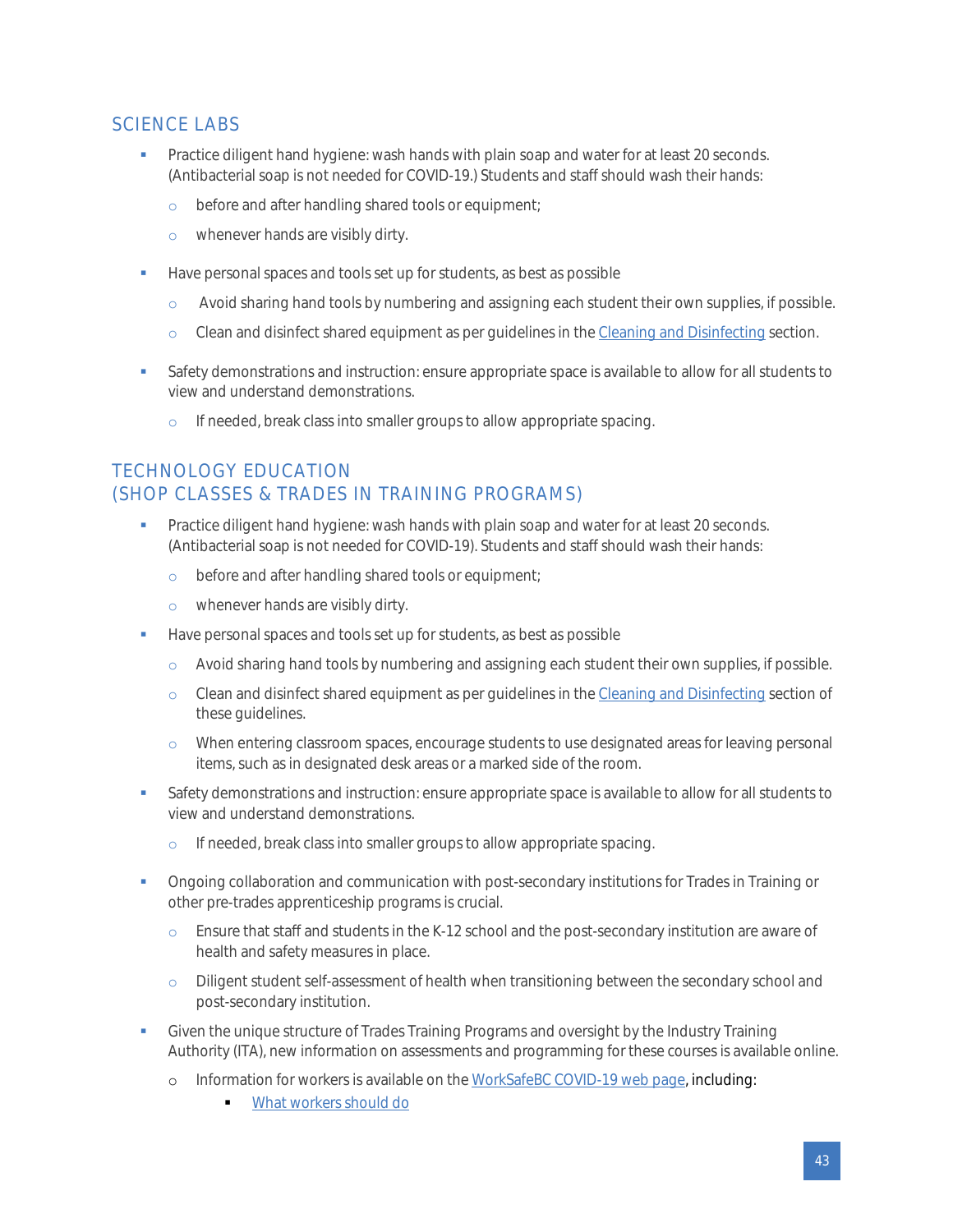- **Example 3 [Staying safe at work](https://www.worksafebc.com/en/about-us/covid-19-updates/health-and-safety/staying-safe-at-work)**
- **[Information specific to various industries](https://can01.safelinks.protection.outlook.com/?url=https%3A%2F%2Fworksafebc.com%2Fen%2Fabout-us%2Fcovid-19-updates%2Fcovid-19-industry-information&data=01%7C01%7CRobin.Schooley%40worksafebc.com%7C6c32bdf222e14862e10508d7d59cea6d%7C05c5c963c8394c9eb5c1b51b3799ac37%7C1&sdata=DwzJd7ZXcESluymhPWoCkpDFW%2FK6rMe1OBDWof88nzE%3D&reserved=0)**

#### <span id="page-43-0"></span>THEATRE, FILM, AND DANCE PROGRAMS

- No in-person inter-school festivals/events should occur. This will be re-evaluated throughout the school year. Where possible, schools should seek virtual alternatives to continue to support these events in a different format.
- Dance and drama classes should minimize contact by reorganizing warmups, exercises and performance work into smaller groups allowing for physical distancing to occur as per individual space limitations.
	- o This could mean that portions of the class act as an audience and audit work.
	- o This could mean that portions of the class work in alternate areas on their own small group or individual exercises.
- Blocking of scenes and dance numbers should be choreographed in ways that limit physical touch and face-to-face interactions, and instead seek creative solutions to dynamic storytelling and expressive movement.
- K-12 staff are required to wear masks during these programs when they are indoors, and a barrier is not present.
- **EXECT** Students in Grades 4 to 12 are required to wear masks during these programs when they are indoors, except during high-intensity physical activity.
- **•** Shared equipment such as set pieces, props, cameras etc. should be cleaned and disinfected as per [cleaning and disinfecting guidelines](#page-18-0) in this document and students should be encouraged to practice proper hand hygiene before and after participating in drama, film or dance classes.
- Costume items should be limited in their shared use at this time. For laundry, follow the instructions provided in the [Cleaning and Disinfecting](#page-18-0) section of these guidelines.
- Where possible, make use of outdoor and site-specific performance spaces that allow for physical distancing for drama, film and dance, especially if working in theatres, green rooms and studios that have no windows.
- Consider alternatives for audience engagement such as online streaming, in class or family-oriented presentations.
- **The Association of BC Drama Educators (ABCDE) is currently developing additional guidelines for** teaching drama during COVID-19. Staff should refer to the [ABCDE website](http://www.bcdramateachers.com/) for more information.

### <span id="page-43-1"></span>WORK EXPERIENCE

The work environment has changed due to the impacts of COVID-19 and employers will need to follow current guidelines from th[e Provincial Health Officer](https://www2.gov.bc.ca/gov/content/health/about-bc-s-health-care-system/office-of-the-provincial-health-officer/current-health-topics/covid-19-novel-coronavirus) an[d WorkSafeBC.](https://www.worksafebc.com/en/about-us/covid-19-updates) Students can still engage in work placements in accordance with the following guidance:

- Schools and school districts must ensure students are covered with the required, valid workplace insurance for placements at standard worksites and follow WorkSafeBC guidelines.
	- o Information for workers is available on the [WorkSafeBC COVID-19 web page,](https://www.worksafebc.com/en/about-us/covid-19-updates) including:
		- [What workers should do](https://www.worksafebc.com/en/about-us/covid-19-updates/health-and-safety/what-workers-should-do)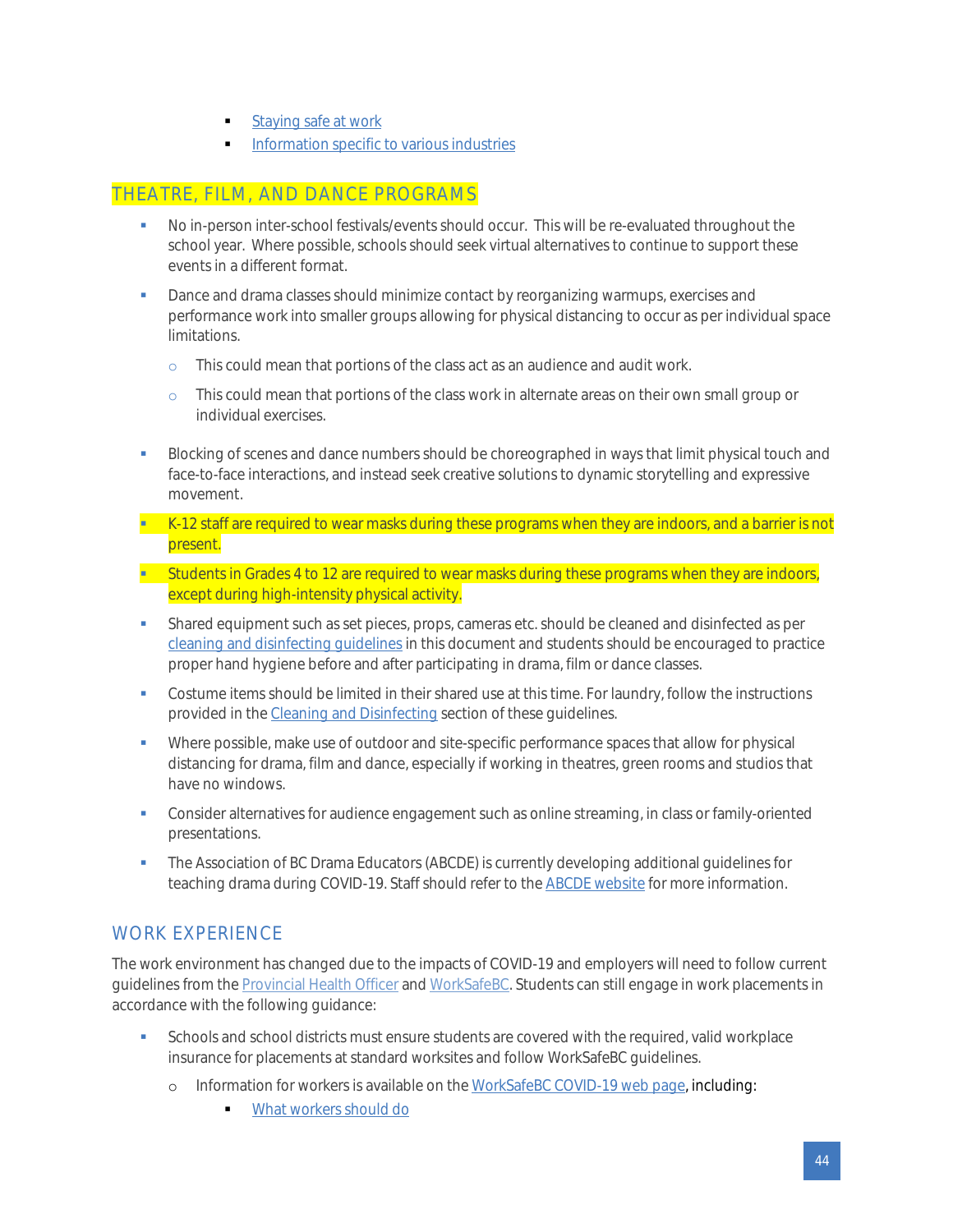- **Example 3 [Staying safe at work](https://www.worksafebc.com/en/about-us/covid-19-updates/health-and-safety/staying-safe-at-work)**
- [Information specific to various industries](https://can01.safelinks.protection.outlook.com/?url=https%3A%2F%2Fworksafebc.com%2Fen%2Fabout-us%2Fcovid-19-updates%2Fcovid-19-industry-information&data=01%7C01%7CRobin.Schooley%40worksafebc.com%7C6c32bdf222e14862e10508d7d59cea6d%7C05c5c963c8394c9eb5c1b51b3799ac37%7C1&sdata=DwzJd7ZXcESluymhPWoCkpDFW%2FK6rMe1OBDWof88nzE%3D&reserved=0)
- For current and any new placements, standards in the ministr[y Work Experience Program Guide](https://www2.gov.bc.ca/assets/gov/education/kindergarten-to-grade-12/teach/pdfs/curriculum/appliedskills/wex-guide.pdf) must be followed. (*Note: As part of setup and monitoring, worksite visits can now be conducted virtually if needed.)*
- Schools and school districts will assess and determine if it is safe for their students to continue with existing work placements or to begin new placements, considerin[g Provincial Health Officer](https://www2.gov.bc.ca/gov/content/health/about-bc-s-health-care-system/office-of-the-provincial-health-officer/current-health-topics/covid-19-novel-coronavirus) and [WorkSafeBC](https://www.worksafebc.com/en/about-us/covid-19-updates) guidance regarding COVID-19. To ensure awareness and support for placements under these conditions, it is recommended that school districts and schools obtain parent/guardian sign-off for all new and continuing placements during the COVID-19 pandemic.
- **•** Students and support workers who accompany special needs students to work sites, life skills course and locations, etc., will adhere to the health and safety guidelines of the workplace including wearing PPE if required.

## <span id="page-44-0"></span>Extracurricular Activities

Extracurricular activities and special interest clubs should occur if:

- o Under Stages 2 to 4, physical distance can be maintained between members of different learning groups; and
- o Under Stage 2, reduced physical contact is practiced by those within the same learning group, and adequate space is provided to avoid crowding.

Non-educational activities such as student dances, performances, and in-person celebrations are considered to be events and must adhere to the requirements of the PHO [Gathering and Events Order.](https://www2.gov.bc.ca/assets/gov/health/about-bc-s-health-care-system/office-of-the-provincial-health-officer/covid-19/covid-19-pho-order-gatherings-events.pdf)

In-person inter-school events including competitions, tournaments and festivals, should not occur at this time. Where possible, schools should seek virtual alternatives to continue to support these events in a different format.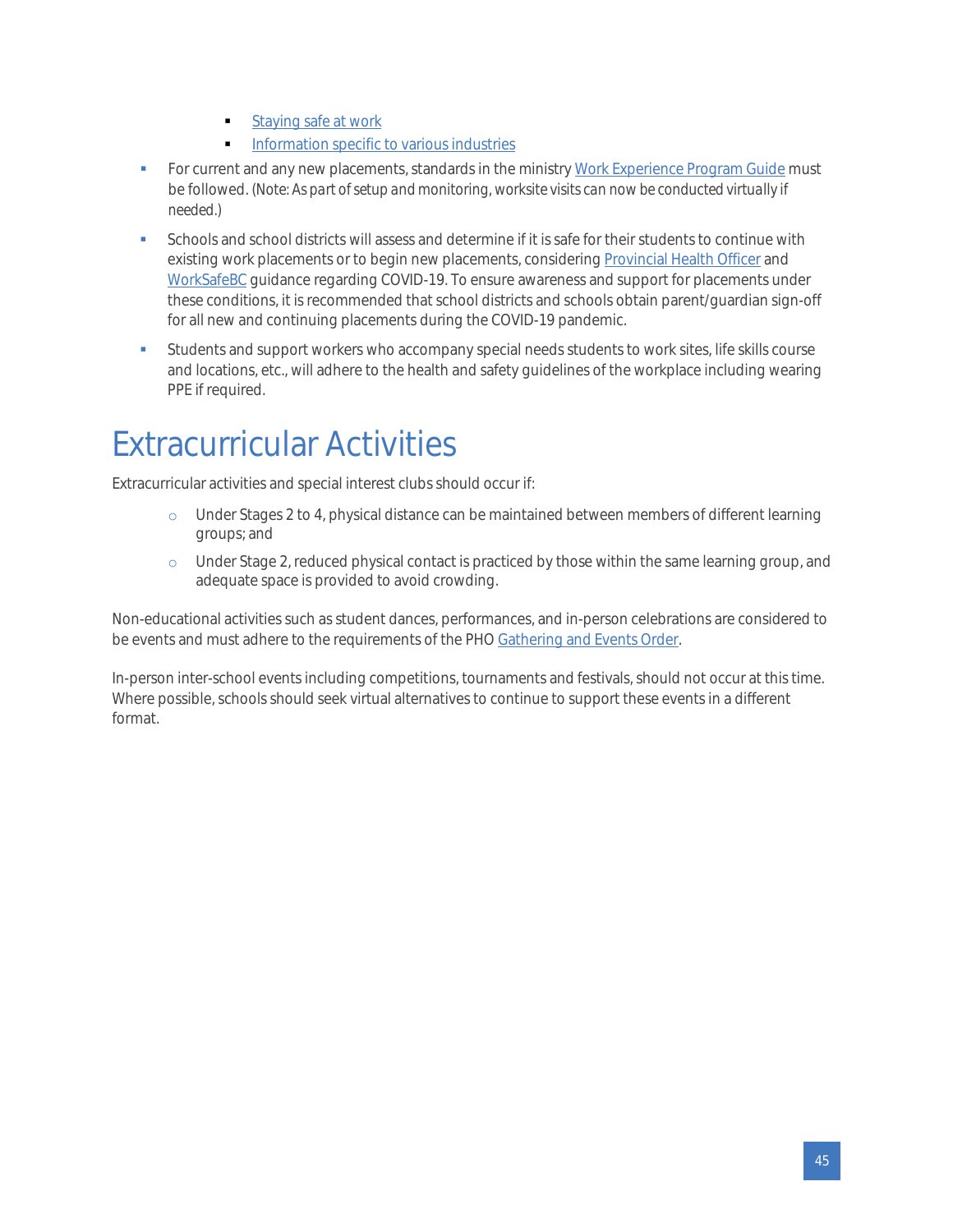## <span id="page-45-0"></span>Appendix A: Prioritizing Health and Safety - Flow **Charts**

There is a suite of measures that can be implemented in school settings to prevent the transmission of COVID-19. These flow charts have been developed to assist school districts and independent school authorities in navigating the layered approach of environmental and administrative measures available to schools (e.g. organizing students/staff in learning groups, maintaining physical distance, enhancing cleaning and disinfecting protocols, using outdoor space for learning activities, implementing staggered schedules, reinforcing effective personal practices such as diligent hand hygiene and respiratory etiquette, implementing robust illness policies for students and staff).

School districts and independent school authorities must ensure that all options for the highest level of measures have been explored before moving to the next level. **All decisions should be made to prioritize health and safety and in consideration of the best interest of students.**

## <span id="page-45-1"></span>CONSIDERATIONS FOR STAFF (INCLUDING ITINERANT STAFF)

Schools should minimize the number of staff who interact with learning groups they are not a part of as much as possible while continuing to support learning and a positive, healthy and safe environment. The following flow chart outlines the considerations to assign staff to a learning group and the steps to take when a staff cannot be assigned to a learning group (e.g. specialist teacher or EA working with multiple learning groups, TTOC).

**Level 1: Can the staff member be assigned to a learning group?** Consider learning group size limits, nature of staff's role and responsibilities, and student needs.

> **Level 2: If no, can the staff member fulfill their duties while maintaining physical distancing?** Consider reconfiguring rooms or securing an alternate space.

> > **Level 3: If no, can environmental measures be implemented?** Consider installing a physical barrier made of transparent materials, or having the staff member provide remote/virtual services.

> > > **Level 4**: **If none of the measures outlined above can be implemented**, the staff member should maintain as much physical [distance as possible. Also, see the Personal Protective Equipment](#page-27-1)  section for information on mask requirements for all K-12 staff.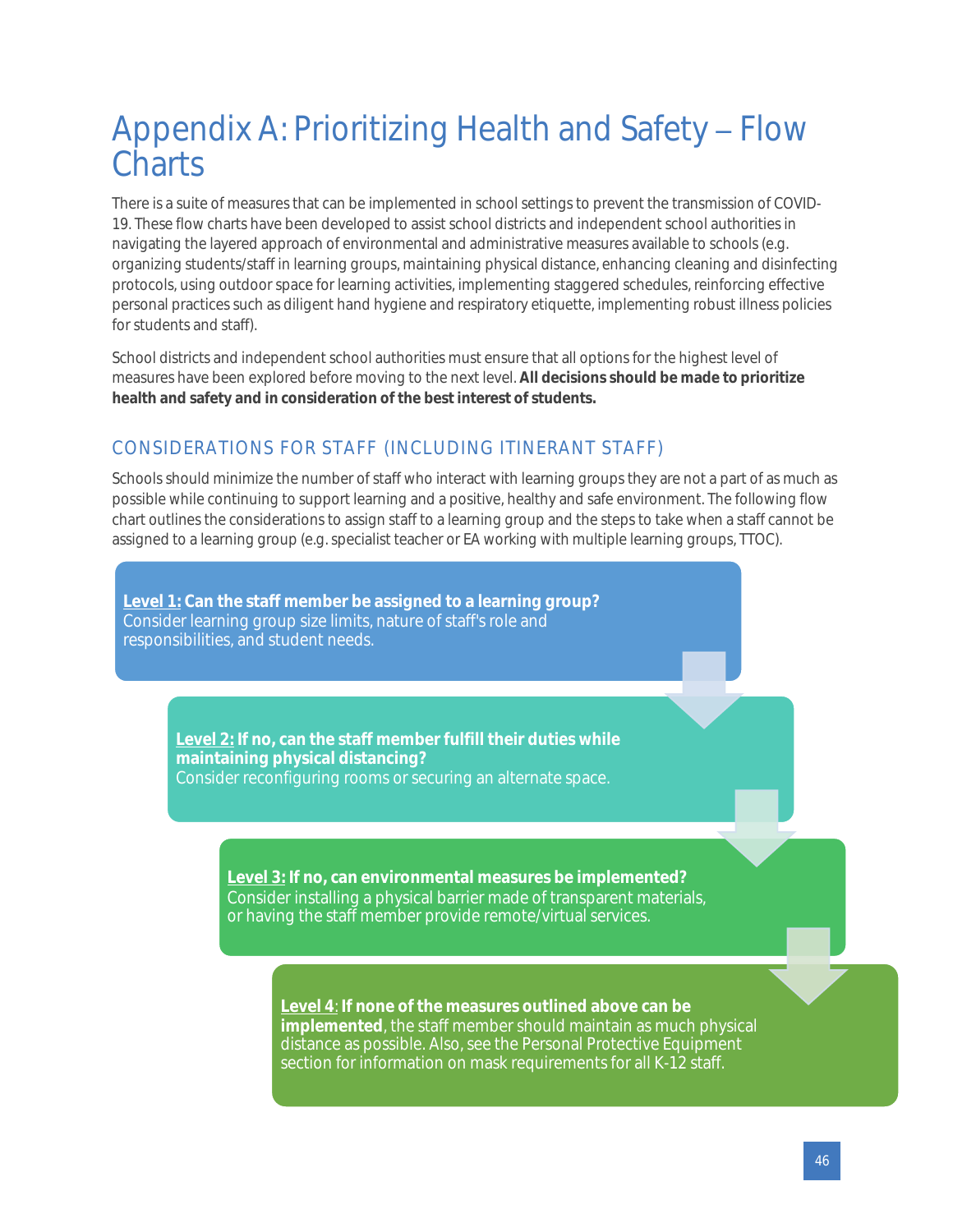### <span id="page-46-0"></span>INSTRUCTIONAL DELIVERY IN SECONDARY SCHOOLS

Schools and school districts are required to deliver the full breadth of provincial curriculum as outlined in the [Expectations for Each Stage.](https://www2.gov.bc.ca/gov/content/education-training/k-12/administration/program-management/safe-caring-and-orderly-schools/planning-framework/expectations) The following flow chart outlines considerations for schools and school districts when planning instructional delivery to students in secondary schools.

1. Organize students and staff into learning groups, considering the following:

a. Can "natural learning groups" be identified through analysis of student enrolment data (students taking the same core subjects and/or electives)?

b. Which courses or programs could be delivered using physical distancing (based on the required learning environment and available space relative to number of students enrolled), and can therefore be excluded from learning group considerations<sup>1</sup>?

> 2. Create timetables including "in-learning group" and "cross-learning group" classes

a. "In-learning group" class  $=$  all students are from the same learning group; students must minimize physical contact.

b. "Cross-learning group" class = students are from [different learning groups; students must maintain physical](#page-27-1)  distance (2m) *Note: See the Personal Protective Equipment section for* 

*additional information on mask requirements for middle and secondary students.*

> 3. Supplement in-class instruction with self-directed or remote learning for those courses/programs that cannot be accommodated via learning group or physical distancing approaches.

Requiring students to wear masks during class is not an acceptable alternative to the use of learning groups or physical distancing.

**<sup>1</sup>** Within learning groups, minimizing physical contact is the rule. Consider focusing application of learning groups on subject areas that cannot be delivered using physical distancing strategies.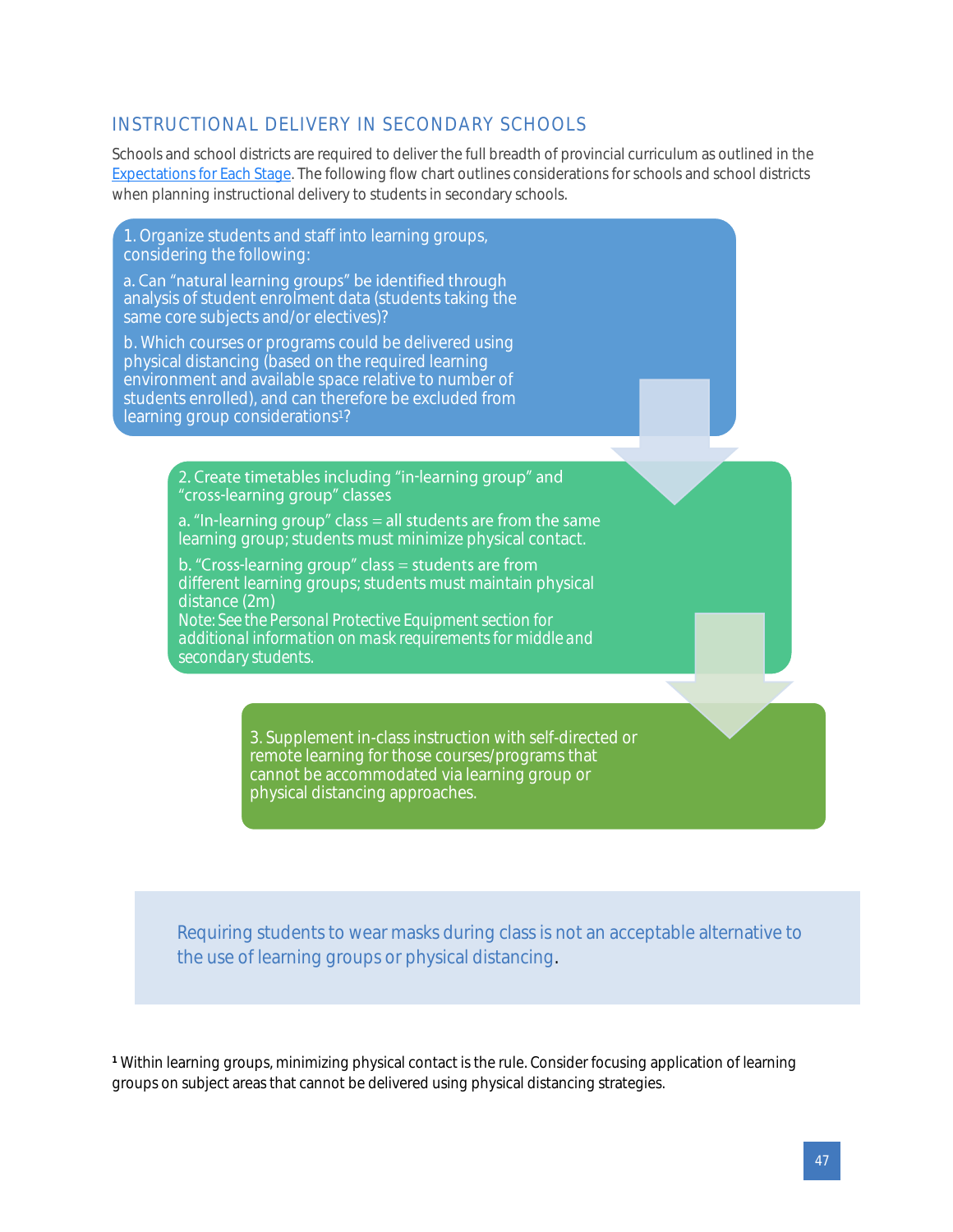## <span id="page-47-0"></span>Appendix B: COVID-19 Symptoms, Testing & Return to School

When a student, staff or other adult can return to school depends on the type of symptoms they experienced and if a COVID-19 test is recommended. See th[e K-12 Health Check app](https://www.k12dailycheck.gov.bc.ca/) and BCCDC "When to get tested for [COVID-19](http://www.bccdc.ca/Health-Info-Site/Documents/COVID_public_guidance/When_to_get_tested.pdf)" resource for specific guidance. Staff, students and parents/caregivers can also use the BCCDC online [Self-Assessment Tool,](https://bc.thrive.health/) or call 8-1-1 or their health care provider.



- *1. Symptoms of common respiratory illnesses can persist for a week or more. Re-testing is not needed unless the person develops a new illness[. BCCDC](http://www.bccdc.ca/health-info/diseases-conditions/covid-19/testing/understanding-test-results) has information on receiving negative test results.*
- *2. Public health will contact everyone with a positive test. Visit the BCCDC website for more information o[n positive](http://www.bccdc.ca/health-info/diseases-conditions/covid-19/testing/understanding-test-results)  [test results.](http://www.bccdc.ca/health-info/diseases-conditions/covid-19/testing/understanding-test-results)*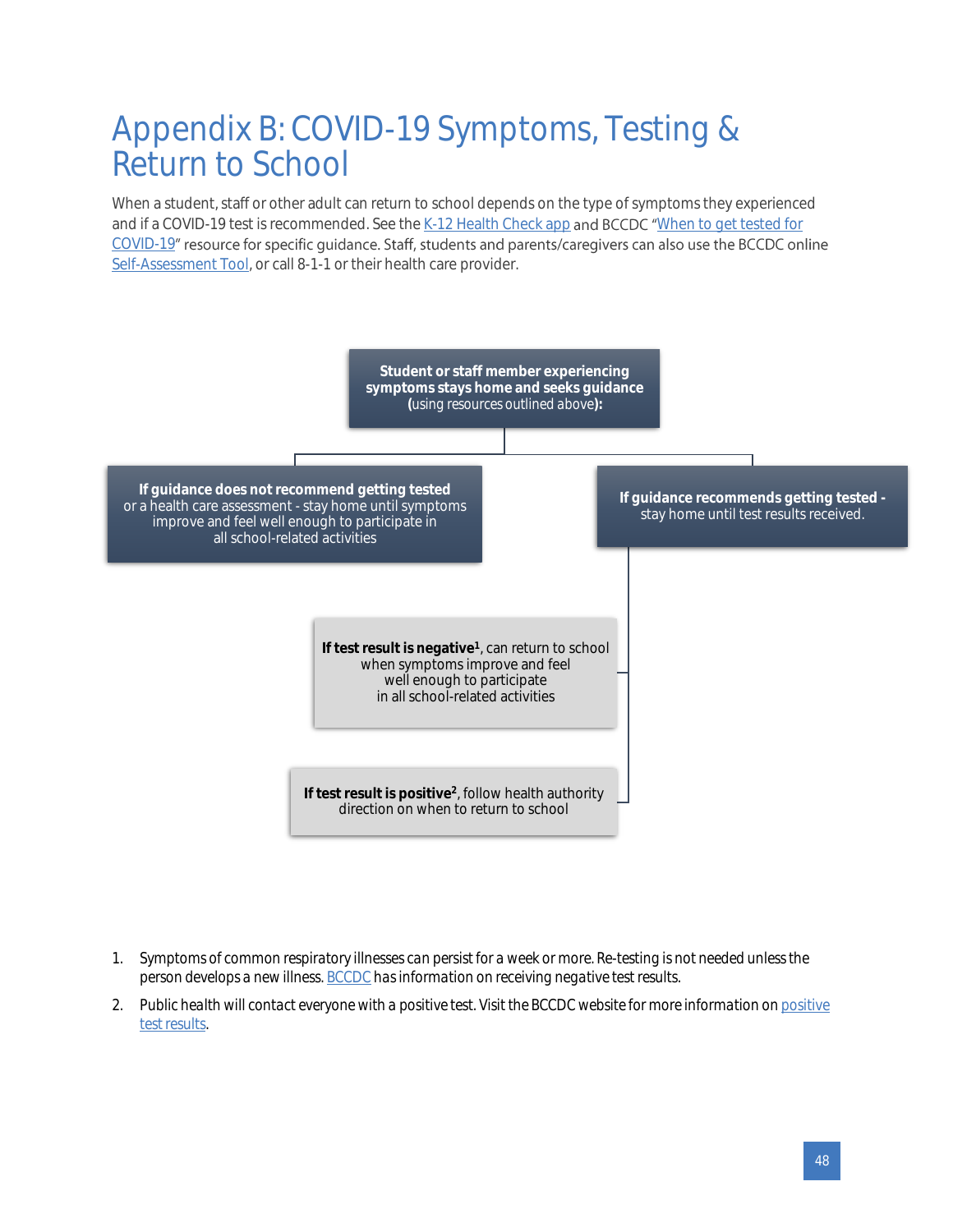# <span id="page-48-0"></span>Appendix C: Health & Safety Orientation Checklist

This checklist is intended to support school districts and independent school authorities in planning ongoing health & safety orientation for staff (including newly hired staff and staff who changed worksites), other adults (including volunteers and teacher candidates in practicums) and students. Orientation sessions should provide a comprehensive overview of the key principles and guidelines outlined in the resources listed below, as well as information on how these principles and guidelines will be implemented at the school level:

- [Provincial COVID-19 Health and Safety Guidelines for K-12 Settings](https://www2.gov.bc.ca/assets/gov/education/administration/kindergarten-to-grade-12/safe-caring-orderly/k-12-covid-19-health-safety-guidlines.pdf)
- **BCCDC's COVID[-19 Public Health Guidance for K-12 School Settings](http://www.bccdc.ca/Health-Info-Site/Documents/COVID_public_guidance/Guidance-k-12-schools.pdf)**
- WorkSafeBC's Education (K[-12\): Protocols for returning to operation](https://www.worksafebc.com/en/about-us/covid-19-updates/covid-19-returning-safe-operation/education)
- School/district COVID-19 safety plan

Schools and school districts should ensure their Joint Health and Safety Committee is established prior to the orientation session. At the beginning of the school year, schools/school districts are encouraged to hold Joint Health and Safety Committee meetings more frequently to help identify and address any health and safety concerns in a timely manner.

### <span id="page-48-1"></span>CONSIDERATIONS FOR STAFF AND STUDENTS

☐ Adopt a trauma-informed approach:

- o where possible, have an employee trained in trauma-informed practice deliver some of the orientation
- o conduct needs-based assessments and regular 'check-ins' after the orientation session, and provide contact information to students/staff for requesting additional supports
- o provide information on how to access counselling services during school start up
- o for staff: consider sharing the *[Building Compassionate Communities in a New Normal](https://www.openschool.bc.ca/webinars)* webinar link. This free webinar developed by the Ministry of Education is intended to provide teachers, education assistants, and administrators with information, ideas and strategies that they can use to create compassionate spaces for students.

☐ Highlight the process used to develop the school/district plan (e.g., alignment with provincial direction, engagement at the local level) and the provincial health and safety guidelines:

- o Based on the current epidemiology of COVID-19 in B.C., the latest research, guidance from the Provincial Health Officer, and evidence that children are at a lower risk of developing and transmitting COVID-19, K- 12 students can return to full-time, in-class instruction in accordance with current public health guidelines for schools.
- o The Provincial COVID-19 Health and Safety Guidelines for K-12 Settings have been developed by the Ministry of Education in collaboration with the Ministry of Health, Indigenous rightsholders and education partners, including district/school leaders, teachers, support staff, and parents.
- These guidelines are based on the public health guidance developed by the Office of the Provincial Health Officer and the BC Centre for Disease Control.

☐ Discuss the importance of implementing health and safety measures that promote equity and inclusion, and outline how these principles are reflected in the school/district plan

☐ Review the health and safety guidelines and school/district plan, and describe what a school day will look like with the new guidelines (interactions between peers and staff, traffic flow throughout the school, transition time, recess/lunch, school schedule, etc.)

☐ Outline how comprehensive prevention and exposure control measures are being implemented in schools to ensure student and staff safety (see the "Infection Prevention and Exposure Control Measures" section and the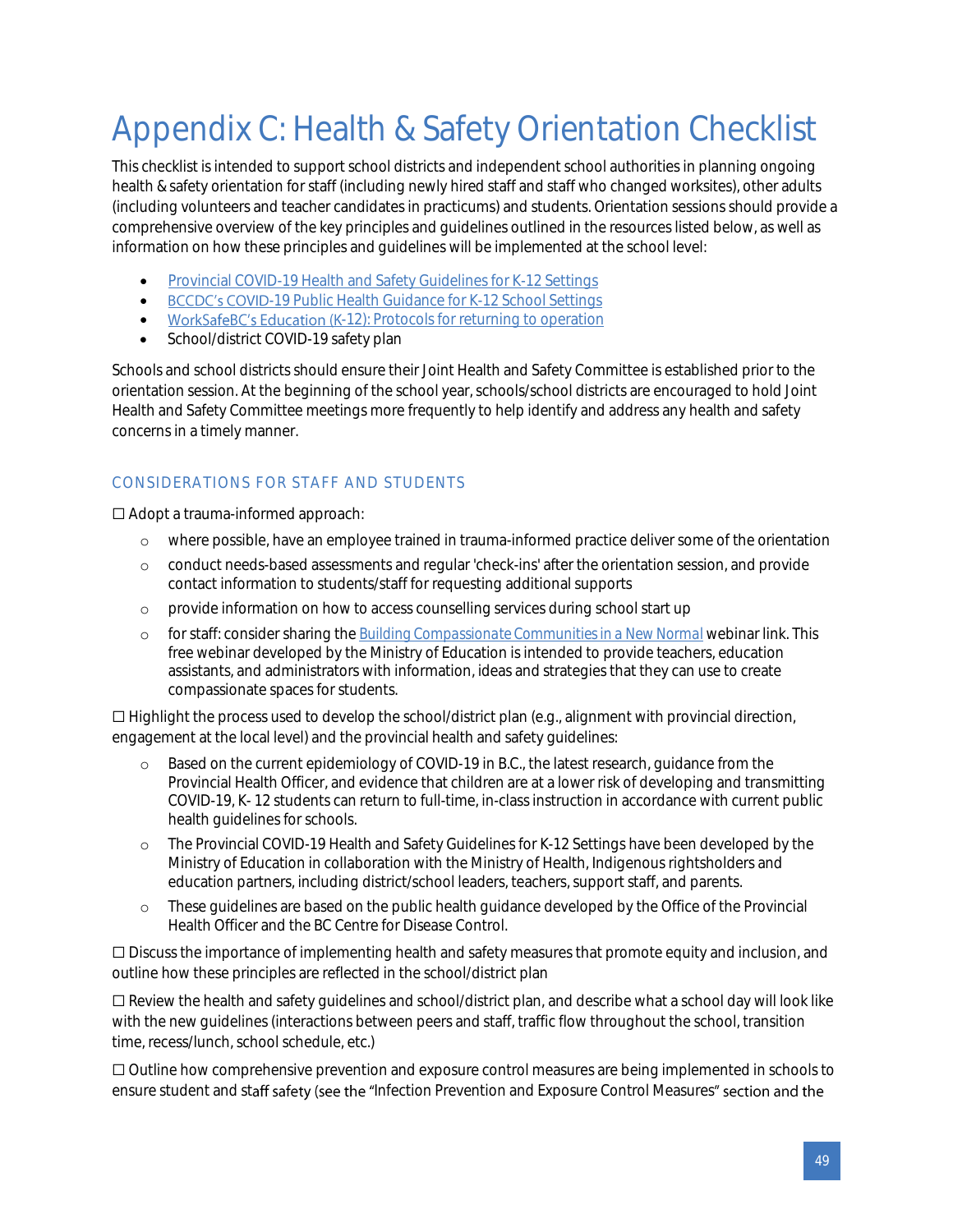Prioritizing Health and Safety Flowcharts in the Provincial COVID-19 Health and Safety Guidelines for K-12 [Settings](https://www2.gov.bc.ca/assets/gov/education/administration/kindergarten-to-grade-12/safe-caring-orderly/k-12-covid-19-health-safety-guidlines.pdf) for more information)

☐ Discuss measures for extracurricular activities, as well as school-wide activities and events; provide opportunities for staff and students to put forward alternatives to continue to support events in a different format if needed (e.g., virtual events)

☐ Review school emergency and evacuation procedures (e.g., fire drill) considering the new health and safety guidelines (e.g. establishing additional muster points to reduce gathering size)

☐ Outline individual responsibilities (e.g., daily health check, stay home if sick, etc.) and remind everyone to do their part (e.g., practice diligent hand hygiene on a regular basis, only bring personal items if they are necessary, specific guidelines for visitors, etc.)

☐ Outline measures in place to support students and staff who are immunocompromised

☐ Implement strategies to ensure staff and students who cannot attend orientation are made aware of health and safety protocols (e.g., provide a booklet/a video on COVID-19 safety plans)

☐ Provide enough time and space for staff, students and families to review the school/district safety plan, ask questions, and provide input; provide contact information for any future questions that may arise

 $\square$  Describe the process to address concerns and suggestions regarding the COVID-19 safety plan (e.g., suggestions to support continuous improvement)

☐ Outline the process in place to assess and revise the school/district safety plan on an ongoing basis as well as how staff, students and families will be made aware of any changes in the plan

☐ Communicate proactively and on an ongoing basis about the changes made to policies, practices, and procedures to ensure staff, students and families are informed in a timely manner

 $\Box$  Provide a list of resources and links for more information (e.g.[, BCCDC resources](http://www.bccdc.ca/health-info/diseases-conditions/covid-19/resources-at-a-glance) – including a poster on how [to wear a mask,](http://www.bccdc.ca/Health-Professionals-Site/Documents/COVID19_SurgicalMaskPoster.pdf) [resources from the Government of Canada](https://www.canada.ca/en/public-health/services/diseases/2019-novel-coronavirus-infection/prevention-risks/how-put-remove-clean-non-medical-masks-face-coverings.html) on how to put on, remove, store and clean a nonmedical mask/face covering, guidelines developed by provincial associations, [Ministry-developed trauma](https://mytrainingbc.ca/traumainformedpractice/)[informed practice resources](https://mytrainingbc.ca/traumainformedpractice/) or other resources such a[s videos from the BC Health Emergency Services\)](https://www.youtube.com/channel/UCB3gsij7i8NvQxnBEVsiVFQ/videos)

#### <span id="page-49-0"></span>CONSIDERATIONS SPECIFIC TO STAFF

☐ Walk staff (administrators, teachers, teachers teaching on call, support staff, itinerant staff, etc.) through what the first days of school will look like to welcome students back

o If appropriate, consider involving school staff representatives in the delivery of information pertaining to specific area of expertise

☐ Ensure orientation includes specific health and safety protocols for itinerant staff and specialists (e.g., teachers teaching on call, counsellors, education assistants, teacher candidates) including protocols pertaining to sitebased scheduling and access to building

☐ Include itinerant staff as well as on call and auxiliary staff in orientation sessions

☐ Implement strategies to ensure staff who work at multiple sites are made aware of health and safety protocols in each of the sites (e.g., provide a booklet/a video on COVID-19 safety plans for different schools)

☐ Share procedures and contact information in case of emergencies

☐ Introduce members of the Joint Health and Safety Committee or any other safety representative (along with their contact information) and outline the committee/representative's role in helping maintain a healthy and safe workplace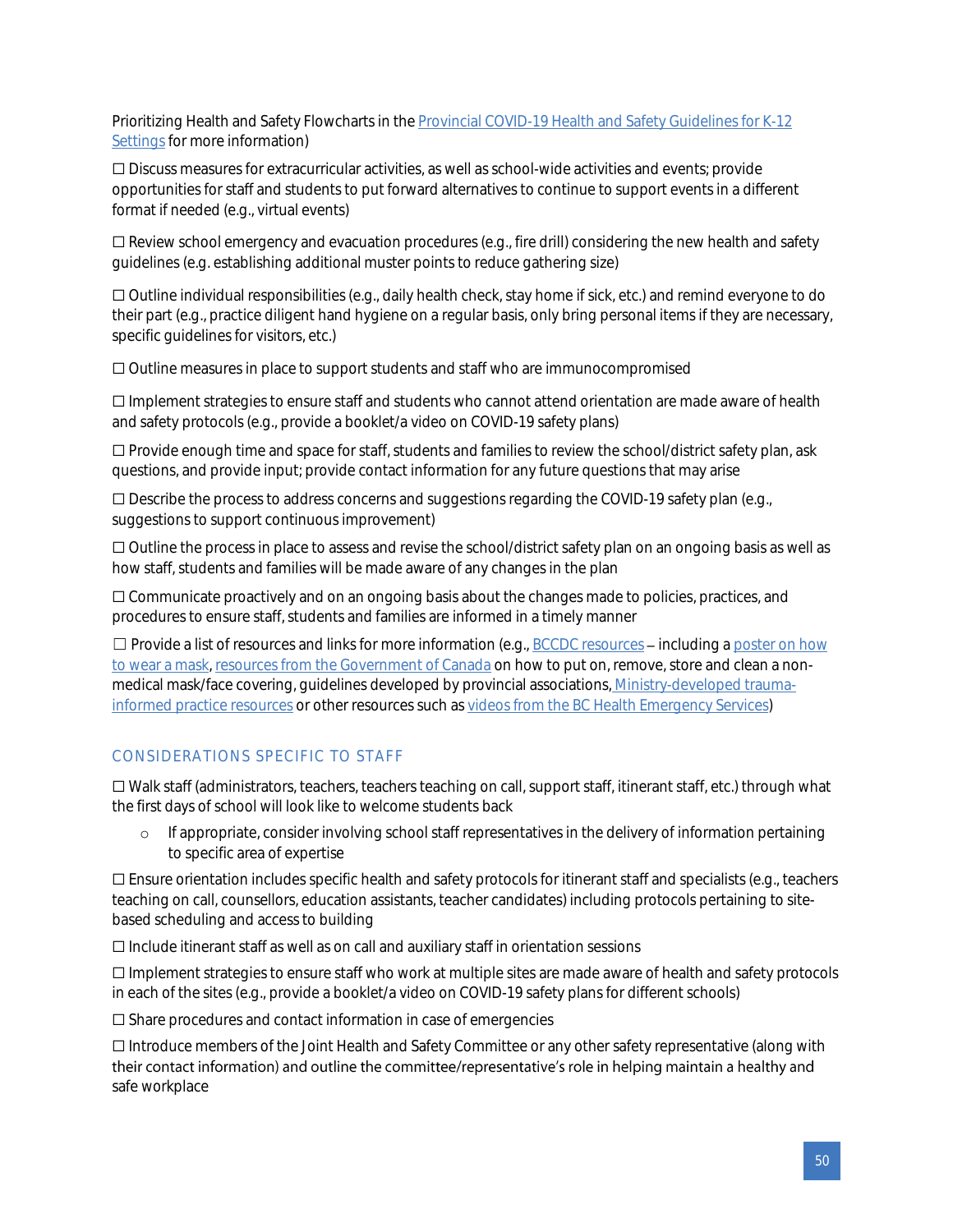☐ Outline the process to request and conduct a needs assessment pertaining to health and safety (e.g., implementing additional control measures in a specific setting such as a transparent barrier, signage in the school, etc.)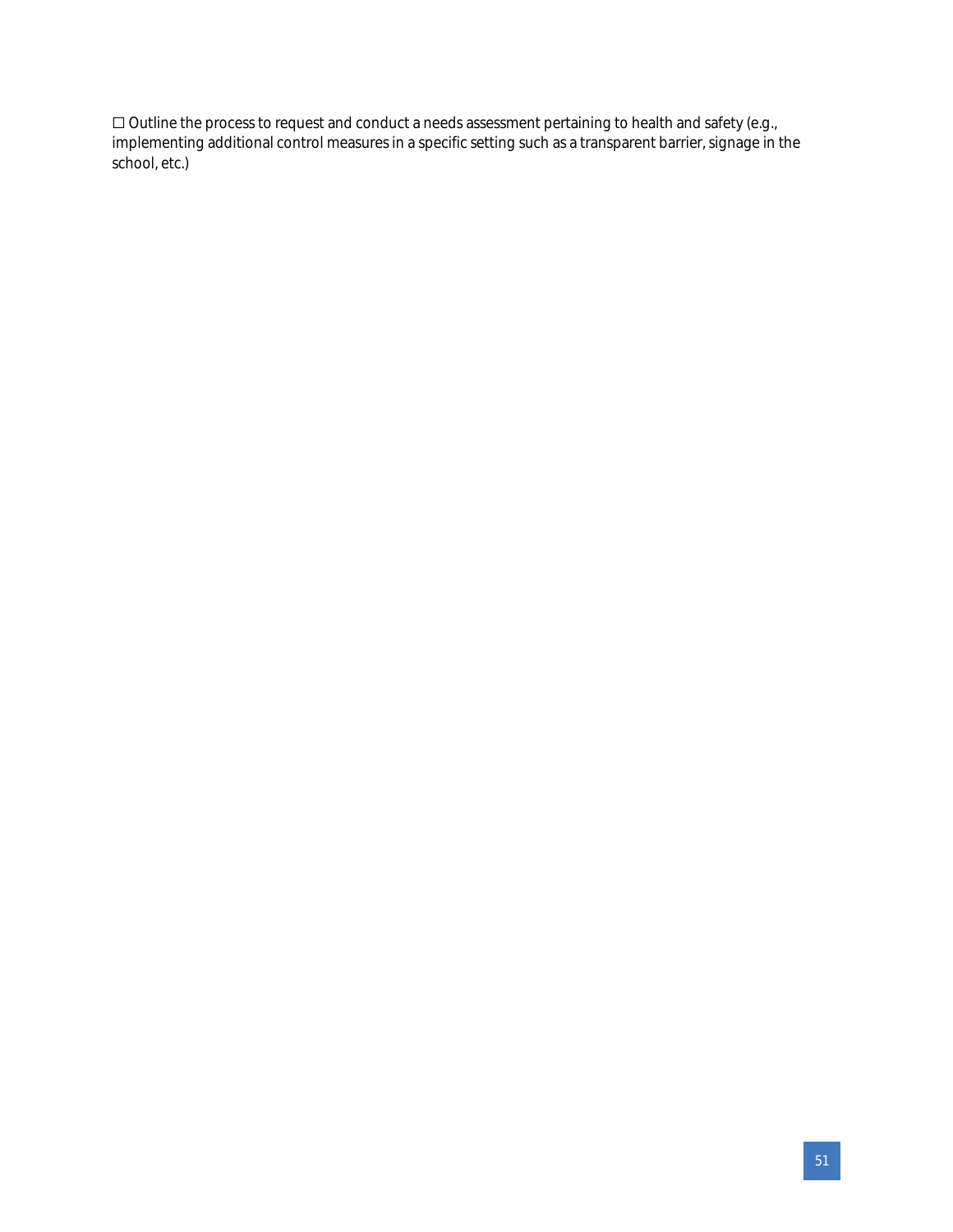# <span id="page-51-0"></span>Appendix D: Selected Annotated Bibliography

Alberta Government. (2020, August 20). COVID-19 information: Guidance for school re-entry-Scenario 1-Open Government.<https://open.alberta.ca/publications/covid-19-information-guidance-school-re-entry-scenario-1>

The Alberta 2020-21 School Re-entry Plan is based on three scenarios: 1. Near-normal conditions (with health measures) 2. Partial in-class learning resumes (with additional health measures) 3. In-school classes suspended/cancelled. This document provides guidance to the Alberta school system for scenario 1. The document includes guidance on health and safety measures, how to support student learning growth, planning for elementary, middle and secondary schools, students with special needs, extracurricular activities and transportation.

CDC. (2020, April 30). Communities, schools, workplaces, & events. Centers for Disease Control and Prevention. <https://www.cdc.gov/coronavirus/2019-ncov/community/schools-childcare/clean-disinfect-hygiene.html>

Reducing the risk of exposure to coronavirus (or SARS-CoV-2, the virus that causes COVID-19) by cleaning and disinfection is an integral part of reopening schools that will require careful planning.

This guidance is intended to aid school administrators as they consider how to protect the health, safety, and wellbeing of students, teachers, other school staff, families, and communities and prepare for educating students this fall.

CDC. (2020, August 28). How to clean and disinfect schools to help slow the spread of flu. Centers for Disease Control and Prevention[. https://www.cdc.gov/flu/school/cleaning.htm](https://www.cdc.gov/flu/school/cleaning.htm)

Cleaning and disinfecting are part of a broad approach to preventing infectious diseases in schools. To help slow the spread of influenza (flu), the first line of defense is getting vaccinated. Other measures include staying home when sick, covering coughs and sneezes, and washing hands often. This webpage provides tips on how to slow the spread of flu specifically through cleaning and disinfecting.

CDC. (2020, August 21). Schools and childcare programs. Centers for Disease Control and Prevention (CDC). <https://www.cdc.gov/coronavirus/2019-ncov/community/schools-childcare/index.html>

The CDC website provides information on measures schools, childcare programs, and families can take to mitigate risk of COVID-19.

European Centre for Disease Prevention and Control. Disinfection of environments in healthcare and nonhealthcare settings potentially contaminated with SARS-CoV-2. ECDC: Stockholm; 2020. [https://www.ecdc.europa.eu/sites/default/files/documents/Environmental-persistence-of-SARS\\_CoV\\_2-virus-](https://www.ecdc.europa.eu/sites/default/files/documents/Environmental-persistence-of-SARS_CoV_2-virus-Options-for-cleaning2020-03-26_0.pdf)[Options-for-cleaning2020-03-26\\_0.pdf](https://www.ecdc.europa.eu/sites/default/files/documents/Environmental-persistence-of-SARS_CoV_2-virus-Options-for-cleaning2020-03-26_0.pdf)

This document provides guidance to EU/EEA Member States on environmental cleaning in healthcare and nonhealthcare settings during the COVID-19 pandemic.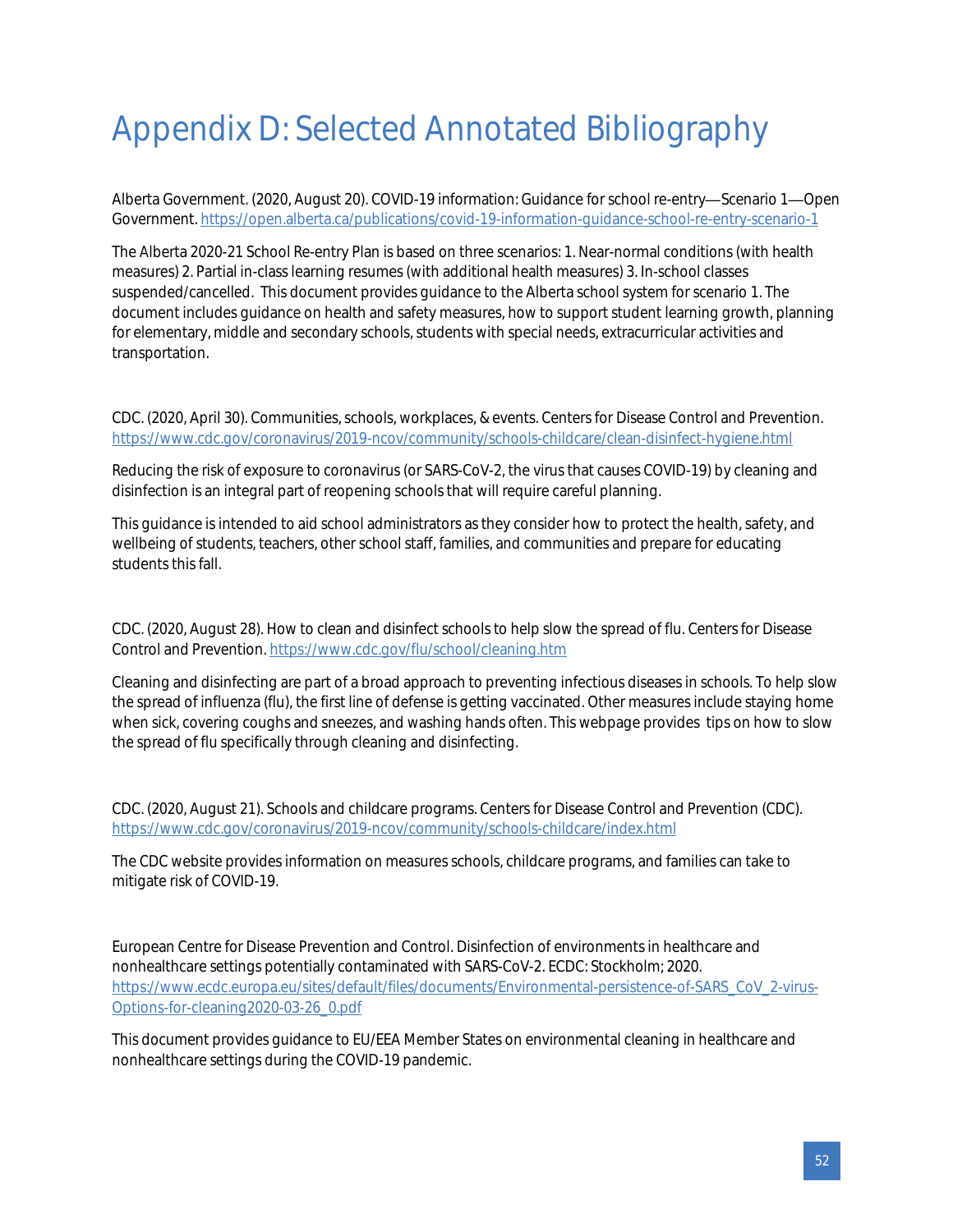Harvard Global Health Institute. (2020, July 20). Path to zero & schools: Achieving pandemic resilient teaching and learning spaces. [https://globalhealth.harvard.edu/path-to-zero-schools-achieving-pandemic-resilient](https://globalhealth.harvard.edu/path-to-zero-schools-achieving-pandemic-resilient-teaching-and-learning-spaces/)[teaching-and-learning-spaces/](https://globalhealth.harvard.edu/path-to-zero-schools-achieving-pandemic-resilient-teaching-and-learning-spaces/)

This document provides guidance on when it's okay to reopen and how to do it safely in a U.S. context. The briefing explains how risk incidence levels, the creative adaptation of infection control guidelines for healthy buildings, and national investment in pandemic resilient schools can optimize operations, keep people safe, and restore schools as trusted sites of learning during the pandemic.

Johns Hopkins University. (n.d.). Eschool+ initiative Ensuring ethics and equity in the pandemic response: Tools and resources for K-12 Schools*.* Retrieved September 1, 2020, fro[m https://equityschoolplus.jhu.edu/](https://equityschoolplus.jhu.edu/)

John Hopkins' Eschool+ initiative provides a selection of resources to help school reopen safely during the pandemic including a tracker for state and national schools re-opening plans, a whitepaper on the ethics of K-12 school re-opening, a Covid-19 school re-opening checklist, and samples of euiqty-oriented reopening policies.

Jones, E., Young, A., Clevenger, K., Salimifard, P., Wu, E., Lahaie, Luna M., Lahvis. M., Lang, J., Bliss, M., Azimi, P., Cedeno-Laurent, J., Wilson, C., Allen, J. Healthy Schools: Risk Reduction Strategies for Reopening Schools. Harvard T.H. Chan School of Public Health Healthy Buildings program. June, 2020. [https://schools.forhealth.org/wp-content/uploads/sites/19/2020/06/Harvard-Healthy-Buildings-Program-](https://schools.forhealth.org/wp-content/uploads/sites/19/2020/06/Harvard-Healthy-Buildings-Program-Schools-For-Health-Reopening-Covid19-June2020.pdf)[Schools-For-Health-Reopening-Covid19-June2020.pdf](https://schools.forhealth.org/wp-content/uploads/sites/19/2020/06/Harvard-Healthy-Buildings-Program-Schools-For-Health-Reopening-Covid19-June2020.pdf)

Recognizing there is no "zero risk" option, only risk mitigation strategies based on the best available evidence, and that closing schools comes at an immense social and societal cost, the Harvard T.H. Chan School of Public Health has compiled a list of best practices for school systems to consider when re-opening during the pandemic divided into five categories: Healthy classrooms, healthy buildings, healthy policies, healthy schedules and healthy activities.

National Collaborating Centre for Methods and Tools. (2020). Rapid Evidence Review: What is the specific role of daycares and schools in COVID-19 transmission[? https://www.nccmt.ca/knowledge-repositories/covid-19-rapid](https://www.nccmt.ca/knowledge-repositories/covid-19-rapid-evidence-service)[evidence-service.](https://www.nccmt.ca/knowledge-repositories/covid-19-rapid-evidence-service)

This rapid review was produced to support public health decision makers' response to the COVID-19 pandemic. It seeks to identify, appraise and summarize emerging research evidence to support evidence-informed decision making. This rapid review is based on the most recent research evidence available at the time of release. A previous version was completed on June 26, 2020. This updated version includes evidence available up to July 20, 2020. Key points are that based on evidence to date, young children are not a major source of transmission of Covid-19 and that adults were more likely to transmit the virus to children rather than vice versa.

Public Health Agency of Canada. (2020, August 12). COVID-19 guidance for schools Kindergarten to Grade 12. [https://www.canada.ca/en/public-health/services/diseases/2019-novel-coronavirus-infection/health](https://www.canada.ca/en/public-health/services/diseases/2019-novel-coronavirus-infection/health-professionals/guidance-schools-childcare-programs.html)[professionals/guidance-schools-childcare-programs.html](https://www.canada.ca/en/public-health/services/diseases/2019-novel-coronavirus-infection/health-professionals/guidance-schools-childcare-programs.html)

Directed to administrators of schools from kindergarten to grade 12 (K-12) and local public health authorities (PHAs), this guidance provides information for both public and private institutions providing K-12 education programs in the classroom setting. It takes into consideration the diverse needs of population groups based on